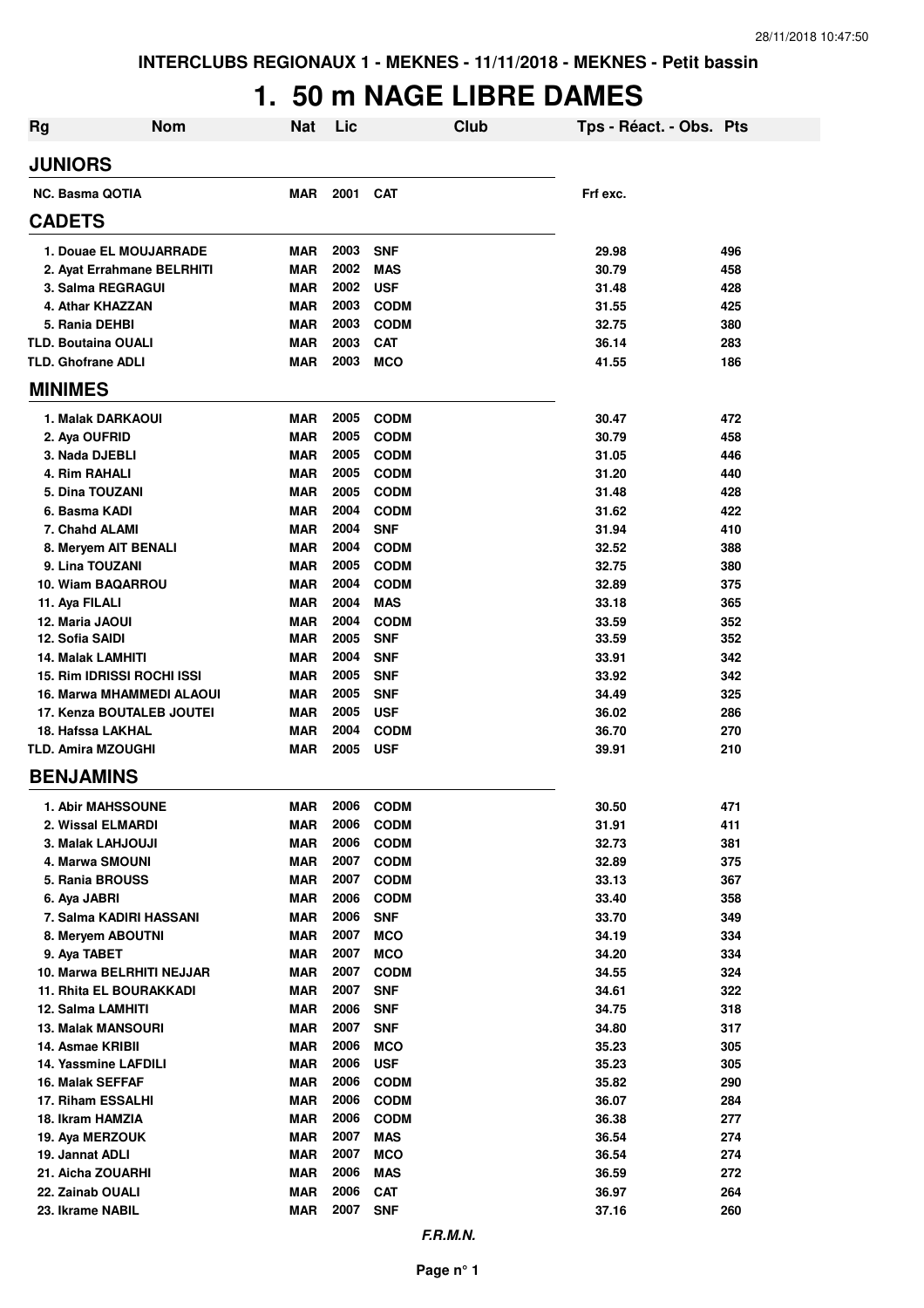### **1. 50 m NAGE LIBRE DAMES**

| Rg                          | <b>Nom</b> | <b>Nat</b> | Lic  | Club        | Tps - Réact. - Obs. Pts |     |
|-----------------------------|------------|------------|------|-------------|-------------------------|-----|
| <b>BENJAMINS</b>            |            |            |      |             |                         |     |
| 24. Sara NAAMI              |            | <b>MAR</b> | 2006 | <b>CODM</b> | 37.86                   | 246 |
| 25. Khadija GHAMEL          |            | <b>MAR</b> | 2007 | <b>SNF</b>  | 37.95                   | 244 |
| 26. Ghita NAOUI             |            | <b>MAR</b> | 2007 | <b>SNF</b>  | 38.21                   | 239 |
| 27. Kenza BENNANI           |            | <b>MAR</b> | 2006 | <b>MAS</b>  | 38.25                   | 238 |
| 28. Fatima Zahra NAJAH      |            | <b>MAR</b> | 2006 | U.S.O       | 38.27                   | 238 |
| 29. Alae EL AMRI            |            | <b>MAR</b> | 2006 | <b>MCO</b>  | 39.24                   | 221 |
| <b>30. Manal ELMATTICHI</b> |            | <b>MAR</b> | 2007 | <b>CODM</b> | 39.91                   | 210 |
| 31. Chada BENBRAHIM         |            | <b>MAR</b> | 2007 | <b>MAS</b>  | 40.35                   | 203 |
| <b>32. Ouiam CHETOUANE</b>  |            | <b>MAR</b> | 2007 | U.S.O       | 40.36                   | 203 |
| 33. Hafsa STILI             |            | <b>MAR</b> | 2007 | U.S.O       | 41.37                   | 188 |
| 34. Laila BELAOULA          |            | <b>MAR</b> | 2007 | <b>SNF</b>  | 42.10                   | 179 |
| 35. Kaouthar RAHHOU         |            | <b>MAR</b> | 2006 | <b>UNO</b>  | 42.88                   | 169 |
| 36. Ouiame BOUAZZAOUI       |            | <b>MAR</b> | 2007 | <b>MCO</b>  | 44.91                   | 147 |
| <b>NC. Wissale TAHIRI</b>   |            | <b>MAR</b> | 2007 | U.S.O       | Frf n.d.                |     |

**F.R.M.N.**

**Page n° 2**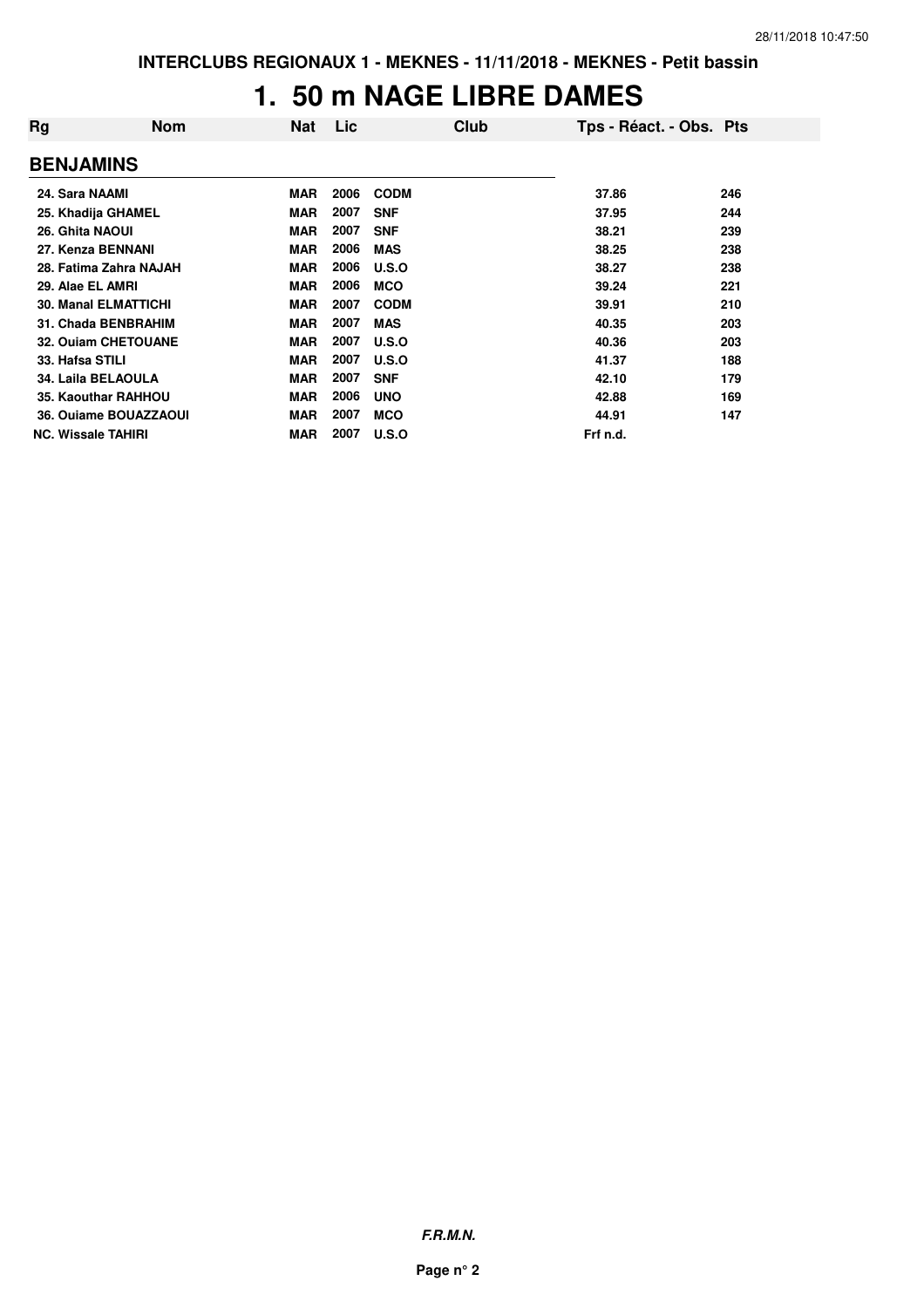### **2. 50 m NAGE LIBRE MESSIEURS**

| Rg | Nom                                                | Nat                      | Lic          | Club                       | Tps - Réact. - Obs. Pts |            |
|----|----------------------------------------------------|--------------------------|--------------|----------------------------|-------------------------|------------|
|    | <b>SENIORS</b>                                     |                          |              |                            |                         |            |
|    | 1. Khalil ISMAILI                                  | <b>MAR</b>               | 1998         | <b>CODM</b>                | 26.44                   | 494        |
|    | TLD. Soufyane GUENDOUZ                             | <b>MAR</b>               | 1999         | <b>MCO</b>                 | 30.11                   | 335        |
|    | <b>JUNIORS</b>                                     |                          |              |                            |                         |            |
|    | 1. Abdellah KHARKHACH                              | <b>MAR</b>               | 2001         | <b>USF</b>                 | 26.31                   | 502        |
|    | 2. Hamza BENNOUNA                                  | <b>MAR</b>               | 2000         | <b>USF</b>                 | 26.77                   | 476        |
|    | <b>CADETS</b>                                      |                          |              |                            |                         |            |
|    | 1. Adam SEDDOUK                                    | <b>MAR</b>               | 2003         | <b>CODM</b>                | 25.66                   | 541        |
|    | 2. Adnane BENADADA                                 | <b>MAR</b>               | 2003         | <b>SNF</b>                 | 25.94                   | 524        |
|    | 3. Sami SAMRAH                                     | <b>MAR</b>               | 2003         | <b>CODM</b>                | 26.27                   | 504        |
|    | <b>4. Anass KEMMOUNE</b>                           | <b>MAR</b>               | 2003         | <b>SNF</b>                 | 26.57                   | 487        |
|    | 5. Othman RASSI                                    | <b>MAR</b>               | 2002         | <b>UNO</b>                 | 26.98                   | 465        |
|    | 6. Walid DEQQAOUI                                  | <b>MAR</b>               | 2003         | <b>USF</b>                 | 27.13                   | 458        |
|    | 7. Yasser ELMAMOUN                                 | <b>MAR</b>               | 2003         | <b>CODM</b>                | 27.18                   | 455        |
|    | 8. Mohamed RASSI                                   | <b>MAR</b>               | 2002         | <b>UNO</b>                 | 28.20                   | 407        |
|    | 9. Youssef KADIRI HASSANI                          | <b>MAR</b>               | 2003         | <b>SNF</b>                 | 29.63                   | 351        |
|    | 10. Zakaria NAJAH                                  | <b>MAR</b>               | 2003         | U.S.O                      | 29.84                   | 344        |
|    | 11. Mohammed Amine CHETOUANE                       | <b>MAR</b>               | 2003         | <b>UNO</b>                 | 30.05                   | 337        |
|    | <b>12. Omar KHERCHOUCH</b>                         | <b>MAR</b>               | 2003         | U.S.O                      | 30.92                   | 309        |
|    | 13. Mohamed Chawki AYACH                           | <b>MAR</b>               | 2003         | <b>CAT</b>                 | 31.48                   | 293        |
|    | <b>TLD. Mehdi CHEHLAFI</b>                         | <b>MAR</b>               | 2003         | U.S.O                      | 33.40                   | 245        |
|    | <b>TLD. Mehdi BOUSSATATE</b>                       | <b>MAR</b>               | 2003         | <b>U.S.O</b>               | 34.12                   | 230        |
|    | <b>TLD. Abderrahmane AMMARA</b>                    | MAR                      | 2003         | <b>CAT</b>                 | 34.61                   | 220        |
|    | <b>NC. Ismail EL HAMOUMI</b>                       | <b>MAR</b>               | 2002         | <b>USF</b>                 | Frf n.d.                |            |
|    | <b>MINIMES</b>                                     |                          |              |                            |                         |            |
|    | 1. Salim FRIKECH                                   | <b>MAR</b>               | 2004         | <b>CODM</b>                | 25.69                   | 539        |
|    | 2. Mohammed MOUISSE                                | <b>MAR</b>               | 2004         | <b>USF</b>                 | 26.80                   | 475        |
|    | 3. Ismail DEQQAOUI                                 | MAR                      | 2005         | <b>USF</b>                 | 27.73                   | 428        |
|    | 4. Ahmed Yassine SAIDI                             | MAR                      | 2004         | <b>UNO</b>                 | 28.02                   | 415        |
|    | 5. Nouh ZAROUKI                                    | MAR                      | 2005         | <b>UNO</b>                 | 28.38                   | 400        |
|    | 6. Othmane ZAITOUNE                                | <b>MAR</b>               | 2004         | <b>MAS</b>                 | 28.59                   | 391        |
|    | 7. Yasser OUARIACH                                 | <b>MAR</b>               | 2005         | U.S.O                      | 28.67                   | 388        |
|    | 8. Youssef IDRISSI<br>9. Othmane ZITOUNI           | MAR<br><b>MAR</b>        | 2005<br>2005 | <b>CODM</b><br><b>CODM</b> | 29.51<br>29.64          | 355<br>351 |
|    | 9. Ali ESSARSARE                                   | <b>MAR</b>               | 2005         | <b>CODM</b>                | 29.64                   | 351        |
|    | 11. Ali SAADOUN                                    | MAR                      | 2005         | <b>CODM</b>                | 29.67                   | 350        |
|    | 11. Soufiane AZFAR                                 | <b>MAR</b>               | 2004         | <b>USF</b>                 | 29.67                   | 350        |
|    | 13. Anass BOUABDELLAOUI                            | <b>MAR</b>               | 2004         | <b>MCO</b>                 | 29.75                   | 347        |
|    | 14. Alae BOUARGANE                                 | <b>MAR</b>               | 2005         | <b>CODM</b>                | 29.80                   | 345        |
|    | 15. Taha CHTATI                                    | <b>MAR</b>               | 2005         | <b>CODM</b>                | 29.95                   | 340        |
|    | 16. Saad YASSIRI                                   | <b>MAR</b>               | 2005         | <b>USF</b>                 | 30.06                   | 336        |
|    | 17. Salmane DKHISSI                                | <b>MAR</b>               | 2004         | <b>USF</b>                 | 30.47                   | 323        |
|    | 18. Khalil ELMOUNE                                 | MAR                      | 2005         | <b>CODM</b>                | 31.21                   | 300        |
|    | 19. Mohamed Rayhane BENNANI                        | <b>MAR</b>               | 2005         | <b>DNF</b>                 | 31.50                   | 292        |
|    | 20. Houssam BENKIEN                                | <b>MAR</b>               | 2004         | <b>MAS</b>                 | 31.77                   | 285        |
|    | 21. Othmane BABA                                   | <b>MAR</b>               | 2005         | <b>CODM</b>                | 32.27                   | 272        |
|    | <b>22. Amine BAHMANE</b>                           | <b>MAR</b>               | 2004         | <b>CODM</b>                | 32.30                   | 271        |
|    | 23. Yassine MAKNASSI SALIME                        | <b>MAR</b>               | 2004         | MAS                        | 32.70                   | 261        |
|    | 24. Adham Salah CHERRAK                            | <b>MAR</b>               | 2005         | <b>MCO</b>                 | 32.97                   | 255        |
|    | 25. Houssam BOUBEKRI                               | <b>MAR</b>               | 2005         | <b>MCO</b>                 | 33.20                   | 249        |
|    | 26. Mohamed Salah Eddine RAHHOU                    | <b>MAR</b>               | 2005         | <b>UNO</b>                 | 33.40                   | 245        |
|    | 27. Taha HAMMANI<br>27. Mohammed Yassine RHALOUSSI | <b>MAR</b><br><b>MAR</b> | 2005<br>2005 | <b>USF</b><br><b>U.S.O</b> | 34.09<br>34.09          | 230<br>230 |
|    | TLD. Abdessalam BEN KALTOUM                        | <b>MAR</b>               | 2005         | <b>USF</b>                 | 36.06                   | 195        |
|    |                                                    |                          |              |                            |                         |            |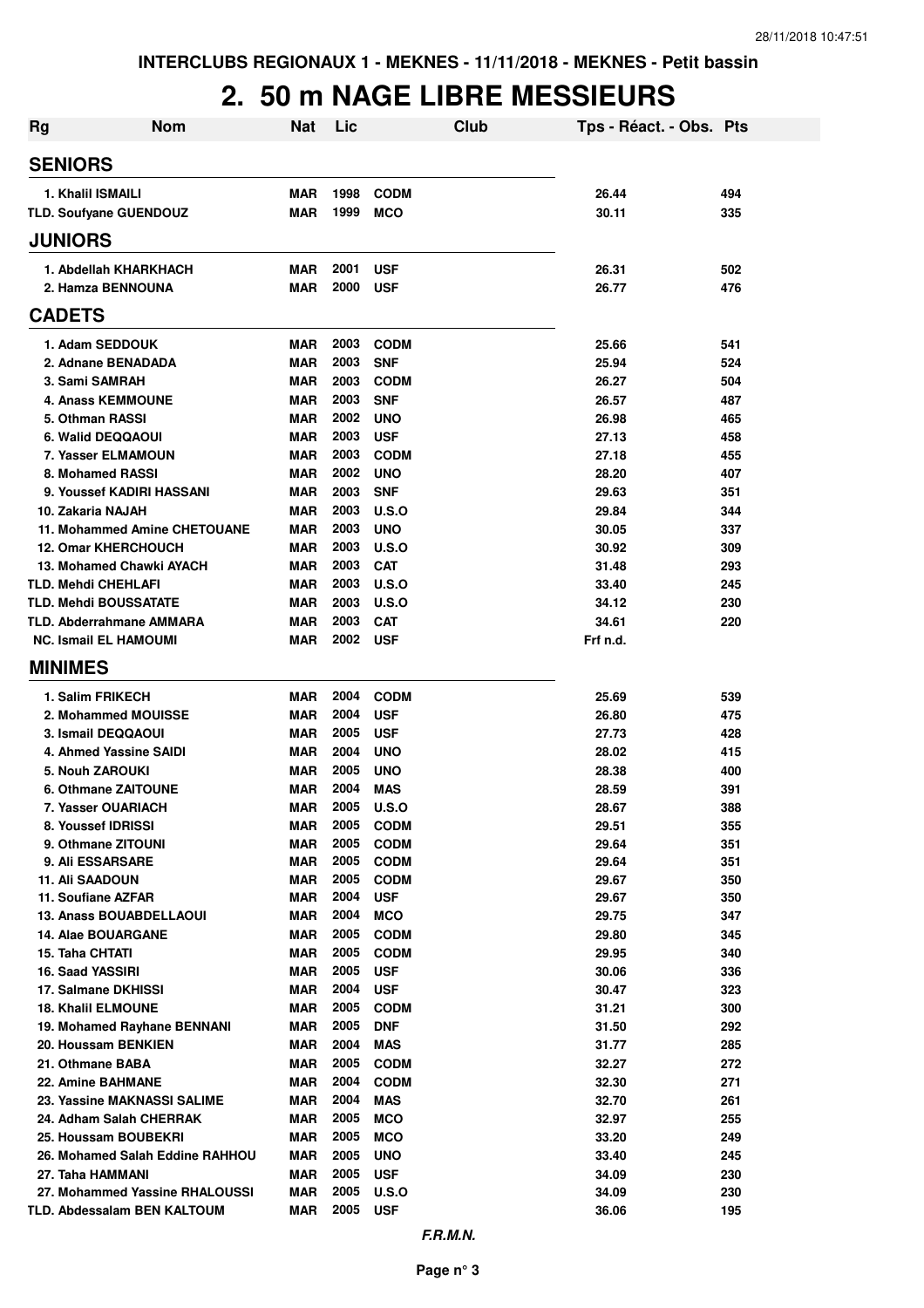### **2. 50 m NAGE LIBRE MESSIEURS**

| <b>Rg</b> | <b>Nom</b>                                   | <b>Nat</b>               | Lic          |                          | <b>Club</b> | Tps - Réact. - Obs. Pts |            |
|-----------|----------------------------------------------|--------------------------|--------------|--------------------------|-------------|-------------------------|------------|
|           | <b>MINIMES</b>                               |                          |              |                          |             |                         |            |
|           | <b>TLD. Ghaly JAGOUI</b>                     | <b>MAR</b>               | 2005         | U.S.O                    |             | 37.84                   | 168        |
|           | <b>NC. Amine SOUARJI</b>                     | <b>MAR</b>               | 2005         | U.S.O                    |             | Frf exc.                |            |
|           | <b>NC. Iliass ARFAOUI</b>                    | <b>MAR</b>               | 2005         | U.S.O                    |             | Frf n.d.                |            |
|           | <b>NC. Yassine NAIMI</b>                     | <b>MAR</b>               | 2004         | U.S.O                    |             | Frf n.d.                |            |
|           | <b>BENJAMINS</b>                             |                          |              |                          |             |                         |            |
|           | 1. Souhaib EL MOUSSAMI                       | <b>MAR</b>               | 2006         | <b>CODM</b>              |             | 29.33                   | 362        |
|           | 2. Amine RACHEK                              | <b>MAR</b>               | 2006         | <b>CODM</b>              |             | 30.96                   | 308        |
|           | 3. Mohammed Tayeb GHALLAB                    | MAR                      | 2006         | <b>SNF</b>               |             | 31.09                   | 304        |
|           | 4. Nizar HAOUATI                             | <b>MAR</b>               | 2007         | <b>USF</b>               |             | 31.19                   | 301        |
|           | 5. Ziyad TIJARI                              | <b>MAR</b>               | 2006         | <b>CODM</b>              |             | 31.31                   | 298        |
|           | 6. Adam LAMHITI                              | <b>MAR</b>               | 2006         | <b>SNF</b>               |             | 31.37                   | 296        |
|           | 7. Abdelkabir ENNAJM                         | <b>MAR</b>               | 2006         | <b>CODM</b>              |             | 32.02                   | 278        |
|           | 8. Omar HIDAF                                | <b>MAR</b>               | 2006         | <b>CODM</b>              |             | 32.51                   | 266        |
|           | 8. Nizar SALMI                               | <b>MAR</b>               | 2006         | <b>CODM</b>              |             | 32.51                   | 266        |
|           | <b>8. Ali BENCHEKROUN</b>                    | MAR                      | 2006         | <b>USF</b>               |             | 32.51                   | 266        |
|           | 11. Abdellah HANINI                          | <b>MAR</b>               | 2006         | <b>CODM</b>              |             | 32.57                   | 264        |
|           | 12. Hamza AINOUSS                            | <b>MAR</b>               | 2006         | <b>CODM</b>              |             | 32.74                   | 260        |
|           | 13. Mohammed MANSOURI                        | <b>MAR</b>               | 2006         | <b>SNF</b>               |             | 33.13                   | 251        |
|           | 14. Adam ARFAQ                               | <b>MAR</b>               | 2006         | <b>MAS</b>               |             | 33.20                   | 249        |
|           | <b>15. Ziad MAHRACH</b>                      | <b>MAR</b>               | 2006         | <b>USF</b>               |             | 33.34                   | 246        |
|           | <b>16. Karim BOUGHALEB</b>                   | <b>MAR</b>               | 2006         | <b>SNF</b>               |             | 33.41                   | 245        |
|           | 17. Salaheddine KOJMANE                      | <b>MAR</b>               | 2006         | <b>CODM</b>              |             | 34.15                   | 229        |
|           | 18. Ayman LAMFEDEL                           | <b>MAR</b>               | 2007         | <b>CODM</b>              |             | 34.56                   | 221        |
|           | 18. Adam Othmane HAMDAOUI                    | <b>MAR</b><br><b>MAR</b> | 2006<br>2007 | <b>MCO</b><br><b>SNF</b> |             | 34.56<br>34.60          | 221<br>220 |
|           | 20. Rayane ADIANNA<br>21. Nasrallah BELHADRI | <b>MAR</b>               | 2006         | <b>UNO</b>               |             | 34.61                   | 220        |
|           | 21. Ayoub LAMHITI                            | <b>MAR</b>               | 2006         | <b>SNF</b>               |             | 34.61                   | 220        |
|           | 23. Rayane AMALI                             | <b>MAR</b>               | 2006         | <b>CODM</b>              |             | 34.81                   | 216        |
|           | 24. Abdellah RAJOUANI                        | <b>MAR</b>               | 2007         | <b>USF</b>               |             | 36.07                   | 194        |
|           | 25. Loqmane FASSI FIHRI                      | <b>MAR</b>               | 2006         | <b>MAS</b>               |             | 36.12                   | 194        |
|           | 26. Haytam BOUHACHEM                         | <b>MAR</b>               | 2007         | <b>CODM</b>              |             | 36.22                   | 192        |
|           | 27. Abdelilah NAJAH                          | <b>MAR</b>               | 2007         | U.S.O                    |             | 36.82                   | 183        |
|           | 28. Youssef ZAKRI                            | <b>MAR</b>               | 2006         | <b>USF</b>               |             | 37.18                   | 177        |
|           | <b>29. Ali BOULAYOUNE</b>                    | MAR                      | 2006         | U.S.O                    |             | 37.21                   | 177        |
|           | 30. Mohamed Amine GUETTAB                    | <b>MAR</b>               | 2006         | <b>SNF</b>               |             | 37.55                   | 172        |
|           | 31. Badr CHEHLAFI                            | <b>MAR</b>               | 2007         | <b>U.S.O</b>             |             | 38.27                   | 163        |
|           | 32. Alae Eddine BENCHAOU                     | <b>MAR</b>               | 2007         | <b>U.S.O</b>             |             | 38.36                   | 162        |
|           | 33. Rayan EL HILALI                          | <b>MAR</b>               | 2007         | <b>SNF</b>               |             | 38.70                   | 157        |
|           | 33. El Ghali MEKOUAR                         | <b>MAR</b>               | 2007         | <b>SNF</b>               |             | 38.70                   | 157        |
|           | 35. Sami BENALI                              | <b>MAR</b>               | 2007         | <b>USF</b>               |             | 39.05                   | 153        |
|           | <b>NC. Marwane EL HAOUAT</b>                 | <b>MAR</b>               | 2006         | <b>SNF</b>               |             | Frf exc.                |            |
|           | <b>NC. Najib KHATTABI</b>                    | <b>MAR</b>               | 2007         | <b>SNF</b>               |             | Frf n.d.                |            |
|           | <b>NC. Hamza ESSARSARE</b>                   | <b>MAR</b>               | 2007         | <b>CODM</b>              |             | Dsq FD                  | 0          |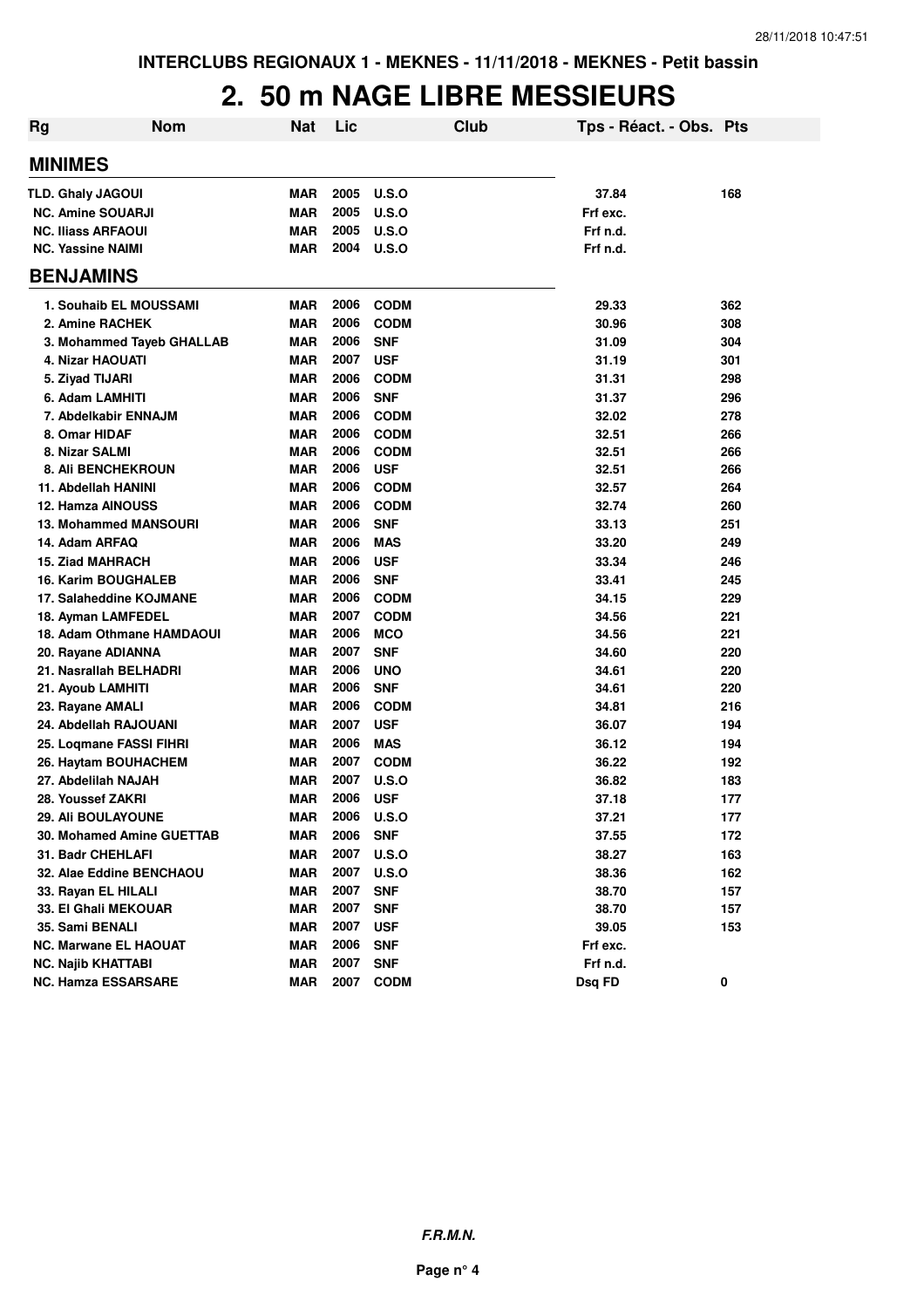# **3. 200 m DOS DAMES**

| Rg                      | <b>Nom</b>               | Nat        | Lic  |             | Club | Tps - Réact. - Obs. Pts |     |
|-------------------------|--------------------------|------------|------|-------------|------|-------------------------|-----|
| <b>CADETS</b>           |                          |            |      |             |      |                         |     |
| 1. Hajar SABER          |                          | <b>MAR</b> | 2003 | <b>CODM</b> |      | 2:43.63                 | 435 |
| 2. Rania DEHBI          |                          | <b>MAR</b> | 2003 | <b>CODM</b> |      | 3:12.25                 | 268 |
| <b>MINIMES</b>          |                          |            |      |             |      |                         |     |
| 1. Aya OUFRID           |                          | <b>MAR</b> | 2005 | <b>CODM</b> |      | 2:52.07                 | 374 |
| 2. Fatima Zahra LAKTATI |                          | <b>MAR</b> | 2004 | <b>MAS</b>  |      | 2:52.57                 | 371 |
| 3. Doha TABERKANT       |                          | <b>MAR</b> | 2004 | <b>SNF</b>  |      | 2:54.60                 | 358 |
| 4. Rim RAHALI           |                          | <b>MAR</b> | 2005 | <b>CODM</b> |      | 2:58.13                 | 337 |
| 5. Lina TOUZANI         |                          | <b>MAR</b> | 2005 | <b>CODM</b> |      | 2:58.88                 | 333 |
| 6. Wiam BAQARROU        |                          | <b>MAR</b> | 2004 | <b>CODM</b> |      | 3:01.93                 | 317 |
| 7. Basma KADI           |                          | <b>MAR</b> | 2004 | <b>CODM</b> |      | 3:10.19                 | 277 |
| <b>NC. Maria JAOUI</b>  |                          | <b>MAR</b> | 2004 | <b>CODM</b> |      | Dsq VI                  | 0   |
| <b>BENJAMINS</b>        |                          |            |      |             |      |                         |     |
| 1. Rania BROUSS         |                          | <b>MAR</b> | 2007 | <b>CODM</b> |      | 3:03.42                 | 309 |
| 2. Malak LAHJOUJI       |                          | <b>MAR</b> | 2006 | <b>CODM</b> |      | 3:11.53                 | 271 |
| 3. Riham ESSALHI        |                          | <b>MAR</b> | 2006 | <b>CODM</b> |      | 3:16.77                 | 250 |
| 4. Aya JABRI            |                          | <b>MAR</b> | 2006 | <b>CODM</b> |      | 3:19.44                 | 240 |
| 5. Ikram HAMZIA         |                          | <b>MAR</b> | 2006 | <b>CODM</b> |      | 3:22.80                 | 228 |
|                         | 6. Marwa BELRHITI NEJJAR | <b>MAR</b> | 2007 | <b>CODM</b> |      | 3:30.23                 | 205 |
| 7. Manal ELMATTICHI     |                          | <b>MAR</b> | 2007 | <b>CODM</b> |      | 3:31.56                 | 201 |
| 8. Malak SEFFAF         |                          | <b>MAR</b> | 2006 | <b>CODM</b> |      | 3:36.70                 | 187 |
| 9. Sara NAAMI           |                          | <b>MAR</b> | 2006 | <b>CODM</b> |      | 3:42.20                 | 174 |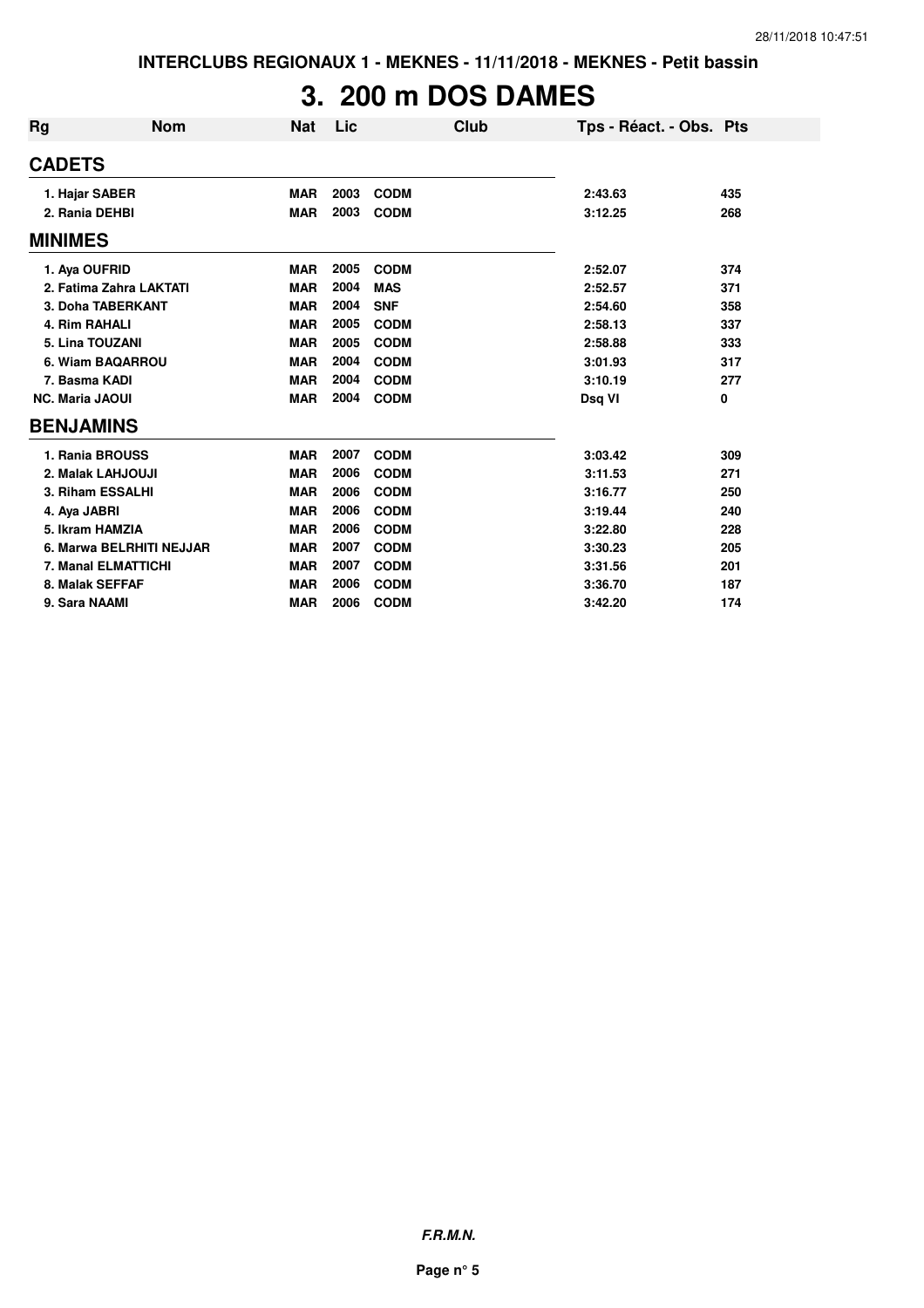# **4. 200 m DOS MESSIEURS**

| <b>Rg</b> | <b>Nom</b>                       | <b>Nat</b> | Lic  | Club         | Tps - Réact. - Obs. Pts |     |
|-----------|----------------------------------|------------|------|--------------|-------------------------|-----|
|           | <b>SENIORS</b>                   |            |      |              |                         |     |
|           | <b>NC. Karim AMARTI</b>          | <b>MAR</b> | 1998 | <b>USF</b>   | Dsq VI                  | 0   |
|           | <b>JUNIORS</b>                   |            |      |              |                         |     |
|           | 1. Abdeljabbar REGRAGUI          | <b>MAR</b> | 2001 | <b>CODM</b>  | 2:13.84                 | 584 |
|           | 2. Omar FILALI                   | <b>MAR</b> | 2001 | <b>USF</b>   | 2:27.81                 | 434 |
|           | <b>3. Driss BENCHEIKH</b>        | <b>MAR</b> | 2001 | <b>USF</b>   | 2:35.06                 | 376 |
|           | 4. Ilyas BOUDENE                 | <b>MAR</b> | 2001 | <b>MAS</b>   | 2:41.37                 | 333 |
|           | <b>CADETS</b>                    |            |      |              |                         |     |
|           | 1. Ayman MEFETTAR                | <b>MAR</b> | 2003 | <b>SNF</b>   | 2:29.53                 | 419 |
|           | 2. Omar Ahmed ZOUITEN            | <b>MAR</b> | 2002 | <b>MAS</b>   | 2:30.11                 | 414 |
|           | 3. Zakariae AMALI                | <b>MAR</b> | 2003 | <b>CODM</b>  | 2:30.26                 | 413 |
|           | 4. Walid RHZAL                   | <b>MAR</b> | 2003 | <b>UNO</b>   | 2:38.22                 | 353 |
|           | 5. Oussama EL MOUSSAMI           | <b>MAR</b> | 2003 | <b>CODM</b>  | 2:39.85                 | 343 |
|           | 6. Mohammed Amine CHETOUANE      | <b>MAR</b> | 2003 | <b>UNO</b>   | 2:50.02                 | 285 |
|           | <b>NC. Zakaria NAJAH</b>         | <b>MAR</b> | 2003 | U.S.O        | Dsq VI                  | 0   |
|           | <b>MINIMES</b>                   |            |      |              |                         |     |
|           | 1. Salim FRIKECH                 | <b>MAR</b> | 2004 | <b>CODM</b>  | 2:25.71                 | 453 |
|           | 2. Mohammed MOUISSE              | <b>MAR</b> | 2004 | <b>USF</b>   | 2:30.04                 | 415 |
|           | 3. Taha CHTATI                   | <b>MAR</b> | 2005 | <b>CODM</b>  | 2:41.37                 | 333 |
|           | 4. Alae BOUARGANE                | <b>MAR</b> | 2005 | <b>CODM</b>  | 2:41.70                 | 331 |
|           | 5. Soufiane AZFAR                | <b>MAR</b> | 2004 | <b>USF</b>   | 2:42.80                 | 324 |
|           | 6. Anas BOUHAMIDI ALAOUI         | <b>MAR</b> | 2004 | <b>CODM</b>  | 2:44.64                 | 314 |
|           | 7. Youssef IDRISSI               | <b>MAR</b> | 2005 | <b>CODM</b>  | 2:44.72                 | 313 |
|           | 8. Abdellah ESSONNI              | <b>MAR</b> | 2004 | <b>CODM</b>  | 2:45.30                 | 310 |
|           | 9. Nouh ZAROUKI                  | <b>MAR</b> | 2005 | <b>UNO</b>   | 2:46.02                 | 306 |
|           | 10. Saad YASSIRI                 | <b>MAR</b> | 2005 | <b>USF</b>   | 2:50.47                 | 283 |
|           | 11. Mohamed Salah Eddine RAHHOU  | <b>MAR</b> | 2005 | <b>UNO</b>   | 3:08.45                 | 209 |
|           | 12. Othmane BABA                 | <b>MAR</b> | 2005 | <b>CODM</b>  | 3:09.28                 | 206 |
|           | 13. Abdessalam BEN KALTOUM       | <b>MAR</b> | 2005 | <b>USF</b>   | 3:14.24                 | 191 |
|           | <b>NC. Amine BAHMANE</b>         | <b>MAR</b> | 2004 | <b>CODM</b>  | Dsq VI                  | 0   |
|           | <b>NC. Taha HAMMANI</b>          | <b>MAR</b> | 2005 | <b>USF</b>   | Dsq VI                  | 0   |
|           | <b>BENJAMINS</b>                 |            |      |              |                         |     |
|           | 1. Souhaib EL MOUSSAMI           | <b>MAR</b> | 2006 | <b>CODM</b>  | 2:36.83                 | 363 |
|           | 2. Nizar SALMI                   | <b>MAR</b> | 2006 | <b>CODM</b>  | 2:46.84                 | 301 |
|           | 3. Haytam BOUHACHEM              | <b>MAR</b> | 2007 | <b>CODM</b>  | 3:19.54                 | 176 |
|           | 4. Rayane AMALI                  | <b>MAR</b> | 2006 | <b>CODM</b>  | 3:20.58                 | 173 |
|           | 5. Hamza ESSARSARE               | <b>MAR</b> | 2007 | <b>CODM</b>  | 3:22.65                 | 168 |
|           | 6. Abdelilah NAJAH               | <b>MAR</b> | 2007 | <b>U.S.O</b> | 3:23.28                 | 166 |
|           | 7. Yahya FATEINE                 | <b>MAR</b> | 2007 | <b>SNF</b>   | 3:28.49                 | 154 |
|           | <b>NC. Karim BOUGHALEB</b>       | <b>MAR</b> | 2006 | <b>SNF</b>   | Disqual.                | 0   |
|           | <b>NC. Mohamed Amine GUETTAB</b> | <b>MAR</b> | 2006 | <b>SNF</b>   | Disqual.                | 0   |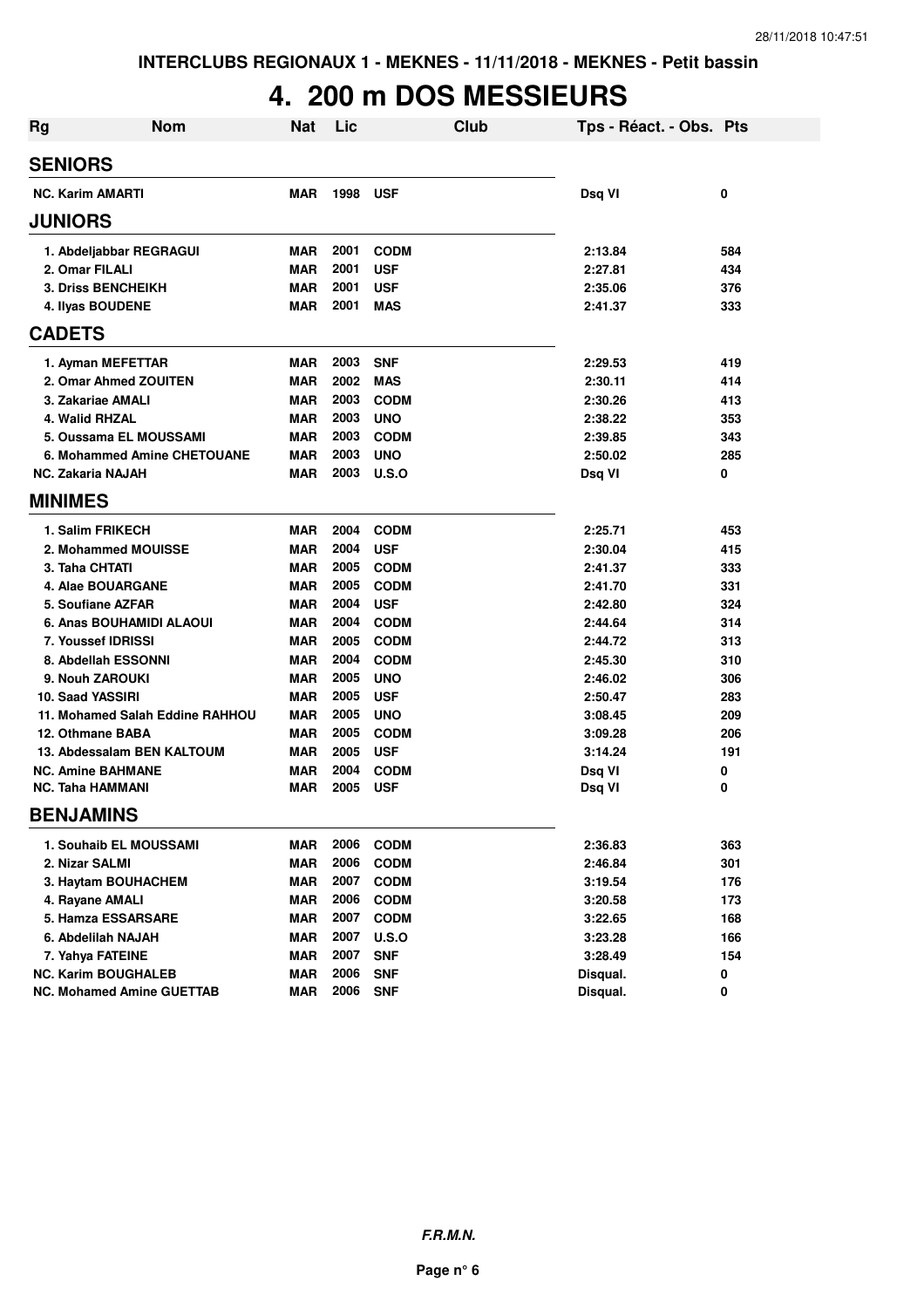#### **5. 100 m PAPILLON DAMES**

| Rg                | <b>Nom</b>                 | <b>Nat</b> | <b>Lic</b> | Club        | Tps - Réact. - Obs. Pts |     |
|-------------------|----------------------------|------------|------------|-------------|-------------------------|-----|
| <b>CADETS</b>     |                            |            |            |             |                         |     |
| 1. Salma REGRAGUI |                            | <b>MAR</b> | 2002       | <b>USF</b>  | 1:16.22                 | 396 |
| 2. Lina RODRIGUEZ |                            | <b>MAR</b> | 2002       | <b>MAS</b>  | 1:18.35                 | 364 |
| 3. Athar KHAZZAN  |                            | <b>MAR</b> | 2003       | <b>CODM</b> | 1:26.38                 | 272 |
|                   | 4. Ayat Errahmane BELRHITI | <b>MAR</b> | 2002       | <b>MAS</b>  | 1:27.70                 | 260 |
| <b>MINIMES</b>    |                            |            |            |             |                         |     |
| 1. Chahd ALAMI    |                            | <b>MAR</b> | 2004       | <b>SNF</b>  | 1:19.59                 | 348 |
|                   | 2. Rim IDRISSI ROCHI ISSI  | <b>MAR</b> | 2005       | <b>SNF</b>  | 1:28.58                 | 252 |
| 3. Aya FILALI     |                            | <b>MAR</b> | 2004       | <b>MAS</b>  | 1:34.34                 | 208 |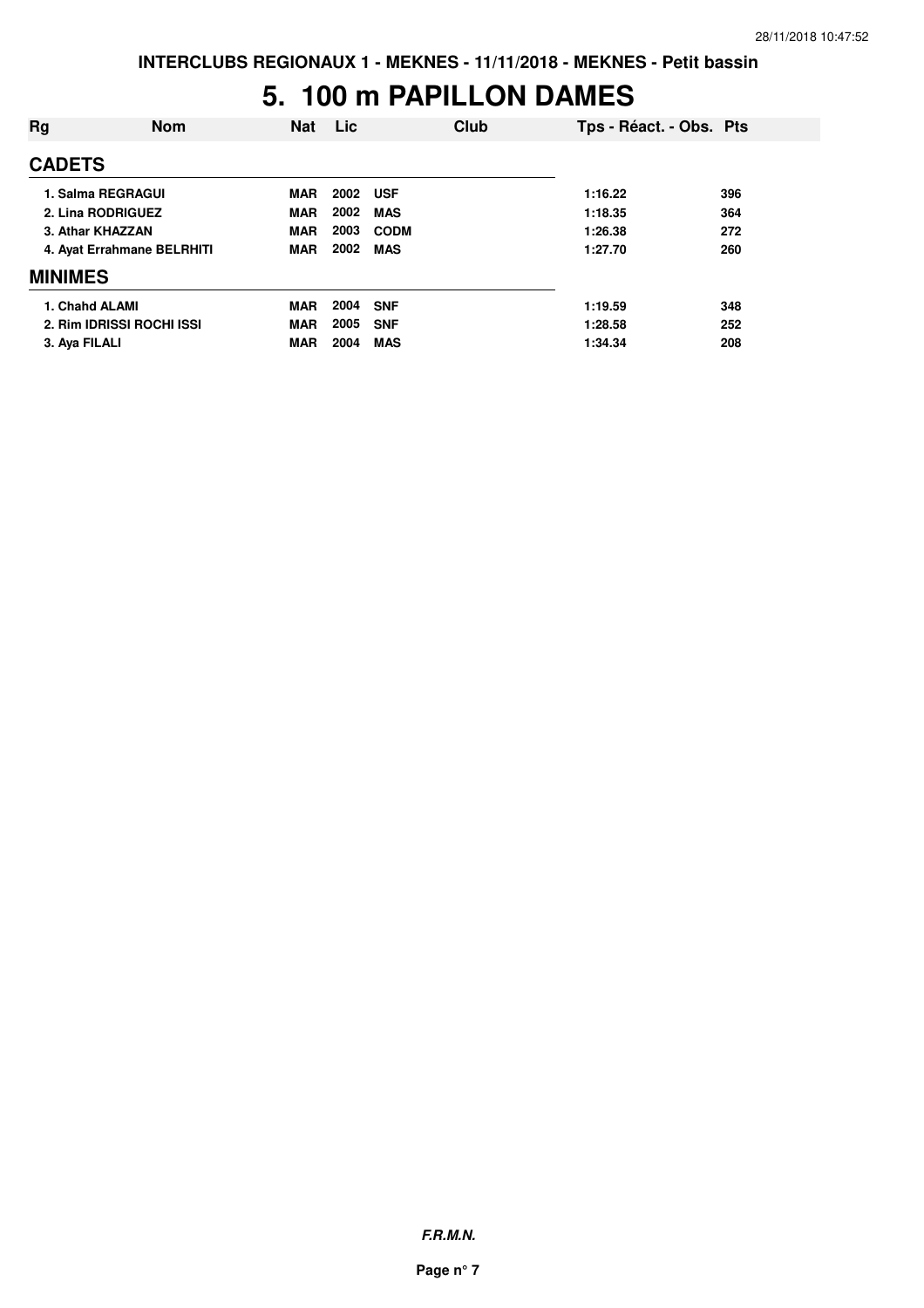## **6. 100 m PAPILLON MESSIEURS**

| Rg               | <b>Nom</b>                  | <b>Nat</b> | Lic  | Club         | Tps - Réact. - Obs. Pts |     |
|------------------|-----------------------------|------------|------|--------------|-------------------------|-----|
| <b>JUNIORS</b>   |                             |            |      |              |                         |     |
|                  | 1. Abdellah KHARKHACH       | <b>MAR</b> | 2001 | <b>USF</b>   | 1:05.84                 | 433 |
| <b>CADETS</b>    |                             |            |      |              |                         |     |
|                  | 1. Adnane BENADADA          | <b>MAR</b> | 2003 | <b>SNF</b>   | 1:05.67                 | 436 |
|                  | 2. Othman RASSI             | <b>MAR</b> | 2002 | <b>UNO</b>   | 1:09.16                 | 373 |
|                  | 2. Walid DEQQAOUI           | <b>MAR</b> | 2003 | <b>USF</b>   | 1:09.16                 | 373 |
|                  | 4. Sami SAMRAH              | <b>MAR</b> | 2003 | <b>CODM</b>  | 1:10.88                 | 347 |
|                  | 5. Zakariae AMALI           | <b>MAR</b> | 2003 | <b>CODM</b>  | 1:12.70                 | 321 |
|                  | 6. Mohamed RASSI            | <b>MAR</b> | 2002 | <b>UNO</b>   | 1:14.02                 | 304 |
|                  | 7. Omar KHERCHOUCH          | <b>MAR</b> | 2003 | <b>U.S.O</b> | 1:17.81                 | 262 |
| <b>MINIMES</b>   |                             |            |      |              |                         |     |
|                  | 1. Karim JENNANE            | <b>MAR</b> | 2004 | <b>CODM</b>  | 1:10.38                 | 354 |
|                  | 2. Ismail DEQQAOUI          | <b>MAR</b> | 2005 | <b>USF</b>   | 1:10.85                 | 347 |
|                  | 3. Yasser OUARIACH          | <b>MAR</b> | 2005 | U.S.O        | 1:14.02                 | 304 |
|                  | 4. Yassine SBAITI           | <b>MAR</b> | 2005 | <b>CODM</b>  | 1:20.50                 | 237 |
|                  | 5. Ali SAADOUN              | <b>MAR</b> | 2005 | <b>CODM</b>  | 1:21.68                 | 226 |
|                  | <b>NC. Othmane ZAITOUNE</b> | <b>MAR</b> | 2004 | <b>MAS</b>   | Dsq NI                  | 0   |
| <b>BENJAMINS</b> |                             |            |      |              |                         |     |
|                  | 1. Ziyad TIJARI             | <b>MAR</b> | 2006 | <b>CODM</b>  | 1:20.15                 | 240 |
|                  | 2. Hamza AINOUSS            | <b>MAR</b> | 2006 | <b>CODM</b>  | 1:28.80                 | 176 |
|                  | 3. Ayman LAMFEDEL           | <b>MAR</b> | 2007 | <b>CODM</b>  | 1:31.69                 | 160 |
|                  | 4. Nasrallah BELHADRI       | <b>MAR</b> | 2006 | <b>UNO</b>   | 1:41.27                 | 119 |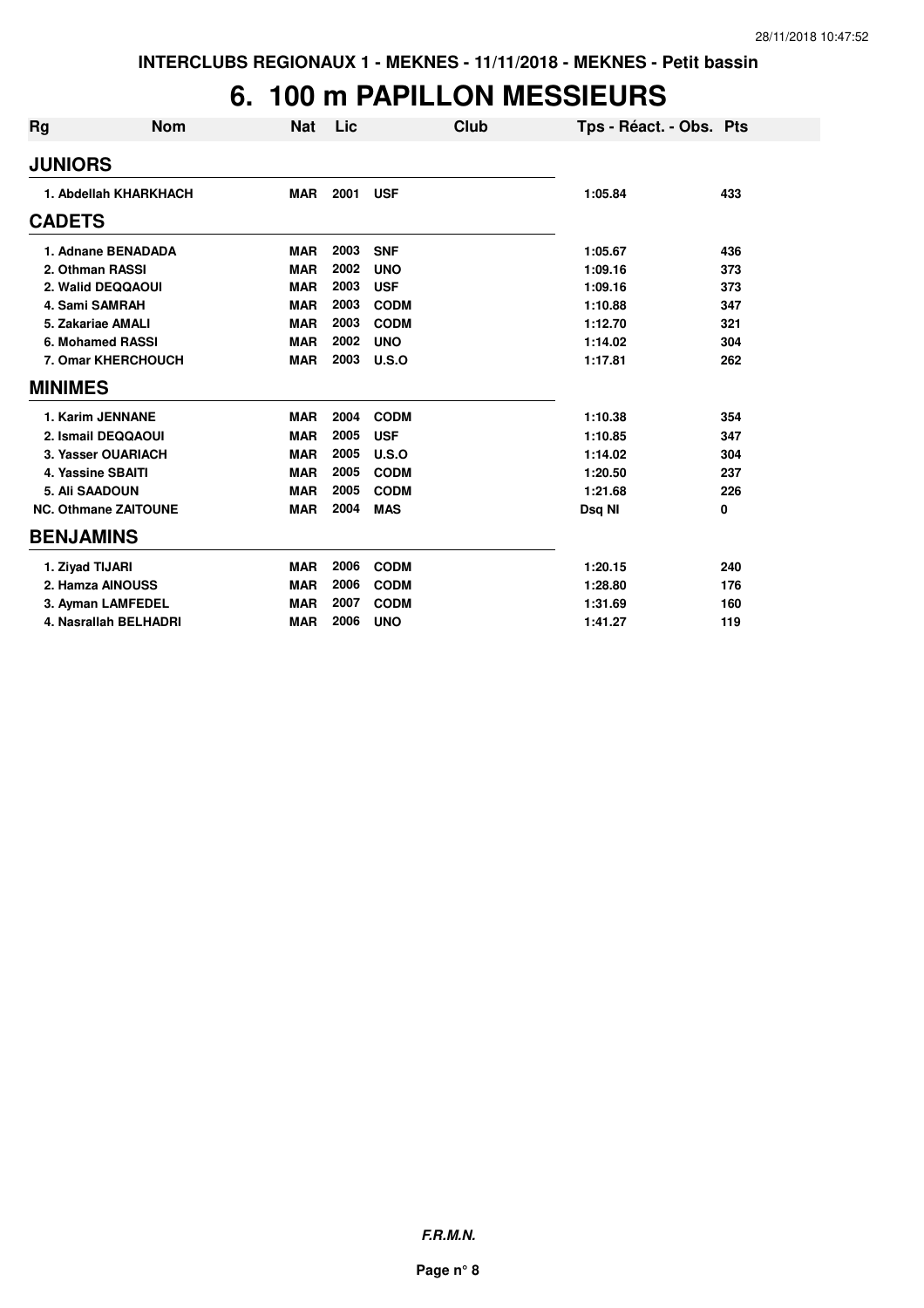# **7. 200 m 4 NAGES DAMES**

| <b>Rg</b> | <b>Nom</b>                        | Nat        | Lic  | <b>Club</b> | Tps - Réact. - Obs. Pts |     |
|-----------|-----------------------------------|------------|------|-------------|-------------------------|-----|
|           | <b>CADETS</b>                     |            |      |             |                         |     |
|           | 1. Douae EL MOUJARRADE            | <b>MAR</b> | 2003 | <b>SNF</b>  | 2:52.25                 | 392 |
|           | 2. Lina RODRIGUEZ                 | <b>MAR</b> | 2002 | <b>MAS</b>  | 2:59.07                 | 349 |
|           | <b>MINIMES</b>                    |            |      |             |                         |     |
|           | 1. Malak DARKAOUI                 | <b>MAR</b> | 2005 | <b>CODM</b> | 2:40.45                 | 486 |
|           | 2. Nada DJEBLI                    | <b>MAR</b> | 2005 | <b>CODM</b> | 2:49.66                 | 411 |
|           | 3. Doha TABERKANT                 | <b>MAR</b> | 2004 | <b>SNF</b>  | 3:02.79                 | 328 |
|           | <b>4. Malak LAMHITI</b>           | <b>MAR</b> | 2004 | <b>SNF</b>  | 3:07.88                 | 302 |
|           | 5. Sofia SAIDI                    | <b>MAR</b> | 2005 | <b>SNF</b>  | 3:10.08                 | 292 |
|           | TLD. Marwa MHAMMEDI ALAOUI        | <b>MAR</b> | 2005 | <b>SNF</b>  | 3:20.63                 | 248 |
|           | <b>TLD. Hafssa LAKHAL</b>         | <b>MAR</b> | 2004 | <b>CODM</b> | 3:32.18                 | 210 |
|           | <b>TLD. Kenza BOUTALEB JOUTEI</b> | <b>MAR</b> | 2005 | <b>USF</b>  | 3:36.80                 | 197 |
|           | <b>TLD. Amira MZOUGHI</b>         | <b>MAR</b> | 2005 | <b>USF</b>  | 3:43.44                 | 179 |
|           | <b>NC. Dina TOUZANI</b>           | <b>MAR</b> | 2005 | <b>CODM</b> | Dsq VI                  | 0   |
|           | <b>BENJAMINS</b>                  |            |      |             |                         |     |
|           | <b>1. Abir MAHSSOUNE</b>          | <b>MAR</b> | 2006 | <b>CODM</b> | 2:57.54                 | 358 |
|           | 2. Wissal ELMARDI                 | <b>MAR</b> | 2006 | <b>CODM</b> | 2:59.91                 | 344 |
|           | 3. Marwa SMOUNI                   | <b>MAR</b> | 2007 | <b>CODM</b> | 3:05.09                 | 316 |
|           | 4. Salma KADIRI HASSANI           | <b>MAR</b> | 2006 | <b>SNF</b>  | 3:13.17                 | 278 |
|           | 5. Jannat ADLI                    | <b>MAR</b> | 2007 | <b>MCO</b>  | 3:16.15                 | 266 |
|           | 6. Yassmine LAFDILI               | <b>MAR</b> | 2006 | <b>USF</b>  | 3:18.12                 | 258 |
|           | 7. Rhita EL BOURAKKADI            | <b>MAR</b> | 2007 | <b>SNF</b>  | 3:22.88                 | 240 |
|           | 8. Fatima Zahra NAJAH             | <b>MAR</b> | 2006 | U.S.O       | 3:30.64                 | 214 |
|           | 9. Salma LAMHITI                  | <b>MAR</b> | 2006 | <b>SNF</b>  | 3:30.65                 | 214 |
|           | 10. Ouiame BOUAZZAOUI             | <b>MAR</b> | 2007 | <b>MCO</b>  | 3:31.63                 | 211 |
|           | <b>10. Ouiam CHETOUANE</b>        | <b>MAR</b> | 2007 | U.S.O       | 3:31.63                 | 211 |
|           | <b>12. Aicha ZOUARHI</b>          | <b>MAR</b> | 2006 | <b>MAS</b>  | 3:34.46                 | 203 |
|           | 13. Ikrame NABIL                  | <b>MAR</b> | 2007 | <b>SNF</b>  | 3:36.19                 | 198 |
|           | 14. Khadija GHAMEL                | <b>MAR</b> | 2007 | <b>SNF</b>  | 3:42.69                 | 181 |
|           | <b>15. Ghita NAOUI</b>            | <b>MAR</b> | 2007 | <b>SNF</b>  | 3:44.22                 | 178 |
|           | 16. Kenza BENNANI                 | <b>MAR</b> | 2006 | <b>MAS</b>  | 3:53.75                 | 157 |
|           | 17. Hafsa STILI                   | <b>MAR</b> | 2007 | U.S.O       | 4:01.42                 | 142 |
|           | <b>NC. Laila BELAOULA</b>         | <b>MAR</b> | 2007 | <b>SNF</b>  | Dsq VI                  | 0   |
|           | <b>NC. Asmae KRIBII</b>           | <b>MAR</b> | 2006 | <b>MCO</b>  | Dsq NI                  | 0   |
|           | <b>NC. Aya MERZOUK</b>            | <b>MAR</b> | 2007 | <b>MAS</b>  | Disqual.                | 0   |
|           | <b>NC. Malak MANSOURI</b>         | <b>MAR</b> | 2007 | <b>SNF</b>  | Disqual.                | 0   |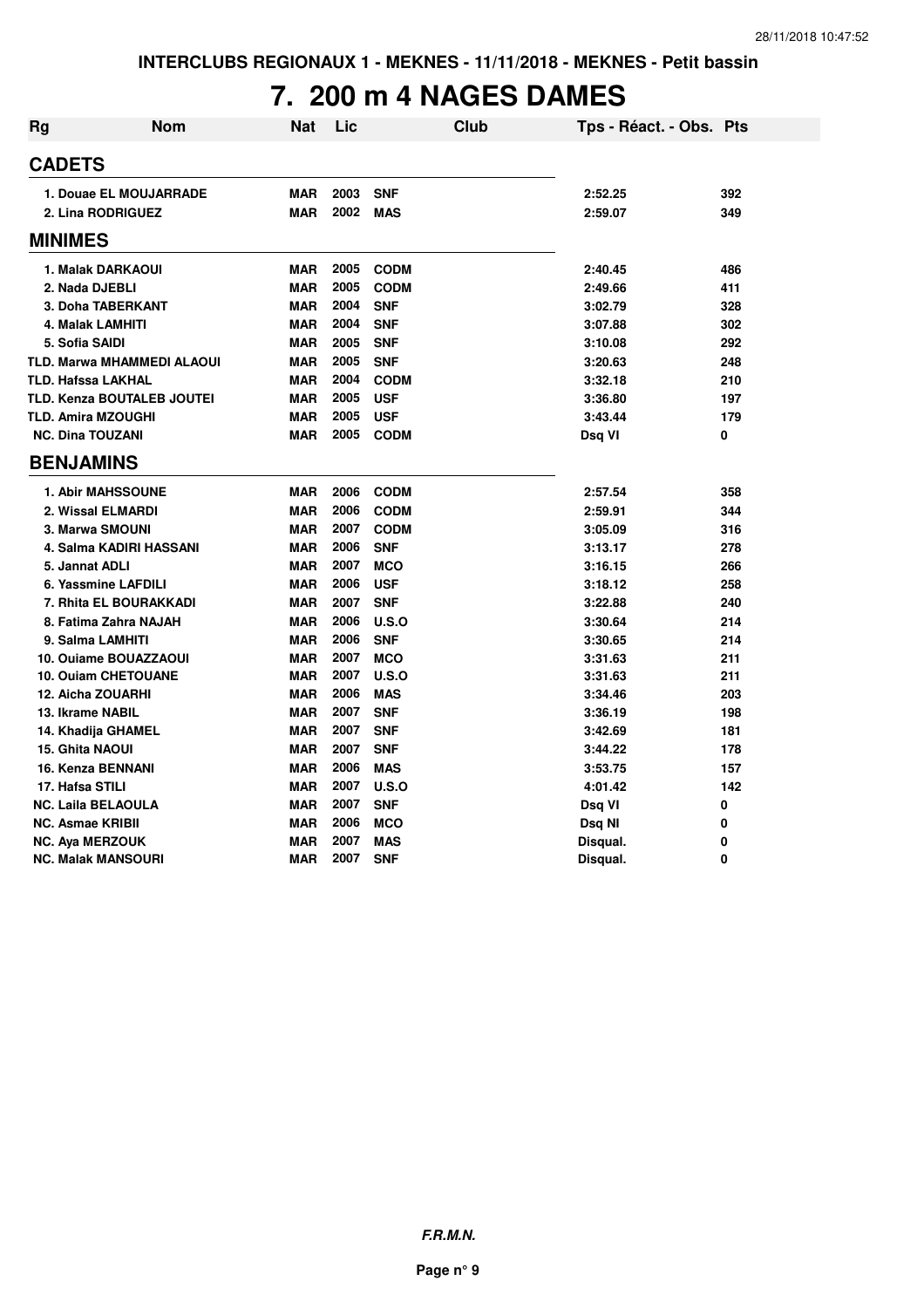### **8. 200 m 4 NAGES MESSIEURS**

| <b>Rg</b>                                    | <b>Nom</b> | <b>Nat</b>               | Lic          |                          | Club | Tps - Réact. - Obs. Pts |     |
|----------------------------------------------|------------|--------------------------|--------------|--------------------------|------|-------------------------|-----|
| <b>SENIORS</b>                               |            |                          |              |                          |      |                         |     |
| 1. Karim AMARTI                              |            | <b>MAR</b>               | 1998         | <b>USF</b>               |      | 2:29.80                 | 444 |
| <b>JUNIORS</b>                               |            |                          |              |                          |      |                         |     |
| 1. Abdeljabbar REGRAGUI                      |            | <b>MAR</b>               | 2001         | <b>CODM</b>              |      | 2:14.34                 | 616 |
| 2. Ilyas BOUDENE                             |            | <b>MAR</b>               | 2001         | <b>MAS</b>               |      | 2:27.47                 | 466 |
| 3. Omar FILALI                               |            | <b>MAR</b>               | 2001         | <b>USF</b>               |      | 2:28.74                 | 454 |
| 4. Hamza BENNOUNA                            |            | <b>MAR</b>               | 2000         | <b>USF</b>               |      | 2:32.95                 | 418 |
| <b>5. Driss BENCHEIKH</b>                    |            | MAR                      | 2001         | <b>USF</b>               |      | 2:34.48                 | 405 |
| <b>CADETS</b>                                |            |                          |              |                          |      |                         |     |
| 1. Adam SEDDOUK                              |            | <b>MAR</b>               | 2003         | <b>CODM</b>              |      | 2:27.22                 | 468 |
| 2. Ayman MEFETTAR                            |            | <b>MAR</b>               | 2003         | <b>SNF</b>               |      | 2:33.11                 | 416 |
| 3. Yasser ELMAMOUN                           |            | <b>MAR</b>               | 2003         | <b>CODM</b>              |      | 2:35.02                 | 401 |
| 4. Oussama EL MOUSSAMI                       |            | <b>MAR</b>               | 2003         | <b>CODM</b>              |      | 2:35.90                 | 394 |
| 5. Walid RHZAL                               |            | <b>MAR</b>               | 2003         | <b>UNO</b>               |      | 2:44.52                 | 335 |
| <b>6. Anass KEMMOUNE</b>                     |            | <b>MAR</b>               | 2003         | <b>SNF</b>               |      | 2:48.23                 | 314 |
| <b>MINIMES</b>                               |            |                          |              |                          |      |                         |     |
| 1. Karim JENNANE                             |            | <b>MAR</b>               | 2004         | <b>CODM</b>              |      | 2:36.06                 | 393 |
| <b>2. Ali ESSARSARE</b>                      |            | <b>MAR</b>               | 2005         | <b>CODM</b>              |      | 2:38.80                 | 373 |
| 3. Abdellah ESSONNI                          |            | <b>MAR</b>               | 2004         | <b>CODM</b>              |      | 2:39.52                 | 368 |
| 4. Anas BOUHAMIDI ALAOUI                     |            | <b>MAR</b>               | 2004         | <b>CODM</b>              |      | 2:41.96                 | 352 |
| 5. Othmane ZITOUNI                           |            | <b>MAR</b>               | 2005         | <b>CODM</b>              |      | 2:47.48                 | 318 |
| <b>6. Khalil ELMOUNE</b>                     |            | <b>MAR</b>               | 2005         | <b>CODM</b>              |      | 2:47.52                 | 318 |
| 7. Anass BOUABDELLAOUI                       |            | <b>MAR</b>               | 2004         | <b>MCO</b>               |      | 2:55.34                 | 277 |
| 8. Salmane DKHISSI                           |            | <b>MAR</b>               | 2004         | <b>USF</b>               |      | 3:01.38                 | 250 |
| <b>TLD. Houssam BENKIEN</b>                  |            | <b>MAR</b>               | 2004         | <b>MAS</b>               |      | 3:12.01                 | 211 |
| <b>TLD. Yassine SBAITI</b>                   |            | <b>MAR</b>               | 2005         | <b>CODM</b>              |      | 3:12.19                 | 210 |
| <b>TLD. Adham Salah CHERRAK</b>              |            | <b>MAR</b>               | 2005         | <b>MCO</b>               |      | 3:15.45                 | 200 |
| <b>BENJAMINS</b>                             |            |                          |              |                          |      |                         |     |
| 1. Mohammed Tayeb GHALLAB                    |            | MAR                      | 2006         | <b>SNF</b>               |      | 2:52.17                 | 293 |
| 2. Adam LAMHITI                              |            | <b>MAR</b>               | 2006         | <b>SNF</b>               |      | 2:55.73                 | 275 |
| <b>3. Nizar HAOUATI</b>                      |            | MAR                      | 2007         | USF                      |      | 2:58.95                 | 261 |
| <b>4. AII BENCHEKROUN</b>                    |            | <b>MAR</b>               | 2006         | <b>USF</b>               |      | 3:02.56                 | 245 |
| 5. Abdellah HANINI                           |            | <b>MAR</b>               | 2006         | <b>CODM</b>              |      | 3:04.41                 | 238 |
| 6. Omar HIDAF                                |            | <b>MAR</b>               | 2006         | <b>CODM</b>              |      | 3:04.59                 | 237 |
| 7. Abdelkabir ENNAJM                         |            | <b>MAR</b>               | 2006         | <b>CODM</b>              |      | 3:12.83                 | 208 |
| 8. Ayoub LAMHITI                             |            | <b>MAR</b>               | 2006         | <b>SNF</b>               |      | 3:20.77                 | 184 |
| 9. Rayane ADIANNA                            |            | <b>MAR</b>               | 2007         | <b>SNF</b>               |      | 3:25.20                 | 173 |
| 10. Alae Eddine BENCHAOU                     |            | <b>MAR</b>               | 2007         | <b>U.S.O</b>             |      | 3:27.94                 | 166 |
| 11. Rayan EL HILALI                          |            | <b>MAR</b>               | 2007         | <b>SNF</b>               |      | 3:30.36                 | 160 |
| 12. Loqmane FASSI FIHRI<br>13. Yahya FATEINE |            | <b>MAR</b>               | 2006         | <b>MAS</b>               |      | 3:30.63                 | 160 |
| <b>NC. Marwane EL HAOUAT</b>                 |            | <b>MAR</b>               | 2007<br>2006 | <b>SNF</b>               |      | 3:38.33                 | 143 |
| <b>NC. Najib KHATTABI</b>                    |            | <b>MAR</b><br><b>MAR</b> | 2007         | <b>SNF</b><br><b>SNF</b> |      | Frf exc.<br>Frf n.d.    |     |
| <b>NC. Amine RACHEK</b>                      |            | <b>MAR</b>               | 2006         | <b>CODM</b>              |      | Dsq VI                  | 0   |
| NC. Ziad MAHRACH                             |            | <b>MAR</b>               | 2006         | <b>USF</b>               |      | Dsq VI                  | 0   |
| <b>NC. Adam ARFAQ</b>                        |            | <b>MAR</b>               | 2006         | <b>MAS</b>               |      | Dsq NI                  | 0   |
| <b>NC. Mohammed MANSOURI</b>                 |            | <b>MAR</b>               | 2006         | <b>SNF</b>               |      | Dsq NI                  | 0   |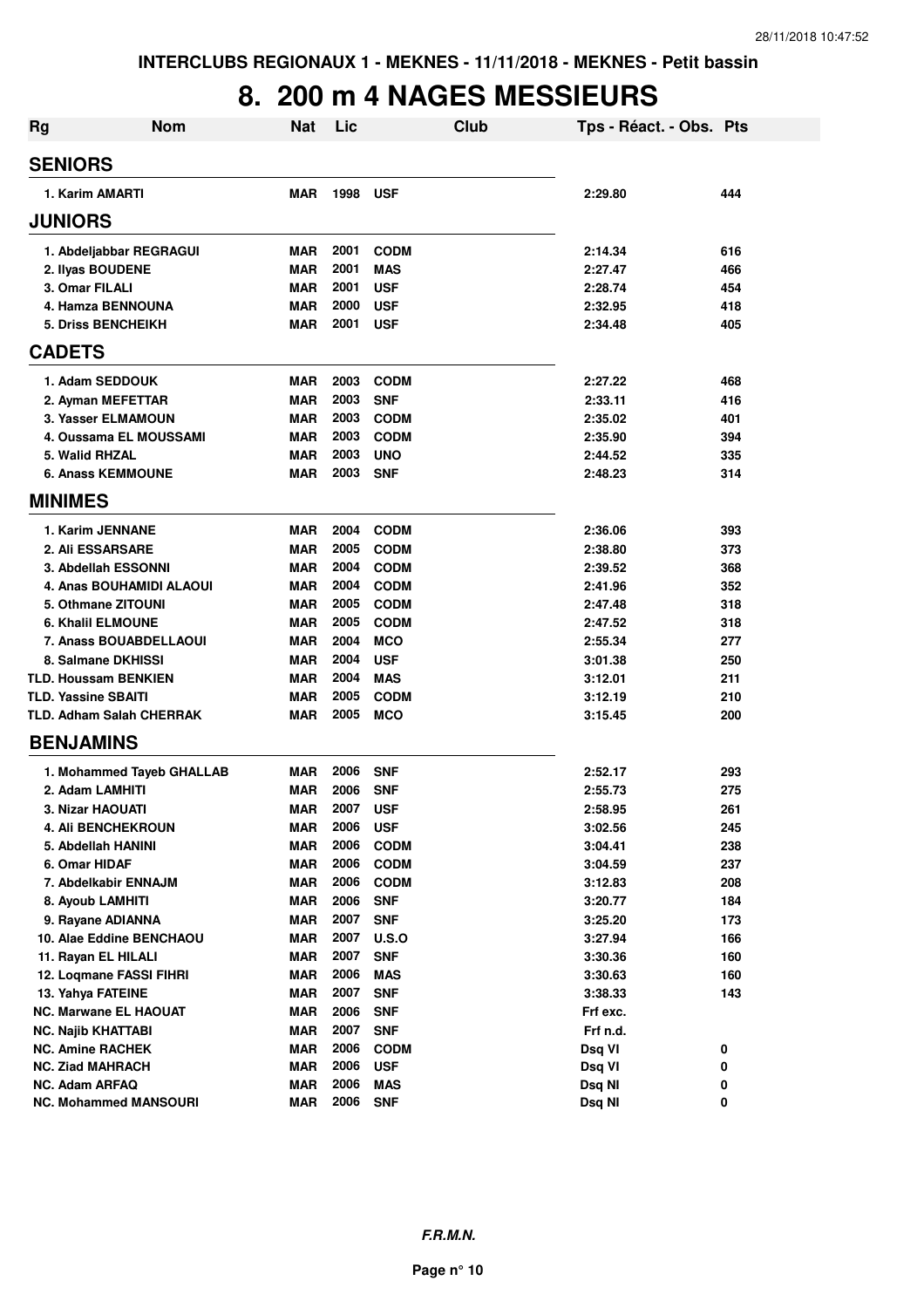### **9. 1500 m NAGE LIBRE DAMES**

| <b>Rg</b>               | <b>Nom</b> | <b>Nat</b> | Lic. |             | Club | Tps - Réact. - Obs. Pts |     |
|-------------------------|------------|------------|------|-------------|------|-------------------------|-----|
| <b>CADETS</b>           |            |            |      |             |      |                         |     |
| 1. Hajar SABER          |            | <b>MAR</b> | 2003 | <b>CODM</b> |      | 20:38.01                | 421 |
| <b>MINIMES</b>          |            |            |      |             |      |                         |     |
| 1. Fatima Zahra LAKTATI |            | <b>MAR</b> | 2004 | <b>MAS</b>  |      | 21:22.42                | 379 |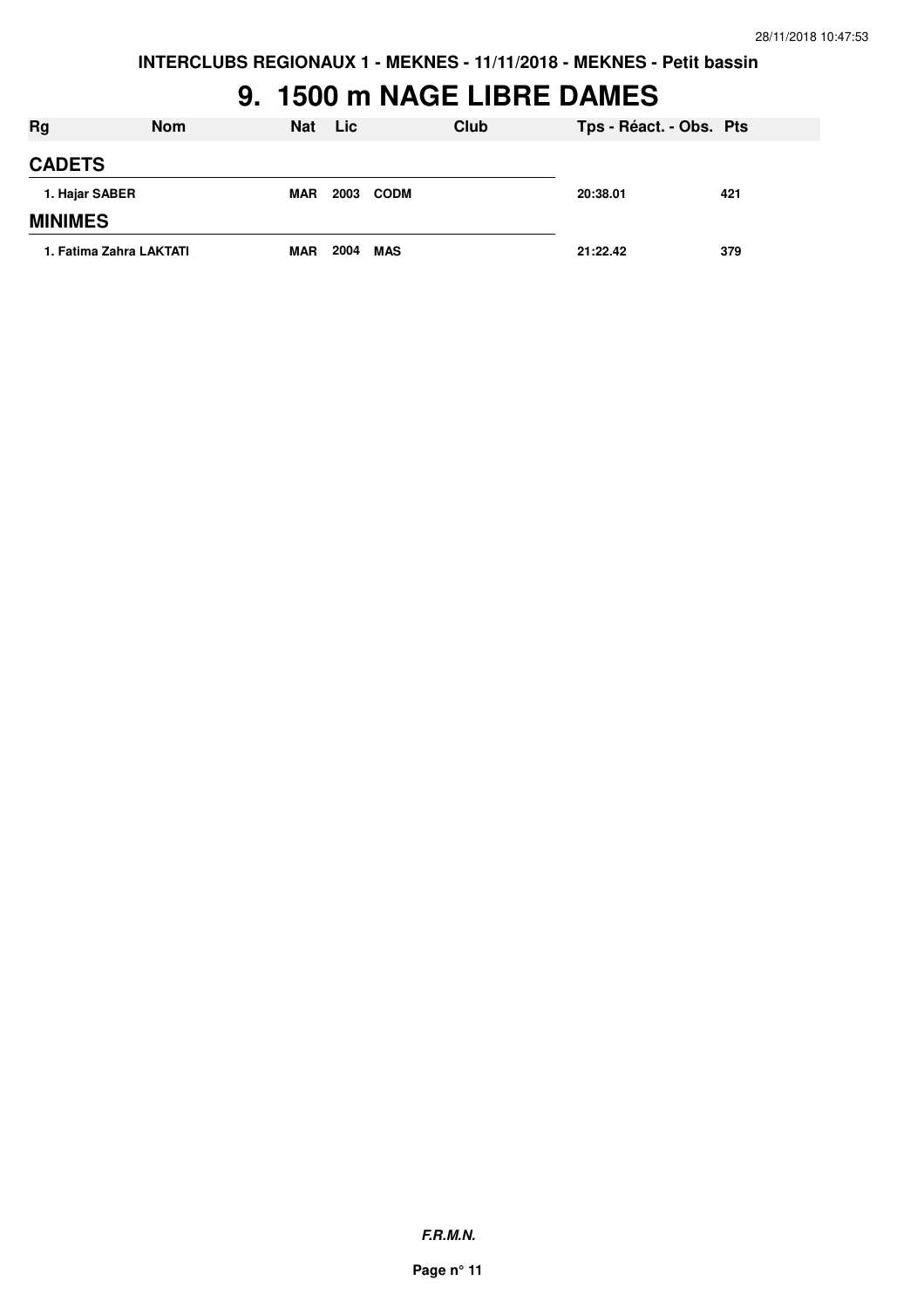## **10. 1500 m NAGE LIBRE MESSIEURS**

| <b>Rg</b>             | <b>Nom</b>             | <b>Nat</b> | Lic  | Club       | Tps - Réact. - Obs. Pts |     |
|-----------------------|------------------------|------------|------|------------|-------------------------|-----|
| <b>CADETS</b>         |                        |            |      |            |                         |     |
| 1. Omar Ahmed ZOUITEN | <b>MAR</b>             | 2002       | MAS  | 20:38.31   | 348                     |     |
| <b>MINIMES</b>        |                        |            |      |            |                         |     |
|                       | 1. Ahmed Yassine SAIDI | <b>MAR</b> | 2004 | <b>UNO</b> | 21:13.24                | 320 |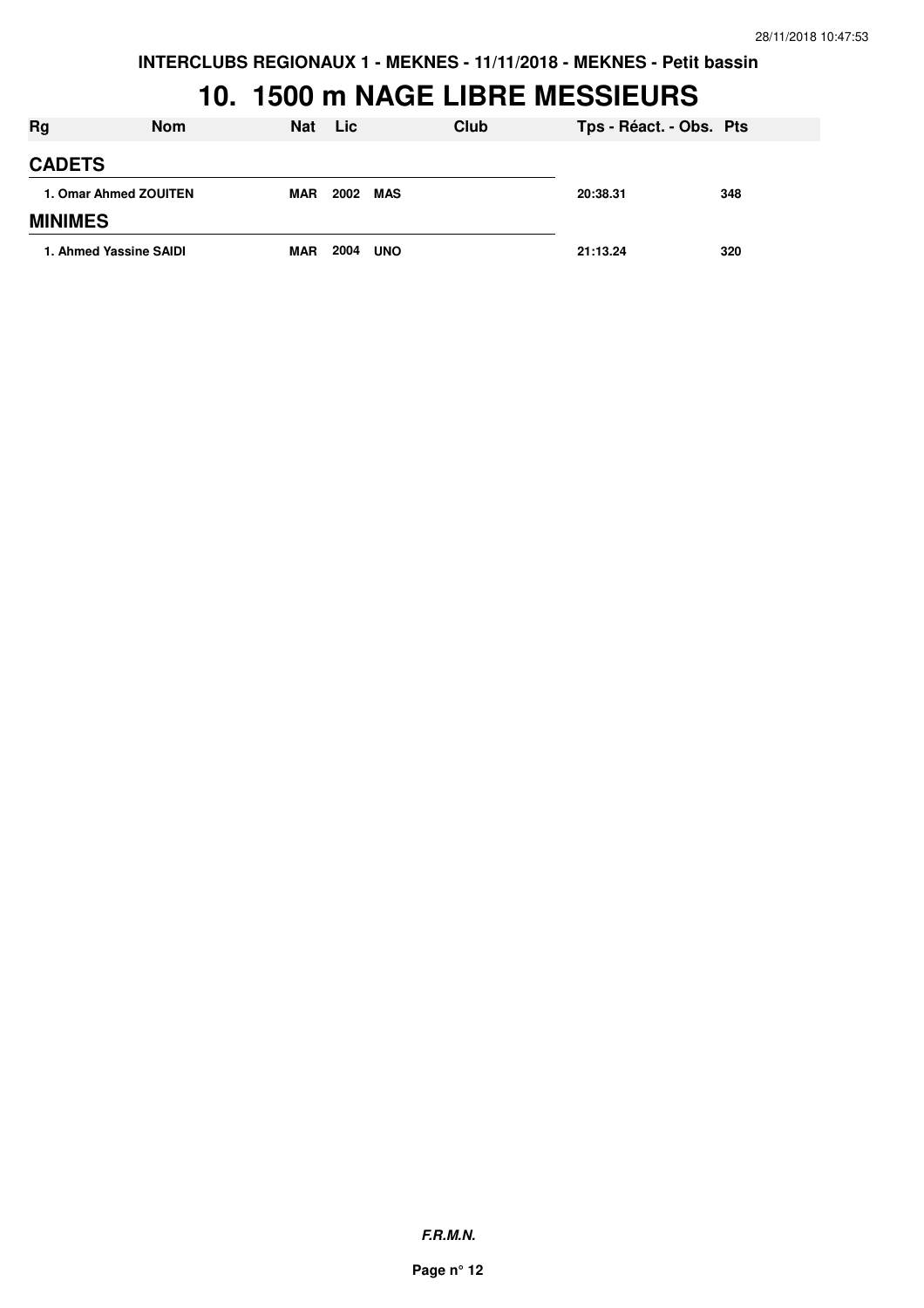## **11. 400 m NAGE LIBRE DAMES**

| Rg                      | <b>Nom</b>               | <b>Nat</b> | Lic  |             | Club<br>Tps - Réact. - Obs. Pts |     |
|-------------------------|--------------------------|------------|------|-------------|---------------------------------|-----|
| <b>CADETS</b>           |                          |            |      |             |                                 |     |
| 1. Hajar SABER          |                          | <b>MAR</b> | 2003 | <b>CODM</b> | 5:13.89                         | 437 |
| <b>MINIMES</b>          |                          |            |      |             |                                 |     |
|                         | 1. Malak DARKAOUI        | <b>MAR</b> | 2005 | <b>CODM</b> | 5:06.44                         | 470 |
| 2. Dina TOUZANI         |                          | <b>MAR</b> | 2005 | <b>CODM</b> | 5:32.55                         | 368 |
| <b>3. Malak LAMHITI</b> |                          | <b>MAR</b> | 2004 | <b>SNF</b>  | 5:41.96                         | 338 |
| 4. Lina TOUZANI         |                          | <b>MAR</b> | 2005 | <b>CODM</b> | 5:43.45                         | 334 |
| 5. Maria JAOUI          |                          | <b>MAR</b> | 2004 | <b>CODM</b> | 6:09.06                         | 269 |
| <b>NC. Aya OUFRID</b>   |                          | <b>MAR</b> | 2005 | <b>CODM</b> | <b>\bandon</b>                  | 0   |
| <b>BENJAMINS</b>        |                          |            |      |             |                                 |     |
|                         | 1. Salma KADIRI HASSANI  | <b>MAR</b> | 2006 | <b>SNF</b>  | 6:00.81                         | 288 |
|                         | 2. Khadija GHAMEL        | <b>MAR</b> | 2007 | <b>SNF</b>  | 6:20.89                         | 245 |
|                         | 3. Rhita EL BOURAKKADI   | <b>MAR</b> | 2007 | <b>SNF</b>  | 6:21.63                         | 243 |
|                         | 4. Salma LAMHITI         | <b>MAR</b> | 2006 | <b>SNF</b>  | 6:23.17                         | 240 |
|                         | <b>5. Malak MANSOURI</b> | <b>MAR</b> | 2007 | <b>SNF</b>  | 6:26.80                         | 234 |
| 6. Ikrame NABIL         |                          | <b>MAR</b> | 2007 | <b>SNF</b>  | 6:50.63                         | 195 |
| 7. Ghita NAOUI          |                          | <b>MAR</b> | 2007 | <b>SNF</b>  | 6:54.31                         | 190 |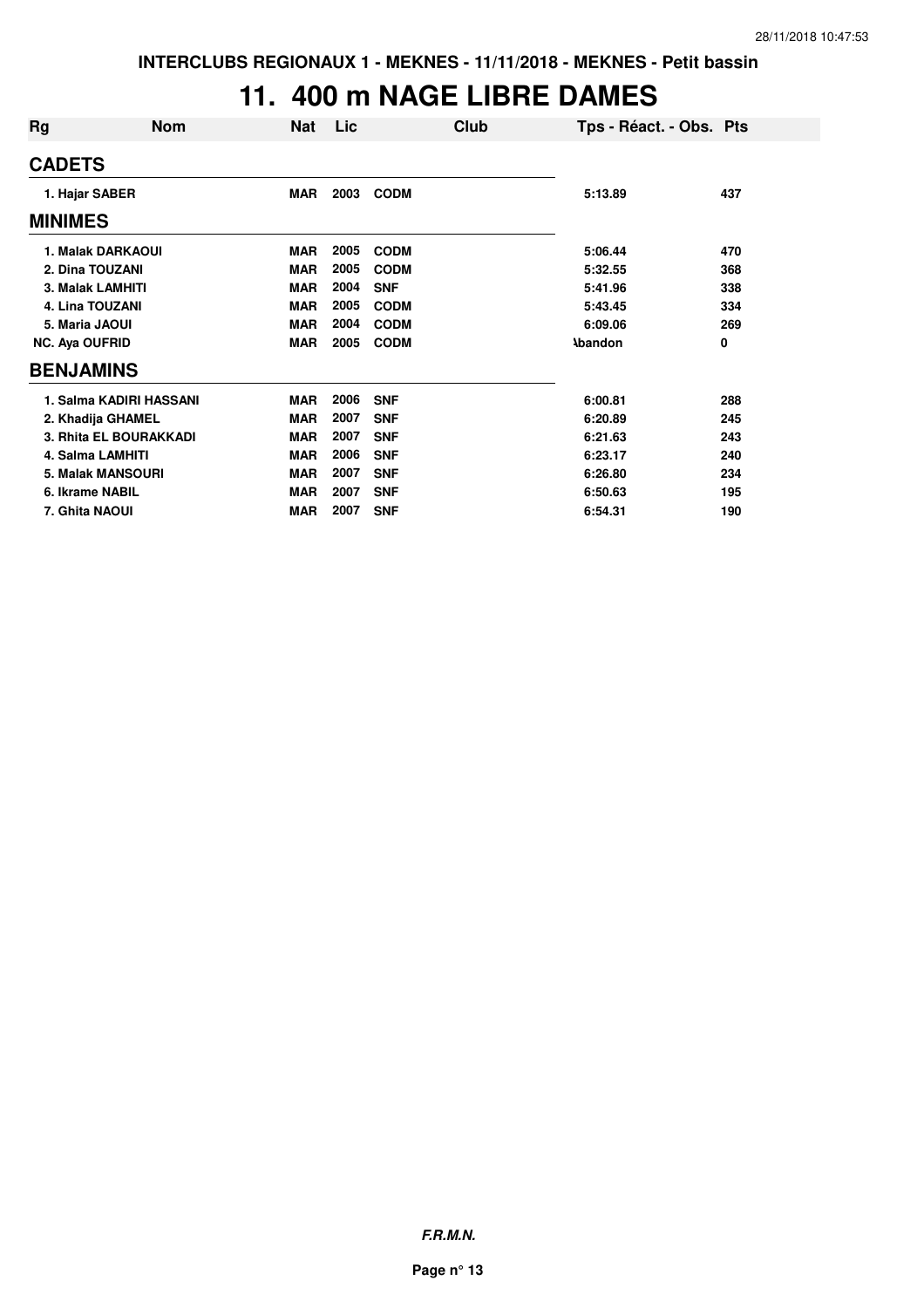# **12. 400 m NAGE LIBRE MESSIEURS**

| <b>Rg</b> | <b>Nom</b>                       | <b>Nat</b> | Lic  | <b>Club</b>  | Tps - Réact. - Obs. Pts |     |
|-----------|----------------------------------|------------|------|--------------|-------------------------|-----|
|           | <b>SENIORS</b>                   |            |      |              |                         |     |
|           | TLD. Soufyane GUENDOUZ           | <b>MAR</b> | 1999 | <b>MCO</b>   | 5:55.13                 | 237 |
|           | <b>JUNIORS</b>                   |            |      |              |                         |     |
|           | 1. Ilyas BOUDENE                 | <b>MAR</b> | 2001 | <b>MAS</b>   | 4:38.59                 | 492 |
|           | <b>CADETS</b>                    |            |      |              |                         |     |
|           | 1. Monssif Hamza TIJARI          | <b>MAR</b> | 2002 | <b>CODM</b>  | 4:37.81                 | 497 |
|           | 2. Adam SEDDOUK                  | <b>MAR</b> | 2003 | <b>CODM</b>  | 4:41.97                 | 475 |
|           | 3. Othman RASSI                  | <b>MAR</b> | 2002 | <b>UNO</b>   | 5:02.91                 | 383 |
|           | 4. Sami SAMRAH                   | <b>MAR</b> | 2003 | <b>CODM</b>  | 5:14.22                 | 343 |
|           | 5. Omar KHERCHOUCH               | <b>MAR</b> | 2003 | U.S.O        | 5:32.50                 | 289 |
|           | <b>NC. Anass KEMMOUNE</b>        | <b>MAR</b> | 2003 | <b>SNF</b>   | Frf exc.                |     |
|           | <b>MINIMES</b>                   |            |      |              |                         |     |
|           | 1. Mohammed MOUISSE              | <b>MAR</b> | 2004 | <b>USF</b>   | 4:44.84                 | 461 |
|           | 2. Ismail DEQQAOUI               | <b>MAR</b> | 2005 | <b>USF</b>   | 4:54.58                 | 416 |
|           | 3. Anas BOUHAMIDI ALAOUI         | <b>MAR</b> | 2004 | <b>CODM</b>  | 4:57.74                 | 403 |
|           | 4. Abdellah ESSONNI              | <b>MAR</b> | 2004 | <b>CODM</b>  | 4:58.84                 | 399 |
|           | 5. Yasser OUARIACH               | <b>MAR</b> | 2005 | U.S.O        | 5:01.36                 | 389 |
|           | 6. Othmane ZITOUNI               | <b>MAR</b> | 2005 | <b>CODM</b>  | 5:11.75                 | 351 |
|           | 7. Alae BOUARGANE                | <b>MAR</b> | 2005 | <b>CODM</b>  | 5:16.30                 | 336 |
|           | 8. Youssef IDRISSI               | <b>MAR</b> | 2005 | <b>CODM</b>  | 5:16.64                 | 335 |
|           | 9. Ahmed Yassine SAIDI           | <b>MAR</b> | 2004 | <b>UNO</b>   | 5:16.93                 | 334 |
|           | 10. Saad YASSIRI                 | <b>MAR</b> | 2005 | <b>USF</b>   | 5:26.30                 | 306 |
|           | <b>11. Ali SAADOUN</b>           | <b>MAR</b> | 2005 | <b>CODM</b>  | 5:31.99                 | 291 |
|           | 12. Taha CHTATI                  | <b>MAR</b> | 2005 | <b>CODM</b>  | 5:32.52                 | 289 |
|           | 13. Yassine SBAITI               | <b>MAR</b> | 2005 | <b>CODM</b>  | 5:36.13                 | 280 |
|           | 14. Othmane BABA                 | <b>MAR</b> | 2005 | <b>CODM</b>  | 5:52.52                 | 243 |
|           | <b>15. Nouh ZAROUKI</b>          | <b>MAR</b> | 2005 | <b>UNO</b>   | 6:05.24                 | 218 |
|           | <b>BENJAMINS</b>                 |            |      |              |                         |     |
|           | 1. Souhaib EL MOUSSAMI           | MAR        | 2006 | <b>CODM</b>  | 4:56.13                 | 410 |
|           | 2. Nizar SALMI                   | <b>MAR</b> | 2006 | <b>CODM</b>  | 5:25.39                 | 309 |
|           | 3. Amine RACHEK                  | <b>MAR</b> | 2006 | <b>CODM</b>  | 5:30.77                 | 294 |
|           | 4. Mohammed Tayeb GHALLAB        | MAR        | 2006 | <b>SNF</b>   | 5:36.05                 | 280 |
|           | 5. Abdelkabir ENNAJM             | <b>MAR</b> | 2006 | <b>CODM</b>  | 5:38.25                 | 275 |
|           | 6. Adam LAMHITI                  | <b>MAR</b> | 2006 | <b>SNF</b>   | 5:45.96                 | 257 |
|           | 7. Ziad MAHRACH                  | <b>MAR</b> | 2006 | <b>USF</b>   | 5:51.14                 | 246 |
|           | 8. Nasrallah BELHADRI            | <b>MAR</b> | 2006 | <b>UNO</b>   | 6:03.81                 | 221 |
|           | 9. Rayane ADIANNA                | MAR        | 2007 | <b>SNF</b>   | 6:07.02                 | 215 |
|           | 10. Karim BOUGHALEB              | <b>MAR</b> | 2006 | <b>SNF</b>   | 6:18.92                 | 195 |
|           | 11. Abdelilah NAJAH              | MAR        | 2007 | <b>U.S.O</b> | 6:23.60                 | 188 |
|           | 12. Ayoub LAMHITI                | <b>MAR</b> | 2006 | <b>SNF</b>   | 6:28.34                 | 181 |
|           | 13. Yahya FATEINE                | <b>MAR</b> | 2007 | <b>SNF</b>   | 6:43.94                 | 161 |
|           | <b>14. Mohamed Amine GUETTAB</b> | <b>MAR</b> | 2006 | <b>SNF</b>   | 6:52.51                 | 151 |
|           | 15. Rayan EL HILALI              | <b>MAR</b> | 2007 | <b>SNF</b>   | 6:54.73                 | 149 |
|           | 16. Badr CHEHLAFI                | <b>MAR</b> | 2007 | <b>U.S.O</b> | 7:02.04                 | 141 |
|           | 17. El Ghali MEKOUAR             | <b>MAR</b> | 2007 | <b>SNF</b>   | 7:34.23                 | 113 |
|           | <b>NC. Marwane EL HAOUAT</b>     | <b>MAR</b> | 2006 | <b>SNF</b>   | Frf exc.                |     |
|           | <b>NC. Najib KHATTABI</b>        | <b>MAR</b> | 2007 | <b>SNF</b>   | Frf n.d.                |     |
|           | <b>NC. Mohammed MANSOURI</b>     | <b>MAR</b> | 2006 | <b>SNF</b>   | Dsq FD                  | 0   |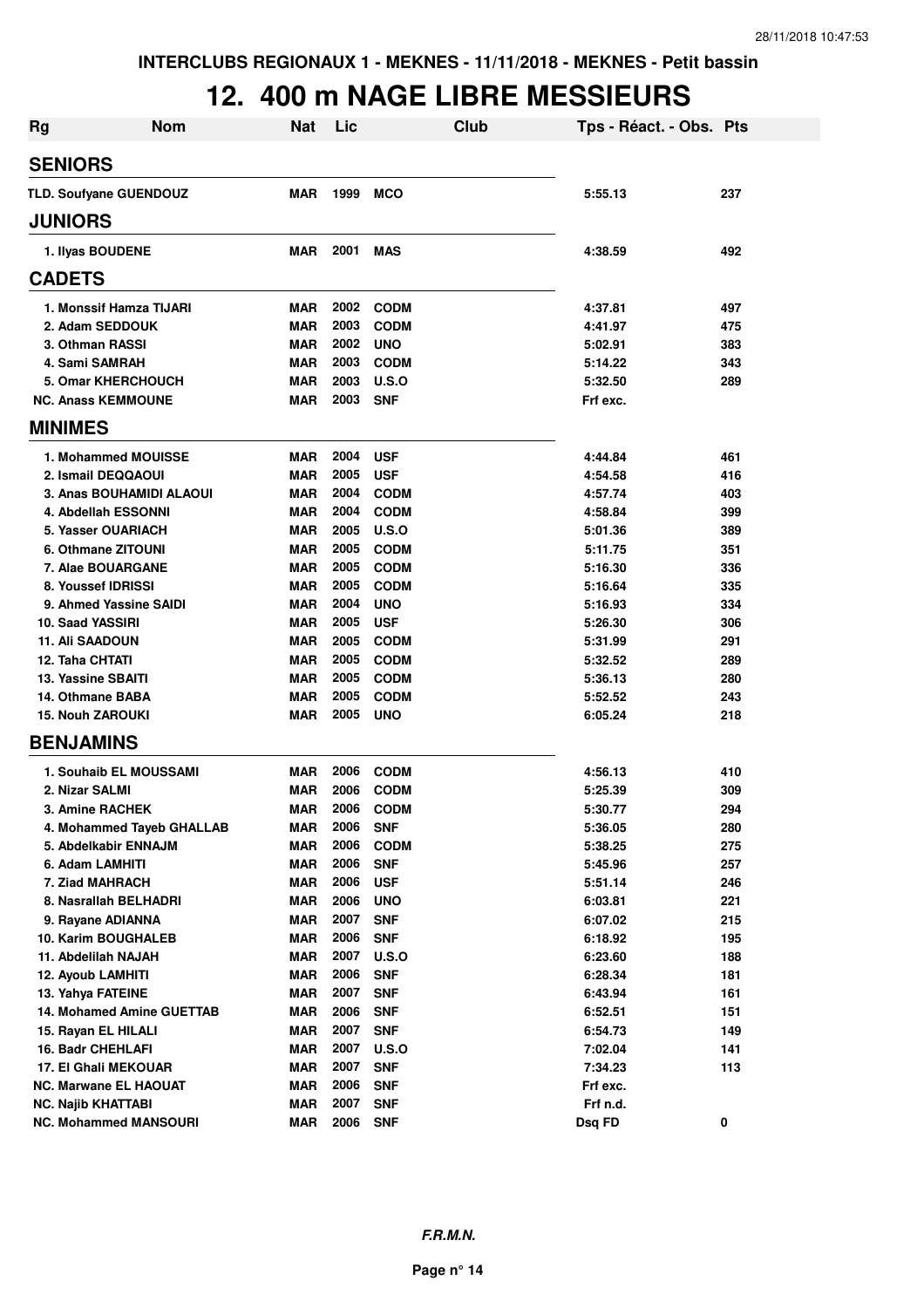# **13. 50 m DOS DAMES**

| <b>Rg</b> | <b>Nom</b>                 | Nat        | Lic  |              | <b>Club</b> | Tps - Réact. - Obs. Pts |     |
|-----------|----------------------------|------------|------|--------------|-------------|-------------------------|-----|
|           | <b>CADETS</b>              |            |      |              |             |                         |     |
|           | 1. Hajar SABER             | <b>MAR</b> | 2003 | <b>CODM</b>  |             | 34.96                   | 463 |
|           | 2. Douae EL MOUJARRADE     | MAR        | 2003 | <b>SNF</b>   |             | 35.55                   | 441 |
|           | 3. Rania DEHBI             | <b>MAR</b> | 2003 | <b>CODM</b>  |             | 38.34                   | 351 |
|           | 4. Ayat Errahmane BELRHITI | <b>MAR</b> | 2002 | <b>MAS</b>   |             | 39.53                   | 320 |
|           | 5. Boutaina OUALI          | <b>MAR</b> | 2003 | <b>CAT</b>   |             | 44.00                   | 232 |
|           | 6. Ghofrane ADLI           | <b>MAR</b> | 2003 | <b>MCO</b>   |             | 45.41                   | 211 |
|           | <b>MINIMES</b>             |            |      |              |             |                         |     |
|           | 1. Aya OUFRID              | <b>MAR</b> | 2005 | <b>CODM</b>  |             | 35.06                   | 459 |
|           | 2. Doha TABERKANT          | <b>MAR</b> | 2004 | <b>SNF</b>   |             | 35.63                   | 438 |
|           | 3. Fatima Zahra LAKTATI    | <b>MAR</b> | 2004 | <b>MAS</b>   |             | 36.55                   | 405 |
|           | 4. Lina TOUZANI            | <b>MAR</b> | 2005 | <b>CODM</b>  |             | 36.75                   | 399 |
|           | 5. Nada DJEBLI             | <b>MAR</b> | 2005 | <b>CODM</b>  |             | 37.40                   | 378 |
|           | 6. Chahd ALAMI             | <b>MAR</b> | 2004 | <b>SNF</b>   |             | 37.41                   | 378 |
|           | 7. Rim RAHALI              | <b>MAR</b> | 2005 | <b>CODM</b>  |             | 38.09                   | 358 |
|           | 8. Basma KADI              | <b>MAR</b> | 2004 | <b>CODM</b>  |             | 38.27                   | 353 |
|           | 9. Rim IDRISSI ROCHI ISSI  | <b>MAR</b> | 2005 | <b>SNF</b>   |             | 39.20                   | 329 |
|           | 10. Wiam BAQARROU          | <b>MAR</b> | 2004 | <b>CODM</b>  |             | 40.12                   | 306 |
|           | 11. Sofia SAIDI            | <b>MAR</b> | 2005 | <b>SNF</b>   |             | 40.33                   | 302 |
|           | 12. Maria JAOUI            | <b>MAR</b> | 2004 | <b>CODM</b>  |             | 41.25                   | 282 |
|           | 13. Hafssa LAKHAL          | <b>MAR</b> | 2004 | <b>CODM</b>  |             | 43.51                   | 240 |
|           | 14. Marwa MHAMMEDI ALAOUI  | <b>MAR</b> | 2005 | <b>SNF</b>   |             | 45.05                   | 216 |
|           | <b>15. Amira MZOUGHI</b>   | <b>MAR</b> | 2005 | <b>USF</b>   |             | 45.50                   | 210 |
|           | TLD. Kenza BOUTALEB JOUTEI | <b>MAR</b> | 2005 | <b>USF</b>   |             | 49.72                   | 161 |
|           | <b>BENJAMINS</b>           |            |      |              |             |                         |     |
|           | <b>1. Abir MAHSSOUNE</b>   | <b>MAR</b> | 2006 | <b>CODM</b>  |             | 35.37                   | 447 |
|           | 2. Marwa SMOUNI            | <b>MAR</b> | 2007 | <b>CODM</b>  |             | 37.29                   | 382 |
|           | 3. Wissal ELMARDI          | <b>MAR</b> | 2006 | <b>CODM</b>  |             | 37.84                   | 365 |
|           | 4. Aya TABET               | <b>MAR</b> | 2007 | <b>MCO</b>   |             | 38.84                   | 338 |
|           | 5. Rania BROUSS            | <b>MAR</b> | 2007 | <b>CODM</b>  |             | 39.22                   | 328 |
|           | 6. Malak LAHJOUJI          | <b>MAR</b> | 2006 | <b>CODM</b>  |             | 39.55                   | 320 |
|           | 7. Aya JABRI               | <b>MAR</b> | 2006 | <b>CODM</b>  |             | 40.60                   | 296 |
|           | 8. Riham ESSALHI           | <b>MAR</b> | 2006 | <b>CODM</b>  |             | 41.09                   | 285 |
|           | 9. Fatima Zahra NAJAH      | <b>MAR</b> | 2006 | U.S.O        |             | 41.31                   | 281 |
|           | 10. Ikram HAMZIA           | <b>MAR</b> | 2006 | <b>CODM</b>  |             | 41.79                   | 271 |
|           | 11. Rhita EL BOURAKKADI    | <b>MAR</b> | 2007 | <b>SNF</b>   |             | 42.30                   | 261 |
|           | 12. Meryem ABOUTNI         | <b>MAR</b> | 2007 | <b>MCO</b>   |             | 42.53                   | 257 |
|           | 13. Yassmine LAFDILI       | <b>MAR</b> | 2006 | <b>USF</b>   |             | 42.70                   | 254 |
|           | 14. Asmae KRIBII           | <b>MAR</b> | 2006 | <b>MCO</b>   |             | 43.16                   | 246 |
|           | 15. Malak SEFFAF           | <b>MAR</b> | 2006 | <b>CODM</b>  |             | 44.14                   | 230 |
|           | 16. Kenza BENNANI          | <b>MAR</b> | 2006 | <b>MAS</b>   |             | 44.32                   | 227 |
|           | 17. Marwa BELRHITI NEJJAR  | <b>MAR</b> | 2007 | <b>CODM</b>  |             | 44.40                   | 226 |
|           | <b>18. Ouiam CHETOUANE</b> | <b>MAR</b> | 2007 | U.S.O        |             | 44.74                   | 221 |
|           | 19. Aya MERZOUK            | <b>MAR</b> | 2007 | <b>MAS</b>   |             | 44.83                   | 219 |
|           | 20. Khadija GHAMEL         | <b>MAR</b> | 2007 | <b>SNF</b>   |             | 44.98                   | 217 |
|           | 21. Manal ELMATTICHI       | <b>MAR</b> | 2007 | <b>CODM</b>  |             | 45.84                   | 205 |
|           | 22. Sara NAAMI             | MAR        | 2006 | <b>CODM</b>  |             | 46.09                   | 202 |
|           | 23. Alae EL AMRI           | <b>MAR</b> | 2006 | <b>MCO</b>   |             | 47.17                   | 188 |
|           | 24. Hafsa STILI            | <b>MAR</b> | 2007 | <b>U.S.O</b> |             | 48.15                   | 177 |
|           | 25. Ouiame BOUAZZAOUI      | <b>MAR</b> | 2007 | <b>MCO</b>   |             | 48.30                   | 175 |
|           | 26. Laila BELAOULA         | <b>MAR</b> | 2007 | <b>SNF</b>   |             | 49.06                   | 167 |
|           | 27. Aicha ZOUARHI          | <b>MAR</b> | 2006 | <b>MAS</b>   |             | 49.45                   | 163 |
|           | 28. Kaouthar RAHHOU        | <b>MAR</b> | 2006 | <b>UNO</b>   |             | 49.83                   | 160 |
|           | 29. Chada BENBRAHIM        | <b>MAR</b> | 2007 | <b>MAS</b>   |             | 49.84                   | 160 |
|           | <b>NC. Wissale TAHIRI</b>  | <b>MAR</b> | 2007 | <b>U.S.O</b> |             | Frf n.d.                |     |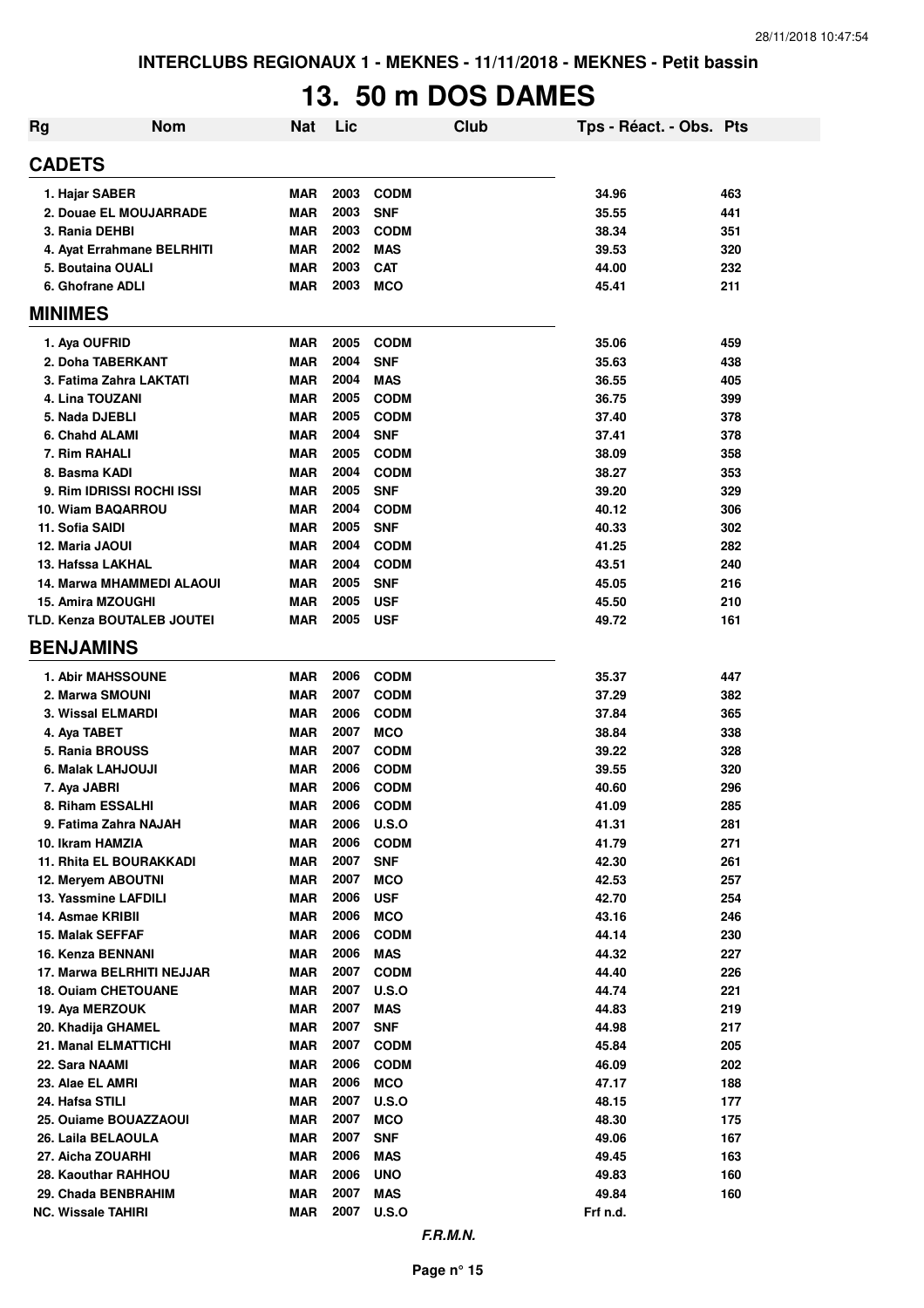# **14. 50 m DOS MESSIEURS**

| <b>Rg</b> | <b>Nom</b>                            | <b>Nat</b>               | Lic          | <b>Club</b>                | Tps - Réact. - Obs. Pts |            |
|-----------|---------------------------------------|--------------------------|--------------|----------------------------|-------------------------|------------|
|           | <b>SENIORS</b>                        |                          |              |                            |                         |            |
|           | 1. Karim AMARTI                       | <b>MAR</b>               | 1998         | <b>USF</b>                 | 31.22                   | 456        |
|           | 2. Khalil ISMAILI                     | <b>MAR</b>               | 1998         | <b>CODM</b>                | 32.77                   | 394        |
|           | <b>JUNIORS</b>                        |                          |              |                            |                         |            |
|           | 1. Abdeljabbar REGRAGUI               | <b>MAR</b>               | 2001         | <b>CODM</b>                | 27.22                   | 689        |
|           | 2. Omar FILALI                        | MAR                      | 2001         | <b>USF</b>                 | 30.09                   | 510        |
|           | <b>3. Driss BENCHEIKH</b>             | MAR                      | 2001         | <b>USF</b>                 | 30.98                   | 467        |
|           | 4. Abdellah KHARKHACH                 | <b>MAR</b>               | 2001         | <b>USF</b>                 | 33.84                   | 358        |
|           | <b>CADETS</b>                         |                          |              |                            |                         |            |
|           | 1. Omar Ahmed ZOUITEN                 | MAR                      | 2002         | <b>MAS</b>                 | 30.09                   | 510        |
|           | 2. Ayman MEFETTAR                     | MAR                      | 2003         | <b>SNF</b>                 | 30.81                   | 475        |
|           | 3. Walid RHZAL                        | MAR                      | 2003         | <b>UNO</b>                 | 32.38                   | 409        |
|           | 4. Ismail EL HAMOUMI                  | MAR                      | 2002         | <b>USF</b>                 | 33.12                   | 382        |
|           | 5. Mohammed Amine CHETOUANE           | <b>MAR</b>               | 2003         | <b>UNO</b>                 | 33.61                   | 366        |
|           | 6. Othman RASSI                       | MAR                      | 2002         | <b>UNO</b>                 | 34.53                   | 337        |
|           | 7. Mohamed RASSI                      | MAR                      | 2002         | <b>UNO</b>                 | 35.36                   | 314        |
|           | 8. Zakaria NAJAH                      | MAR                      | 2003         | <b>U.S.O</b>               | 35.87                   | 301        |
|           | 9. Yasser ELMAMOUN                    | <b>MAR</b>               | 2003         | <b>CODM</b>                | 36.73                   | 280        |
|           | 10. Mehdi CHEHLAFI                    | <b>MAR</b>               | 2003         | U.S.O                      | 38.63                   | 241        |
|           | 11. Mohamed Chawki AYACH              | <b>MAR</b>               | 2003         | <b>CAT</b>                 | 39.46                   | 226        |
|           | TLD. Abderrahmane AMMARA              | <b>MAR</b>               | 2003         | <b>CAT</b>                 | 41.29                   | 197        |
|           | <b>NC. Anass KEMMOUNE</b>             | <b>MAR</b>               | 2003         | <b>SNF</b>                 | Frf exc.                |            |
|           | <b>MINIMES</b>                        |                          |              |                            |                         |            |
|           | 1. Salim FRIKECH                      | MAR                      | 2004         | <b>CODM</b>                | 28.81                   | 581        |
|           | 2. Karim JENNANE                      | <b>MAR</b>               | 2004         | <b>CODM</b>                | 31.22                   | 456        |
|           | 3. Mohammed MOUISSE                   | <b>MAR</b>               | 2004         | <b>USF</b>                 | 32.83                   | 392        |
|           | <b>4. Nouh ZAROUKI</b>                | <b>MAR</b>               | 2005         | <b>UNO</b>                 | 33.08                   | 383        |
|           | 5. Ali SAADOUN                        | <b>MAR</b>               | 2005         | <b>CODM</b>                | 34.04                   | 352        |
|           | 6. Youssef IDRISSI                    | <b>MAR</b>               | 2005         | <b>CODM</b>                | 34.11                   | 350        |
|           | 7. Soufiane AZFAR                     | <b>MAR</b>               | 2004         | <b>USF</b>                 | 34.30                   | 344        |
|           | 8. Yasser OUARIACH                    | MAR                      | 2005         | <b>U.S.O</b>               | 34.66                   | 333        |
|           | 9. Khalil ELMOUNE                     | <b>MAR</b>               | 2005         | <b>CODM</b>                | 34.94                   | 325        |
|           | 10. Alae BOUARGANE<br>11. Taha CHTATI | <b>MAR</b>               | 2005<br>2005 | <b>CODM</b>                | 34.97                   | 325        |
|           | <b>11. Ali ESSARSARE</b>              | <b>MAR</b><br><b>MAR</b> | 2005         | <b>CODM</b><br><b>CODM</b> | 35.15<br>35.15          | 320<br>320 |
|           | 13. Saad YASSIRI                      | <b>MAR</b>               | 2005         | <b>USF</b>                 | 35.99                   | 298        |
|           | 14. Mohamed Salah Eddine RAHHOU       | <b>MAR</b>               | 2005         | <b>UNO</b>                 | 38.14                   | 250        |
|           | <b>15. Othmane ZAITOUNE</b>           | <b>MAR</b>               | 2004         | <b>MAS</b>                 | 38.27                   | 247        |
|           | 16. Adham Salah CHERRAK               | <b>MAR</b>               | 2005         | <b>MCO</b>                 | 39.09                   | 232        |
|           | <b>17. Amine BAHMANE</b>              | <b>MAR</b>               | 2004         | <b>CODM</b>                | 39.19                   | 230        |
|           | 18. Houssam BENKIEN                   | <b>MAR</b>               | 2004         | <b>MAS</b>                 | 39.22                   | 230        |
|           | <b>19. Yassine SBAITI</b>             | <b>MAR</b>               | 2005         | <b>CODM</b>                | 39.83                   | 219        |
|           | 20. Yassine MAKNASSI SALIME           | <b>MAR</b>               | 2004         | <b>MAS</b>                 | 40.04                   | 216        |
|           | 21. Houssam BOUBEKRI                  | <b>MAR</b>               | 2005         | <b>MCO</b>                 | 40.28                   | 212        |
|           | 22. Othmane BABA                      | MAR                      | 2005         | <b>CODM</b>                | 40.56                   | 208        |
|           | 22. Abdessalam BEN KALTOUM            | MAR                      | 2005         | <b>USF</b>                 | 40.56                   | 208        |
|           | 24. Mohammed Yassine RHALOUSSI        | <b>MAR</b>               | 2005         | <b>U.S.O</b>               | 42.10                   | 186        |
|           | TLD. Taha HAMMANI                     | <b>MAR</b>               | 2005         | <b>USF</b>                 | 44.30                   | 159        |
|           | <b>TLD. Ghaly JAGOUI</b>              | <b>MAR</b>               | 2005         | <b>U.S.O</b>               | 44.30                   | 159        |
|           | TLD. Iliass ARFAOUI                   | <b>MAR</b>               | 2005         | <b>U.S.O</b>               | 1:00.26                 | 63         |
|           | <b>NC. Amine SOUARJI</b>              | <b>MAR</b>               | 2005         | <b>U.S.O</b>               | Frf exc.                |            |
|           | <b>NC. Yassine NAIMI</b>              | <b>MAR</b>               | 2004         | <b>U.S.O</b>               | Frf n.d.                |            |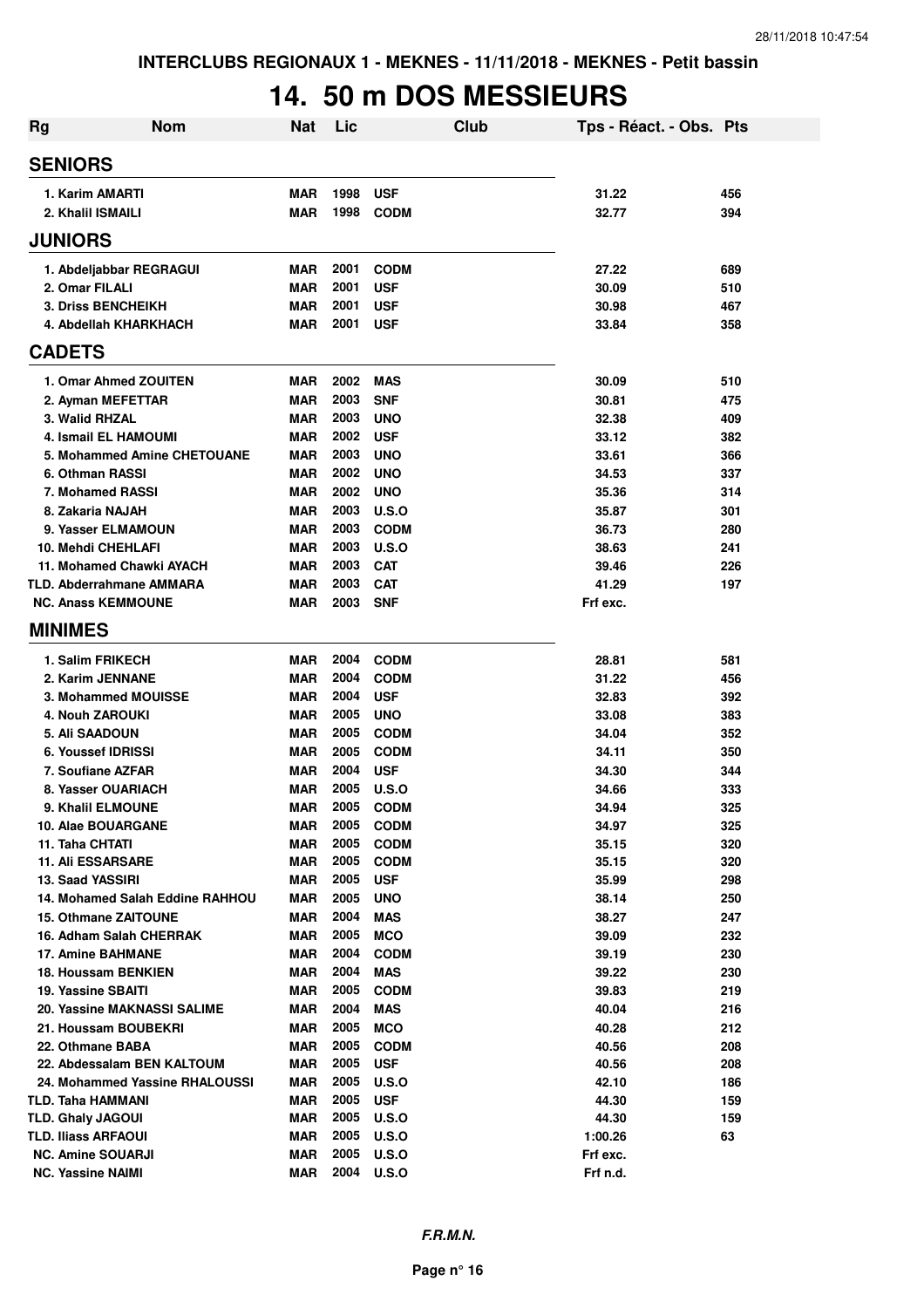### **14. 50 m DOS MESSIEURS**

| <b>Rg</b> | <b>Nom</b>                       | Nat        | Lic  |             | <b>Club</b> | Tps - Réact. - Obs. Pts |     |
|-----------|----------------------------------|------------|------|-------------|-------------|-------------------------|-----|
|           | <b>BENJAMINS</b>                 |            |      |             |             |                         |     |
|           | 1. Souhaib EL MOUSSAMI           | <b>MAR</b> | 2006 | <b>CODM</b> |             | 33.42                   | 372 |
|           | 2. Nizar SALMI                   | <b>MAR</b> | 2006 | <b>CODM</b> |             | 36.16                   | 293 |
|           | 3. Mohammed Tayeb GHALLAB        | <b>MAR</b> | 2006 | <b>SNF</b>  |             | 36.36                   | 289 |
|           | 4. Omar HIDAF                    | MAR        | 2006 | <b>CODM</b> |             | 37.99                   | 253 |
|           | <b>5. Nizar HAOUATI</b>          | <b>MAR</b> | 2007 | <b>USF</b>  |             | 39.40                   | 227 |
|           | 6. Hamza AINOUSS                 | <b>MAR</b> | 2006 | <b>CODM</b> |             | 40.78                   | 204 |
|           | 7. Ali BENCHEKROUN               | <b>MAR</b> | 2006 | <b>USF</b>  |             | 41.26                   | 197 |
|           | 8. Abdellah HANINI               | <b>MAR</b> | 2006 | <b>CODM</b> |             | 41.45                   | 195 |
|           | 9. Abdelkabir ENNAJM             | <b>MAR</b> | 2006 | <b>CODM</b> |             | 41.62                   | 192 |
|           | 10. Ayman LAMFEDEL               | <b>MAR</b> | 2007 | <b>CODM</b> |             | 42.16                   | 185 |
|           | 11. Rayane AMALI                 | <b>MAR</b> | 2006 | <b>CODM</b> |             | 42.73                   | 178 |
|           | 12. Adam Othmane HAMDAOUI        | <b>MAR</b> | 2006 | <b>MCO</b>  |             | 42.83                   | 176 |
|           | 13. Yahya FATEINE                | <b>MAR</b> | 2007 | <b>SNF</b>  |             | 42.87                   | 176 |
|           | 14. Hamza ESSARSARE              | <b>MAR</b> | 2007 | <b>CODM</b> |             | 43.03                   | 174 |
|           | 15. Haytam BOUHACHEM             | <b>MAR</b> | 2007 | <b>CODM</b> |             | 43.25                   | 171 |
|           | <b>16. Karim BOUGHALEB</b>       | <b>MAR</b> | 2006 | <b>SNF</b>  |             | 43.52                   | 168 |
|           | 17. Salaheddine KOJMANE          | <b>MAR</b> | 2006 | <b>CODM</b> |             | 44.70                   | 155 |
|           | 18. Youssef ZAKRI                | <b>MAR</b> | 2006 | <b>USF</b>  |             | 45.06                   | 151 |
|           | 19. Abdellah RAJOUANI            | <b>MAR</b> | 2007 | <b>USF</b>  |             | 45.44                   | 148 |
|           | 20. Adam ARFAQ                   | <b>MAR</b> | 2006 | <b>MAS</b>  |             | 45.73                   | 145 |
|           | 21. Sami BENALI                  | <b>MAR</b> | 2007 | <b>USF</b>  |             | 45.76                   | 145 |
|           | 22. Alae Eddine BENCHAOU         | <b>MAR</b> | 2007 | U.S.O       |             | 45.85                   | 144 |
|           | 23. Mohammed MANSOURI            | <b>MAR</b> | 2006 | <b>SNF</b>  |             | 45.95                   | 143 |
|           | 24. Logmane FASSI FIHRI          | <b>MAR</b> | 2006 | <b>MAS</b>  |             | 46.46                   | 138 |
|           | 25. Ali BOULAYOUNE               | <b>MAR</b> | 2006 | U.S.O       |             | 47.27                   | 131 |
|           | 26. Badr CHEHLAFI                | <b>MAR</b> | 2007 | U.S.O       |             | 48.78                   | 119 |
|           | 27. El Ghali MEKOUAR             | <b>MAR</b> | 2007 | <b>SNF</b>  |             | 49.06                   | 117 |
|           | <b>NC. Najib KHATTABI</b>        | <b>MAR</b> | 2007 | <b>SNF</b>  |             | Frf n.d.                |     |
|           | <b>NC. Rayane ADIANNA</b>        | <b>MAR</b> | 2007 | <b>SNF</b>  |             | Dsq VI                  | 0   |
|           | <b>NC. Mohamed Amine GUETTAB</b> | <b>MAR</b> | 2006 | <b>SNF</b>  |             | Disqual.                | 0   |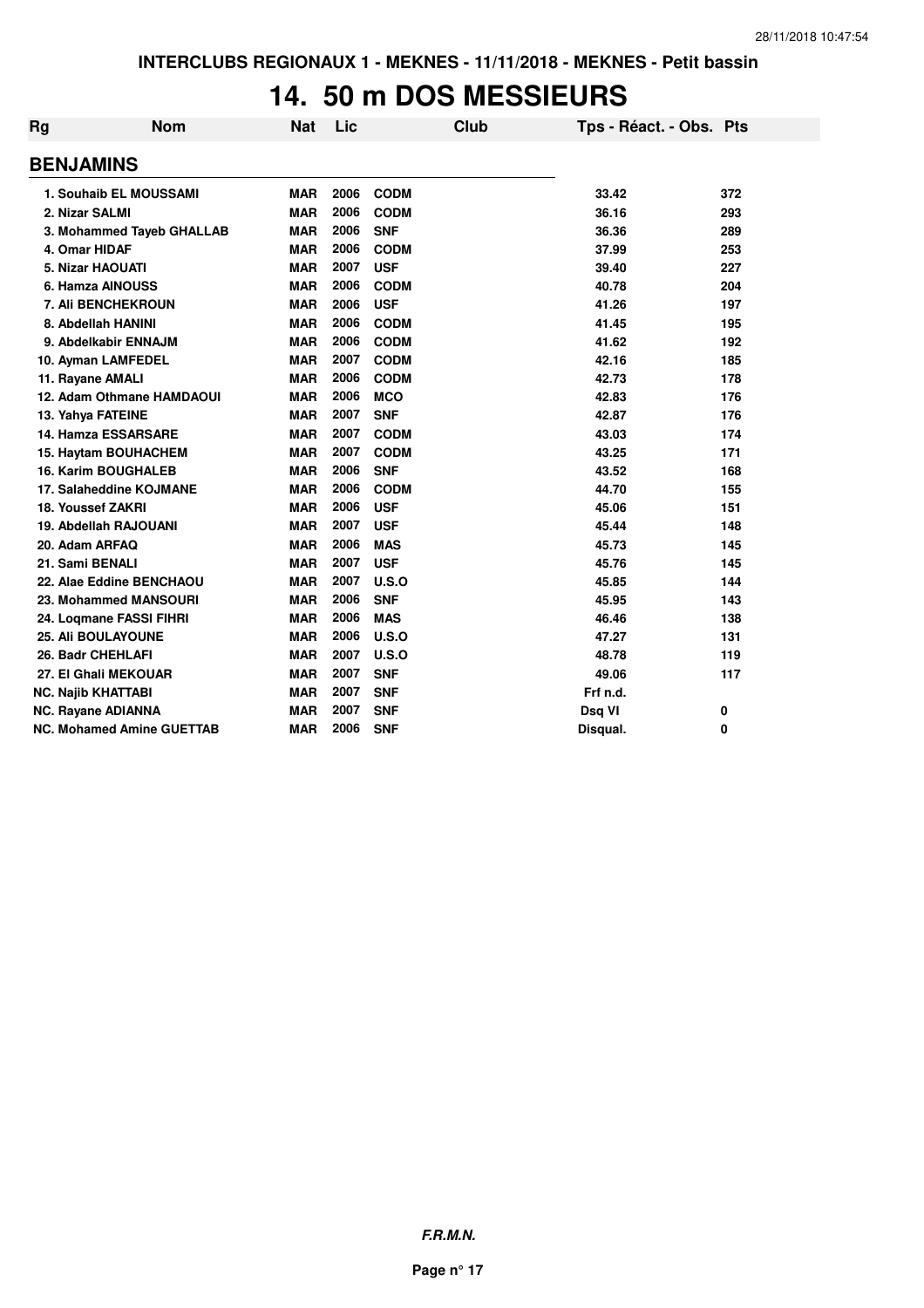### **15. 200 m PAPILLON DAMES**

| Rg            | <b>Nom</b>        | <b>Nat</b> | Lic                | Club | Tps - Réact. - Obs. Pts |     |
|---------------|-------------------|------------|--------------------|------|-------------------------|-----|
| <b>CADETS</b> |                   |            |                    |      |                         |     |
|               | 1. Salma REGRAGUI | <b>MAR</b> | 2002 USF           |      | 2:57.47                 | 323 |
|               | 2. Lina RODRIGUEZ | <b>MAR</b> | 2002<br><b>MAS</b> |      | 2:59.05                 | 314 |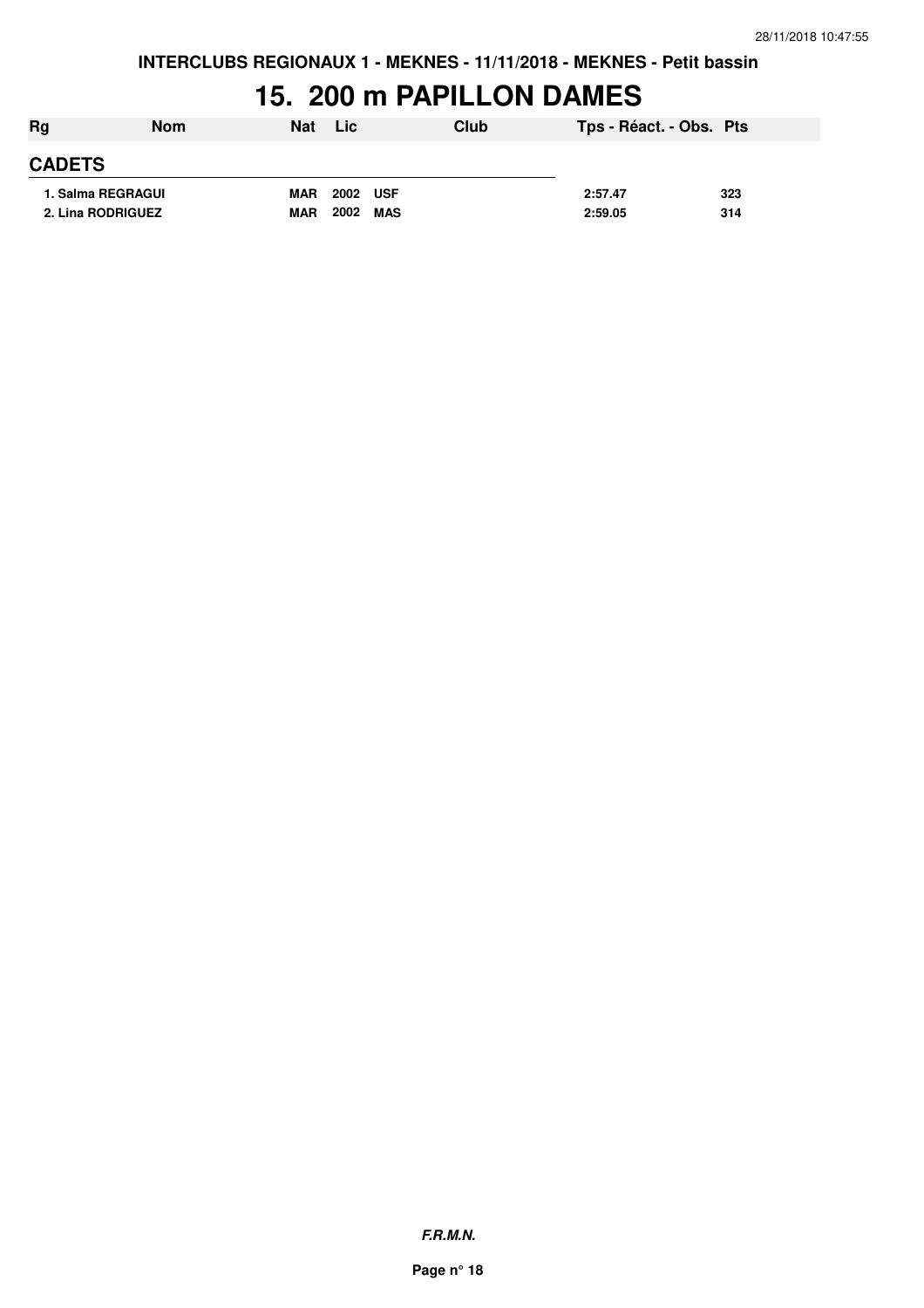### **16. 200 m PAPILLON MESSIEURS**

| Rg               | <b>Nom</b>              | <b>Nat</b> | Lic  | Club        |         | Tps - Réact. - Obs. Pts |
|------------------|-------------------------|------------|------|-------------|---------|-------------------------|
| <b>CADETS</b>    |                         |            |      |             |         |                         |
|                  | 1. Monssif Hamza TIJARI | <b>MAR</b> | 2002 | <b>CODM</b> | 2:23.94 | 464                     |
|                  | 2. Adam SEDDOUK         | <b>MAR</b> | 2003 | <b>CODM</b> | 2:27.75 | 429                     |
|                  | 3. Zakariae AMALI       | <b>MAR</b> | 2003 | <b>CODM</b> | 2:30.30 | 408                     |
|                  | 4. Oussama EL MOUSSAMI  | <b>MAR</b> | 2003 | <b>CODM</b> | 2:34.76 | 374                     |
|                  | 5. Adnane BENADADA      | <b>MAR</b> | 2003 | <b>SNF</b>  | 2:42.73 | 321                     |
| <b>MINIMES</b>   |                         |            |      |             |         |                         |
|                  | 1. Salim FRIKECH        | <b>MAR</b> | 2004 | <b>CODM</b> | 2:44.73 | 310                     |
| <b>BENJAMINS</b> |                         |            |      |             |         |                         |
|                  | 1. Ziyad TIJARI         | <b>MAR</b> | 2006 | <b>CODM</b> | 3:15.09 | 186                     |

**F.R.M.N.**

**Page n° 19**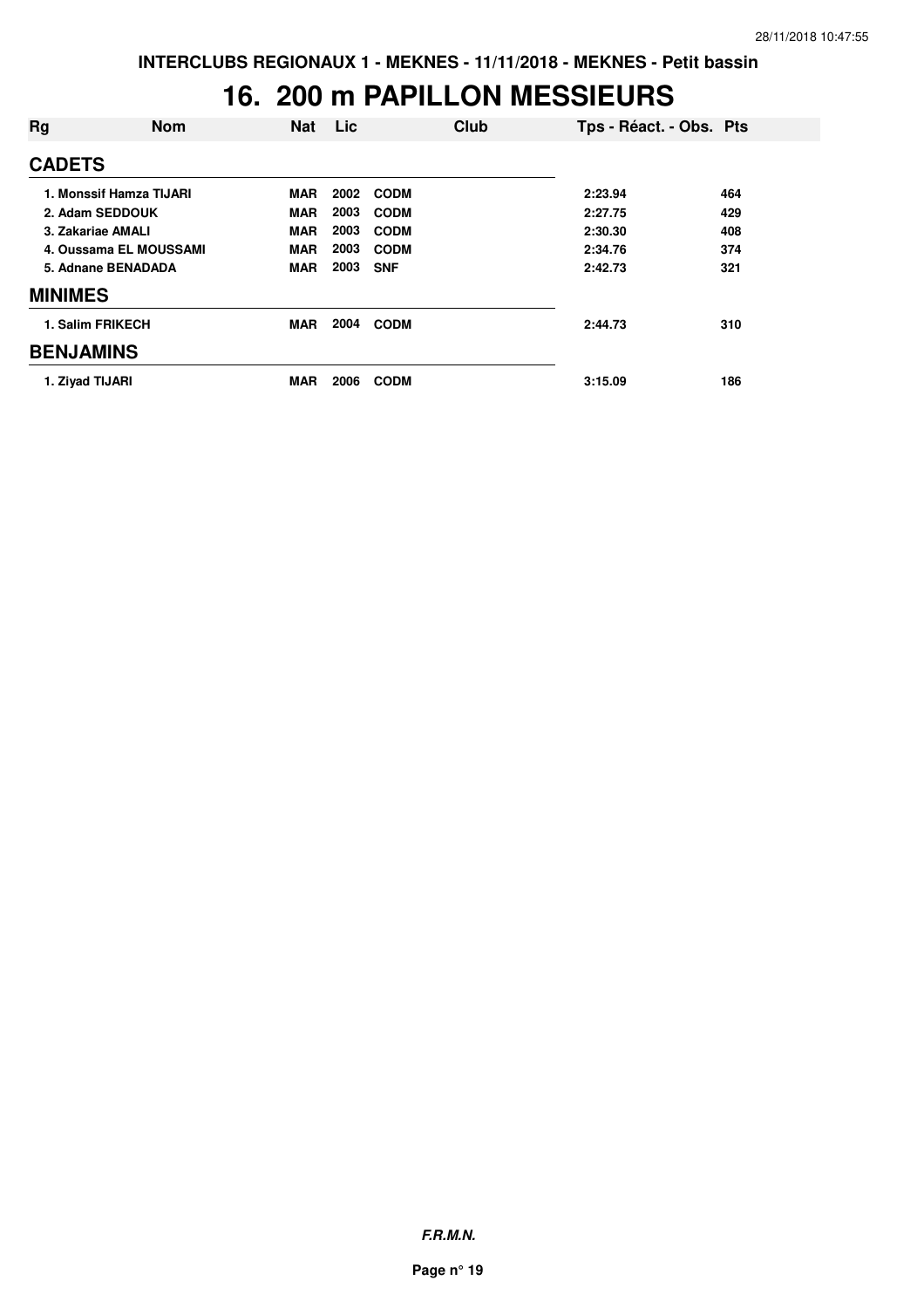# **17. 100 m BRASSE DAMES**

| <b>Rg</b>                            | <b>Nom</b> | <b>Nat</b>               | Lic          | Club                      | Tps - Réact. - Obs. Pts |            |
|--------------------------------------|------------|--------------------------|--------------|---------------------------|-------------------------|------------|
| <b>CADETS</b>                        |            |                          |              |                           |                         |            |
| 1. Salma REGRAGUI                    |            | <b>MAR</b>               | 2002         | <b>USF</b>                | 1:32.88                 | 332        |
| 2. Athar KHAZZAN                     |            | <b>MAR</b>               | 2003         | <b>CODM</b>               | 1:33.30                 | 328        |
| 3. Lina RODRIGUEZ                    |            | <b>MAR</b>               | 2002         | <b>MAS</b>                | 1:34.75                 | 313        |
| 4. Rania DEHBI                       |            | <b>MAR</b>               | 2003         | <b>CODM</b>               | 1:39.20                 | 273        |
| <b>MINIMES</b>                       |            |                          |              |                           |                         |            |
| 1. Malak DARKAOUI                    |            | <b>MAR</b>               | 2005         | <b>CODM</b>               | 1:23.15                 | 463        |
| 2. Nada DJEBLI                       |            | <b>MAR</b>               | 2005         | <b>CODM</b>               | 1:26.71                 | 408        |
| 3. Meryem AIT BENALI                 |            | <b>MAR</b>               | 2004         | <b>CODM</b>               | 1:27.35                 | 399        |
| 4. Dina TOUZANI                      |            | <b>MAR</b>               | 2005         | <b>CODM</b>               | 1:29.05                 | 377        |
| 5. Sofia SAIDI                       |            | <b>MAR</b>               | 2005         | <b>SNF</b>                | 1:31.16                 | 351        |
| 6. Rim RAHALI                        |            | <b>MAR</b>               | 2005         | <b>CODM</b>               | 1:32.64                 | 335        |
| 7. Chahd ALAMI                       |            | <b>MAR</b>               | 2004         | <b>SNF</b>                | 1:32.88                 | 332        |
| 8. Basma KADI                        |            | <b>MAR</b>               | 2004         | <b>CODM</b>               | 1:33.30                 | 328        |
| 9. Wiam BAQARROU                     |            | <b>MAR</b>               | 2004         | <b>CODM</b>               | 1:34.55                 | 315        |
| 10. Fatima Zahra LAKTATI             |            | <b>MAR</b>               | 2004         | <b>MAS</b>                | 1:35.45                 | 306        |
| 11. Rim IDRISSI ROCHI ISSI           |            | MAR                      | 2005         | <b>SNF</b>                | 1:38.09                 | 282        |
| <b>12. Malak LAMHITI</b>             |            | <b>MAR</b>               | 2004         | <b>SNF</b>                | 1:39.75                 | 268        |
| 13. Marwa MHAMMEDI ALAOUI            |            | MAR                      | 2005         | <b>SNF</b>                | 1:40.76                 | 260        |
| 14. Hafssa LAKHAL                    |            | <b>MAR</b>               | 2004         | <b>CODM</b>               | 1:43.31                 | 241        |
| TLD. Kenza BOUTALEB JOUTEI           |            | MAR                      | 2005         | <b>USF</b>                | 1:46.76                 | 219        |
| TLD. Aya FILALI                      |            | <b>MAR</b>               | 2004         | <b>MAS</b>                | 1:48.34                 | 209        |
| <b>TLD. Amira MZOUGHI</b>            |            | <b>MAR</b>               | 2005         | <b>USF</b>                | 1:50.51                 | 197        |
| <b>BENJAMINS</b>                     |            |                          |              |                           |                         |            |
| <b>1. Abir MAHSSOUNE</b>             |            | <b>MAR</b>               | 2006         | <b>CODM</b>               | 1:30.50                 | 359        |
| 2. Marwa SMOUNI                      |            | <b>MAR</b>               | 2007         | <b>CODM</b>               | 1:31.75                 | 345        |
| 3. Salma KADIRI HASSANI              |            | <b>MAR</b>               | 2006         | <b>SNF</b>                | 1:32.30                 | 338        |
| 4. Aya TABET                         |            | <b>MAR</b>               | 2007         | <b>MCO</b>                | 1:33.09                 | 330        |
| 5. Wissal ELMARDI                    |            | <b>MAR</b>               | 2006         | <b>CODM</b>               | 1:33.14                 | 329        |
| 6. Malak LAHJOUJI                    |            | <b>MAR</b>               | 2006         | <b>CODM</b>               | 1:34.70                 | 313        |
| 7. Yassmine LAFDILI                  |            | <b>MAR</b>               | 2006         | <b>USF</b>                | 1:35.26                 | 308        |
| 8. Rania BROUSS                      |            | <b>MAR</b>               | 2007         | <b>CODM</b>               | 1:35.31                 | 307        |
| <b>9. Malak MANSOURI</b>             |            | <b>MAR</b>               | 2007         | <b>SNF</b>                | 1:36.62                 | 295        |
| 10. Zainab OUALI                     |            | <b>MAR</b>               | 2006         | <b>CAT</b>                | 1:39.26                 | 272        |
| 11. Salma LAMHITI                    |            | <b>MAR</b>               | 2006         | <b>SNF</b>                | 1:40.13                 | 265        |
| 12. Aya JABRI                        |            | <b>MAR</b>               | 2006<br>2006 | <b>CODM</b>               | 1:40.45                 | 262        |
| 13. Ikram HAMZIA<br>14. Malak SEFFAF |            | <b>MAR</b>               | 2006         | <b>CODM</b>               | 1:41.48                 | 255        |
| 15. Jannat ADLI                      |            | <b>MAR</b><br><b>MAR</b> | 2007         | <b>CODM</b><br><b>MCO</b> | 1:42.50<br>1:42.99      | 247<br>243 |
| 16. Marwa BELRHITI NEJJAR            |            | <b>MAR</b>               | 2007         | <b>CODM</b>               | 1:44.81                 | 231        |
| 17. Aicha ZOUARHI                    |            | <b>MAR</b>               | 2006         | <b>MAS</b>                | 1:45.18                 | 229        |
| 18. Sara NAAMI                       |            | <b>MAR</b>               | 2006         | <b>CODM</b>               | 1:47.01                 | 217        |
| 19. Fatima Zahra NAJAH               |            | <b>MAR</b>               | 2006         | <b>U.S.O</b>              | 1:47.16                 | 216        |
| 20. Meryem ABOUTNI                   |            | <b>MAR</b>               | 2007         | <b>MCO</b>                | 1:47.21                 | 216        |
| 21. Ouiam CHETOUANE                  |            | <b>MAR</b>               | 2007         | <b>U.S.O</b>              | 1:47.54                 | 214        |
| <b>22. Manal ELMATTICHI</b>          |            | <b>MAR</b>               | 2007         | <b>CODM</b>               | 1:48.15                 | 210        |
| 23. Aya MERZOUK                      |            | <b>MAR</b>               | 2007         | <b>MAS</b>                | 1:48.23                 | 210        |
| 24. Alae EL AMRI                     |            | <b>MAR</b>               | 2006         | <b>MCO</b>                | 1:50.03                 | 200        |
| 25. Ikrame NABIL                     |            | <b>MAR</b>               | 2007         | <b>SNF</b>                | 1:50.39                 | 198        |
| 26. Ghita NAOUI                      |            | <b>MAR</b>               | 2007         | <b>SNF</b>                | 1:53.81                 | 180        |
| 27. Riham ESSALHI                    |            | <b>MAR</b>               | 2006         | <b>CODM</b>               | 1:54.25                 | 178        |
| 28. Kenza BENNANI                    |            | <b>MAR</b>               | 2006         | <b>MAS</b>                | 1:56.64                 | 167        |
| 29. Chada BENBRAHIM                  |            | <b>MAR</b>               | 2007         | <b>MAS</b>                | 1:58.06                 | 161        |
| 30. Laila BELAOULA                   |            | <b>MAR</b>               | 2007         | <b>SNF</b>                | 1:59.07                 | 157        |
| 31. Kaouthar RAHHOU                  |            | <b>MAR</b>               | 2006         | <b>UNO</b>                | 2:10.45                 | 120        |
|                                      |            |                          |              |                           |                         |            |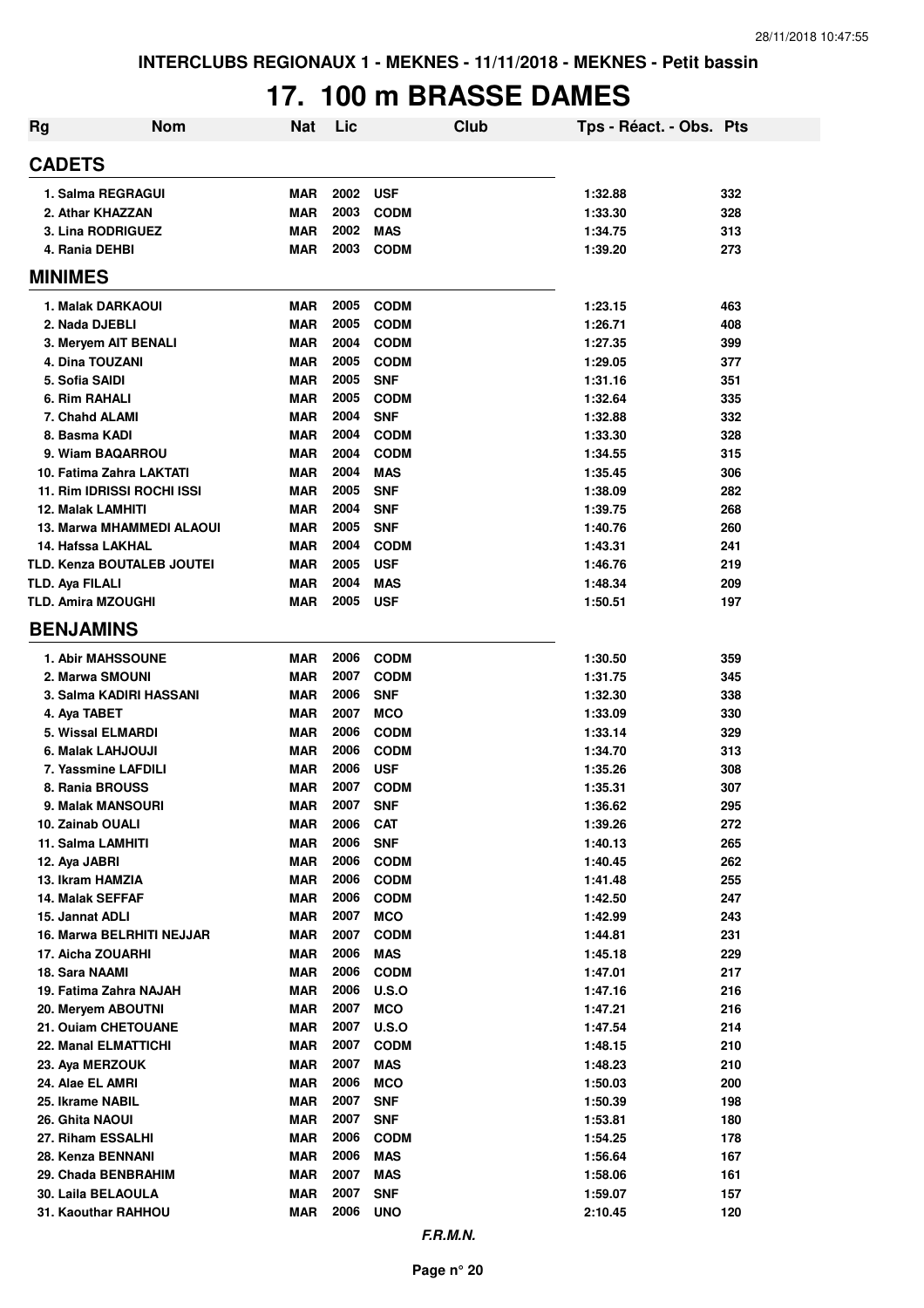# **18. 100 m BRASSE MESSIEURS**

| <b>Rg</b>                                            | <b>Nom</b> | Nat                      | Lic          |                           | Club     | Tps - Réact. - Obs. Pts |            |
|------------------------------------------------------|------------|--------------------------|--------------|---------------------------|----------|-------------------------|------------|
| <b>SENIORS</b>                                       |            |                          |              |                           |          |                         |            |
| 1. Khalil ISMAILI                                    |            | <b>MAR</b>               | 1998         | <b>CODM</b>               |          | 1:13.71                 | 498        |
| TLD. Soufyane GUENDOUZ                               |            | <b>MAR</b>               | 1999         | <b>MCO</b>                |          | 1:34.51                 | 236        |
| <b>JUNIORS</b>                                       |            |                          |              |                           |          |                         |            |
| 1. Ilyas BOUDENE                                     |            | <b>MAR</b>               | 2001         | <b>MAS</b>                |          | 1:13.19                 | 509        |
| 2. Hamza BENNOUNA                                    |            | <b>MAR</b>               | 2000         | <b>USF</b>                |          | 1:14.46                 | 484        |
| 2. Omar FILALI                                       |            | <b>MAR</b>               | 2001         | <b>USF</b>                |          | 1:14.46                 | 484        |
| <b>4. Driss BENCHEIKH</b><br><b>CADETS</b>           |            | <b>MAR</b>               | 2001         | <b>USF</b>                |          | 1:23.12                 | 347        |
|                                                      |            |                          |              |                           |          |                         |            |
| 1. Sami SAMRAH                                       |            | <b>MAR</b>               | 2003         | <b>CODM</b>               |          | 1:15.68                 | 461        |
| 2. Ayman MEFETTAR                                    |            | <b>MAR</b>               | 2003         | <b>SNF</b>                |          | 1:17.91                 | 422        |
| 3. Yasser ELMAMOUN<br>4. Walid DEQQAOUI              |            | <b>MAR</b><br><b>MAR</b> | 2003<br>2003 | <b>CODM</b><br><b>USF</b> |          | 1:17.95<br>1:19.52      | 421<br>397 |
| 5. Omar Ahmed ZOUITEN                                |            | <b>MAR</b>               | 2002         | <b>MAS</b>                |          | 1:19.88                 | 392        |
| 6. Oussama EL MOUSSAMI                               |            | <b>MAR</b>               | 2003         | <b>CODM</b>               |          | 1:20.30                 | 385        |
| <b>7. Youssef KADIRI HASSANI</b>                     |            | <b>MAR</b>               | 2003         | <b>SNF</b>                |          | 1:20.55                 | 382        |
| 8. Mohamed RASSI                                     |            | <b>MAR</b>               | 2002         | <b>UNO</b>                |          | 1:22.78                 | 352        |
| 9. Walid RHZAL                                       |            | <b>MAR</b>               | 2003         | <b>UNO</b>                |          | 1:23.11                 | 348        |
| 10. Zakaria NAJAH                                    |            | <b>MAR</b>               | 2003         | U.S.O                     |          | 1:26.39                 | 309        |
| TLD. Mehdi BOUSSATATE                                |            | <b>MAR</b>               | 2003         | U.S.O                     |          | 1:32.05                 | 256        |
| TLD. Mehdi CHEHLAFI                                  |            | <b>MAR</b>               | 2003         | U.S.O                     |          | 1:33.69                 | 242        |
| <b>NC. Omar KHERCHOUCH</b>                           |            | <b>MAR</b>               | 2003         | U.S.O                     |          | Dsq VI                  | 0          |
| <b>MINIMES</b>                                       |            |                          |              |                           |          |                         |            |
| 1. Karim JENNANE                                     |            | <b>MAR</b>               | 2004         | <b>CODM</b>               |          | 1:14.04                 | 492        |
| 2. Ismail DEQQAOUI                                   |            | <b>MAR</b>               | 2005         | <b>USF</b>                |          | 1:16.61                 | 444        |
| 3. Abdellah ESSONNI                                  |            | <b>MAR</b>               | 2004         | <b>CODM</b>               |          | 1:20.95                 | 376        |
| <b>4. Khalil ELMOUNE</b>                             |            | <b>MAR</b>               | 2005         | <b>CODM</b>               |          | 1:21.55                 | 368        |
| <b>5. Ali ESSARSARE</b>                              |            | <b>MAR</b>               | 2005         | <b>CODM</b>               |          | 1:21.88                 | 364        |
| 6. Anas BOUHAMIDI ALAOUI                             |            | <b>MAR</b>               | 2004<br>2004 | <b>CODM</b>               |          | 1:23.01                 | 349        |
| 7. Ahmed Yassine SAIDI<br>8. Othmane ZITOUNI         |            | <b>MAR</b><br><b>MAR</b> | 2005         | <b>UNO</b><br><b>CODM</b> |          | 1:23.96<br>1:24.85      | 337<br>327 |
| <b>9. Anass BOUABDELLAOUI</b>                        |            | <b>MAR</b>               | 2004         | <b>MCO</b>                |          | 1:25.56                 | 319        |
| 10. Soufiane AZFAR                                   |            | MAR                      | 2004         | <b>USF</b>                |          | 1:28.33                 | 289        |
| <b>11. Yassine MAKNASSI SALIME</b>                   |            | MAR                      | 2004         | <b>MAS</b>                |          | 1:28.68                 | 286        |
| 12. Salmane DKHISSI                                  |            | <b>MAR</b>               | 2004         | <b>USF</b>                |          | 1:31.34                 | 262        |
| 13. Houssam BENKIEN                                  |            | <b>MAR</b>               | 2004         | <b>MAS</b>                |          | 1:31.69                 | 259        |
| 14. Mohamed Rayhane BENNANI                          |            | MAR                      | 2005         | <b>DNF</b>                |          | 1:33.13                 | 247        |
| <b>15. Houssam BOUBEKRI</b>                          |            | <b>MAR</b>               | 2005         | <b>MCO</b>                |          | 1:34.10                 | 239        |
| <b>TLD. Mohamed Salah Eddine RAHHOU</b>              |            | <b>MAR</b>               | 2005         | <b>UNO</b>                |          | 1:35.28                 | 231        |
| <b>TLD. Mohammed Yassine RHALOUSSI</b>               |            | MAR                      | 2005         | U.S.O                     |          | 1:42.00                 | 188        |
| <b>TLD. Ghaly JAGOUI</b><br><b>NC. Amine SOUARJI</b> |            | <b>MAR</b><br><b>MAR</b> | 2005<br>2005 | U.S.O<br>U.S.O            |          | 1:43.70<br>Frf n.d.     | 179        |
| <b>NC. Yassine NAIMI</b>                             |            | <b>MAR</b>               | 2004         | U.S.O                     |          | Frf n.d.                |            |
| <b>BENJAMINS</b>                                     |            |                          |              |                           |          |                         |            |
| 1. Adam LAMHITI                                      |            | <b>MAR</b>               | 2006         | <b>SNF</b>                |          | 1:25.63                 | 318        |
| 2. Omar HIDAF                                        |            | <b>MAR</b>               | 2006         | <b>CODM</b>               |          | 1:29.04                 | 283        |
| 2. Amine RACHEK                                      |            | <b>MAR</b>               | 2006         | <b>CODM</b>               |          | 1:29.04                 | 283        |
| 4. Ziyad TIJARI                                      |            | <b>MAR</b>               | 2006         | <b>CODM</b>               |          | 1:32.11                 | 255        |
| 5. Abdellah HANINI                                   |            | <b>MAR</b>               | 2006         | <b>CODM</b>               |          | 1:34.02                 | 240        |
| 6. Salaheddine KOJMANE                               |            | <b>MAR</b>               | 2006         | <b>CODM</b>               |          | 1:34.16                 | 239        |
| 7. Nizar HAOUATI                                     |            | <b>MAR</b>               | 2007         | <b>USF</b>                |          | 1:35.89                 | 226        |
| 8. Ziad MAHRACH                                      |            | <b>MAR</b>               | 2006<br>2006 | <b>USF</b>                |          | 1:36.99                 | 219        |
| 9. Ayoub LAMHITI                                     |            | <b>MAR</b>               |              | <b>SNF</b>                |          | 1:37.77                 | 213        |
|                                                      |            |                          |              |                           | F.R.M.N. |                         |            |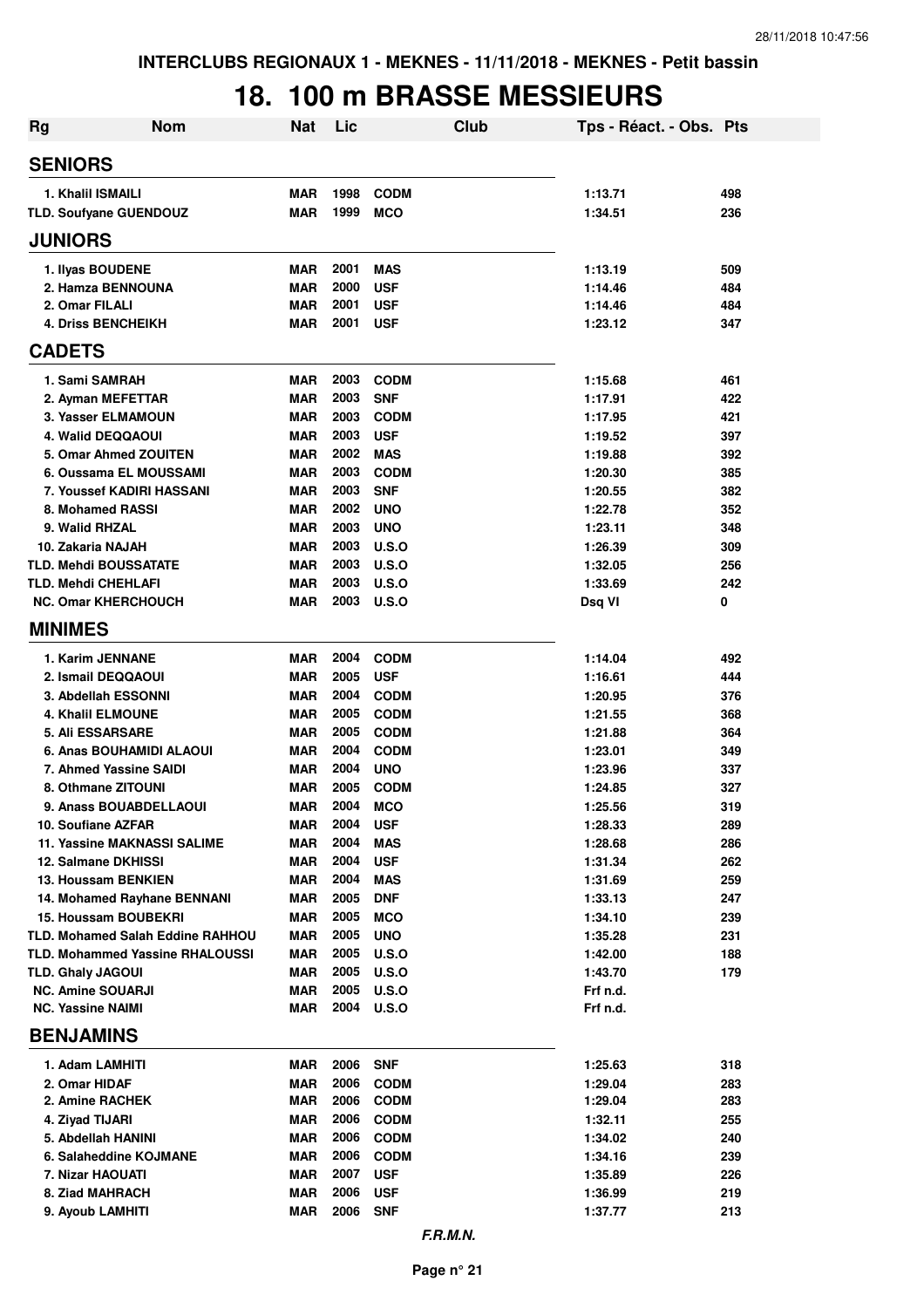#### **18. 100 m BRASSE MESSIEURS**

| Rg               | Nom                          | <b>Nat</b> | Lic  | Club        | Tps - Réact. - Obs. Pts |     |
|------------------|------------------------------|------------|------|-------------|-------------------------|-----|
| <b>BENJAMINS</b> |                              |            |      |             |                         |     |
|                  | 10. Nasrallah BELHADRI       | <b>MAR</b> | 2006 | <b>UNO</b>  | 1:39.24                 | 204 |
|                  | 11. Hamza AINOUSS            | <b>MAR</b> | 2006 | <b>CODM</b> | 1:41.44                 | 191 |
|                  | 12. Logmane FASSI FIHRI      | <b>MAR</b> | 2006 | <b>MAS</b>  | 1:41.91                 | 188 |
|                  | 13. Ayman LAMFEDEL           | <b>MAR</b> | 2007 | <b>CODM</b> | 1:42.41                 | 186 |
| 14. Adam ARFAQ   |                              | <b>MAR</b> | 2006 | <b>MAS</b>  | 1:42.48                 | 185 |
|                  | 15. Hamza ESSARSARE          | <b>MAR</b> | 2007 | <b>CODM</b> | 1:45.20                 | 171 |
|                  | 15. Adam Othmane HAMDAOUI    | <b>MAR</b> | 2006 | <b>MCO</b>  | 1:45.20                 | 171 |
|                  | 17. Abdelilah NAJAH          | <b>MAR</b> | 2007 | U.S.O       | 1:46.12                 | 167 |
|                  | <b>18. Ali BOULAYOUNE</b>    | <b>MAR</b> | 2006 | U.S.O       | 1:48.18                 | 157 |
| 19. Rayane AMALI |                              | <b>MAR</b> | 2006 | <b>CODM</b> | 1:49.45                 | 152 |
|                  | 20. Rayan EL HILALI          | <b>MAR</b> | 2007 | <b>SNF</b>  | 1:50.90                 | 146 |
|                  | 21. Haytam BOUHACHEM         | <b>MAR</b> | 2007 | <b>CODM</b> | 1:53.07                 | 138 |
|                  | <b>NC. Marwane EL HAOUAT</b> | <b>MAR</b> | 2006 | <b>SNF</b>  | Frf exc.                |     |
|                  | <b>NC. Ali BENCHEKROUN</b>   | <b>MAR</b> | 2006 | <b>USF</b>  | Disqual.                | 0   |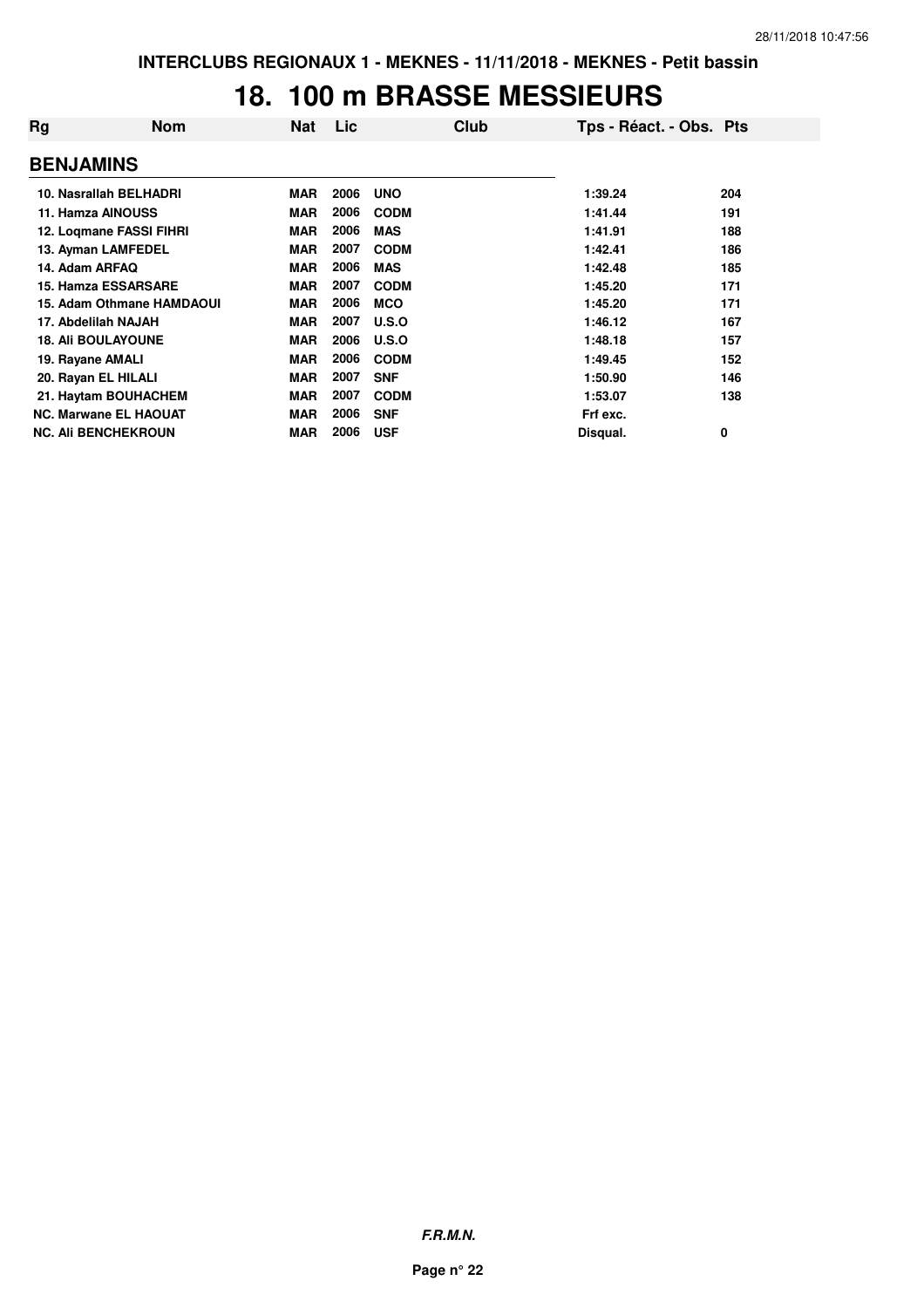## **19. 50 m PAPILLON MESSIEURS**

| <b>Rg</b>                                      | <b>Nom</b>                   | <b>Nat</b>               | Lic          | Club                       | Tps - Réact. - Obs. Pts |            |
|------------------------------------------------|------------------------------|--------------------------|--------------|----------------------------|-------------------------|------------|
| <b>SENIORS</b>                                 |                              |                          |              |                            |                         |            |
| 1. Karim AMARTI                                |                              | <b>MAR</b>               | 1998         | <b>USF</b>                 | 28.44                   | 490        |
| TLD. Soufyane GUENDOUZ                         |                              | <b>MAR</b>               | 1999         | <b>MCO</b>                 | 35.84                   | 245        |
| <b>JUNIORS</b>                                 |                              |                          |              |                            |                         |            |
| 1. Abdeljabbar REGRAGUI                        |                              | MAR                      | 2001         | <b>CODM</b>                | 26.63                   | 597        |
| 2. Abdellah KHARKHACH                          |                              | <b>MAR</b>               | 2001         | <b>USF</b>                 | 28.22                   | 502        |
| 3. Ilyas BOUDENE                               |                              | <b>MAR</b>               | 2001         | <b>MAS</b>                 | 28.41                   | 492        |
| 4. Hamza BENNOUNA                              |                              | <b>MAR</b>               | 2000         | <b>USF</b>                 | 28.99                   | 463        |
| <b>CADETS</b>                                  |                              |                          |              |                            |                         |            |
| 1. Adnane BENADADA                             |                              | <b>MAR</b>               | 2003         | <b>SNF</b>                 | 27.65                   | 534        |
| 2. Adam SEDDOUK                                |                              | <b>MAR</b>               | 2003         | <b>CODM</b>                | 28.29                   | 498        |
| 3. Monssif Hamza TIJARI                        |                              | <b>MAR</b>               | 2002         | <b>CODM</b>                | 28.41                   | 492        |
| 4. Othman RASSI                                |                              | <b>MAR</b>               | 2002         | <b>UNO</b>                 | 28.61                   | 482        |
| 5. Zakariae AMALI                              |                              | <b>MAR</b>               | 2003         | <b>CODM</b>                | 29.21                   | 453        |
| 6. Sami SAMRAH                                 |                              | <b>MAR</b>               | 2003         | <b>CODM</b>                | 29.63                   | 434        |
| <b>7. Yasser ELMAMOUN</b>                      |                              | <b>MAR</b>               | 2003         | <b>CODM</b>                | 30.13                   | 412        |
| 8. Walid DEQQAOUI                              |                              | <b>MAR</b>               | 2003         | <b>USF</b>                 | 30.59                   | 394        |
| 9. Walid RHZAL                                 |                              | <b>MAR</b>               | 2003         | <b>UNO</b>                 | 32.33                   | 334        |
|                                                | 10. Mohammed Amine CHETOUANE | <b>MAR</b>               | 2003         | <b>UNO</b>                 | 33.70                   | 294        |
| <b>NC. Yassir BOUKHDIMI</b>                    |                              | <b>MAR</b>               | 2003         | <b>CODM</b>                | Frf n.d.                |            |
| <b>MINIMES</b>                                 |                              |                          |              |                            |                         |            |
| 1. Salim FRIKECH                               |                              | <b>MAR</b>               | 2004         | <b>CODM</b>                | 28.32                   | 497        |
| 2. Karim JENNANE                               |                              | <b>MAR</b>               | 2004         | <b>CODM</b>                | 28.62                   | 481        |
| 3. Anass BOUABDELLAOUI                         |                              | <b>MAR</b>               | 2004         | <b>MCO</b>                 | 31.16                   | 373        |
| 4. Alae BOUARGANE                              |                              | <b>MAR</b>               | 2005         | <b>CODM</b>                | 33.05                   | 312        |
| 5. Youssef IDRISSI                             |                              | <b>MAR</b>               | 2005         | <b>CODM</b>                | 33.16                   | 309        |
| <b>6. Ali ESSARSARE</b>                        |                              | <b>MAR</b>               | 2005<br>2005 | <b>CODM</b>                | 33.23                   | 307        |
| 7. Khalil ELMOUNE<br>8. Othmane ZITOUNI        |                              | <b>MAR</b><br><b>MAR</b> | 2005         | <b>CODM</b><br><b>CODM</b> | 33.35<br>33.39          | 304<br>303 |
| 9. Yasser OUARIACH                             |                              | <b>MAR</b>               | 2005         | <b>U.S.O</b>               | 33.78                   | 292        |
| 10. Ali SAADOUN                                |                              | <b>MAR</b>               | 2005         | <b>CODM</b>                | 34.30                   | 279        |
| 11. Yassine SBAITI                             |                              | <b>MAR</b>               | 2005         | <b>CODM</b>                | 34.68                   | 270        |
| 12. Taha HAMMANI                               |                              | MAR                      | 2005         | <b>USF</b>                 | 40.22                   | 173        |
| TLD. Abdessalam BEN KALTOUM                    |                              | <b>MAR</b>               | 2005         | <b>USF</b>                 | 41.63                   | 156        |
| <b>NC. Taha CHTATI</b>                         |                              | <b>MAR</b>               | 2005         | <b>CODM</b>                | Frf exc.                |            |
| <b>BENJAMINS</b>                               |                              |                          |              |                            |                         |            |
| 1. Souhaib EL MOUSSAMI                         |                              | MAR                      | 2006         | <b>CODM</b>                | 32.02                   | 343        |
| 2. Ali BENCHEKROUN                             |                              | <b>MAR</b>               | 2006         | <b>USF</b>                 | 34.53                   | 274        |
| 3. Nizar SALMI                                 |                              | <b>MAR</b>               | 2006         | <b>CODM</b>                | 34.68                   | 270        |
| 4. Ziyad TIJARI                                |                              | <b>MAR</b>               | 2006         | <b>CODM</b>                | 35.56                   | 251        |
|                                                | 4. Mohammed Tayeb GHALLAB    | <b>MAR</b>               | 2006         | <b>SNF</b>                 | 35.56                   | 251        |
| 6. Abdelkabir ENNAJM                           |                              | <b>MAR</b>               | 2006         | <b>CODM</b>                | 36.95                   | 223        |
| 7. Hamza AINOUSS                               |                              | <b>MAR</b>               | 2006         | <b>CODM</b>                | 37.09                   | 221        |
| 8. Ayman LAMFEDEL                              |                              | MAR                      | 2007         | <b>CODM</b>                | 37.87                   | 207        |
| 9. Ayoub LAMHITI                               |                              | <b>MAR</b>               | 2006         | <b>SNF</b>                 | 38.04                   | 205        |
| 10. Ahmed LAISSAOUI                            |                              | <b>MAR</b><br><b>MAR</b> | 2007<br>2007 | <b>CODM</b>                | 38.82                   | 192        |
| 11. Haytam BOUHACHEM<br>12. Nasrallah BELHADRI |                              | <b>MAR</b>               | 2006         | <b>CODM</b><br><b>UNO</b>  | 40.55<br>40.59          | 169<br>168 |
| 13. Ilyasse ZAID                               |                              | <b>MAR</b>               | 2006         | <b>MCO EN</b>              | 40.63                   | 168        |
| 14. Mohamed Sami MIRI                          |                              | MAR                      | 2007         | <b>UNO</b>                 | 42.66                   | 145        |
| 15. Yahya FATEINE                              |                              | MAR                      | 2007         | <b>SNF</b>                 | 42.70                   | 144        |
| 16. Abdellah RAJOUANI                          |                              | <b>MAR</b>               | 2007         | <b>USF</b>                 | 44.77                   | 125        |
| 17. Adam ARFAQ                                 |                              | MAR                      | 2006         | <b>MAS</b>                 | 44.78                   | 125        |
|                                                |                              |                          |              |                            |                         |            |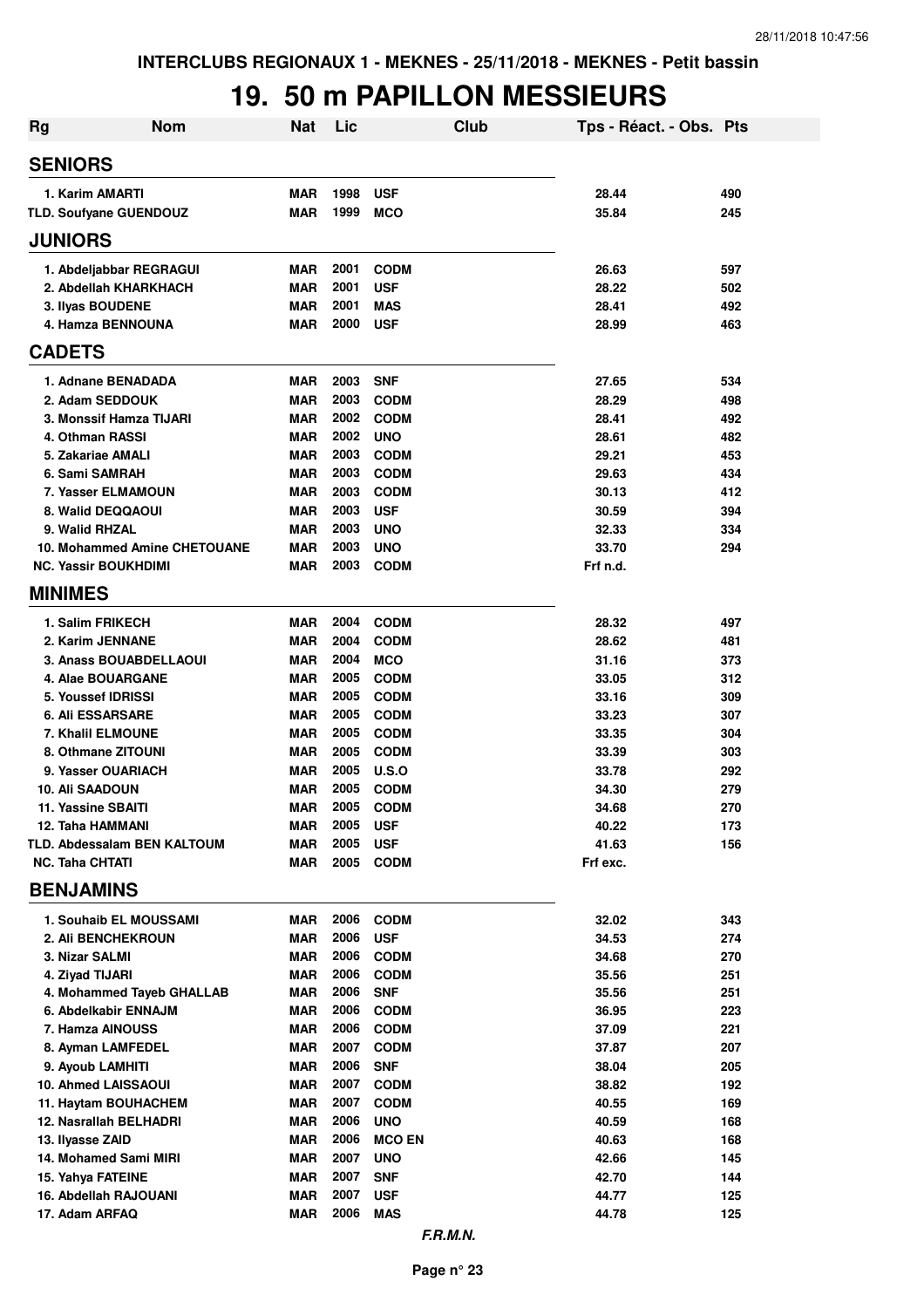### **19. 50 m PAPILLON MESSIEURS**

| Rg<br><b>Nom</b>                | <b>Nat</b> | <b>Lic</b> |            | Club | Tps - Réact. - Obs. Pts |     |
|---------------------------------|------------|------------|------------|------|-------------------------|-----|
| <b>BENJAMINS</b>                |            |            |            |      |                         |     |
| 18. Youssef ZAKRI               | <b>MAR</b> | 2006       | <b>USF</b> |      | 46.55                   | 111 |
| 19. Sami BENALI                 | <b>MAR</b> | 2007       | <b>USF</b> |      | 53.81                   | 72  |
| <b>NC. Rayane ADIANNA</b>       | <b>MAR</b> | 2007       | <b>SNF</b> |      | Frf n.d.                |     |
| <b>NC. Alae Eddine BENCHAOU</b> | MAR        | 2007       | U.S.O      |      | Frf n.d.                |     |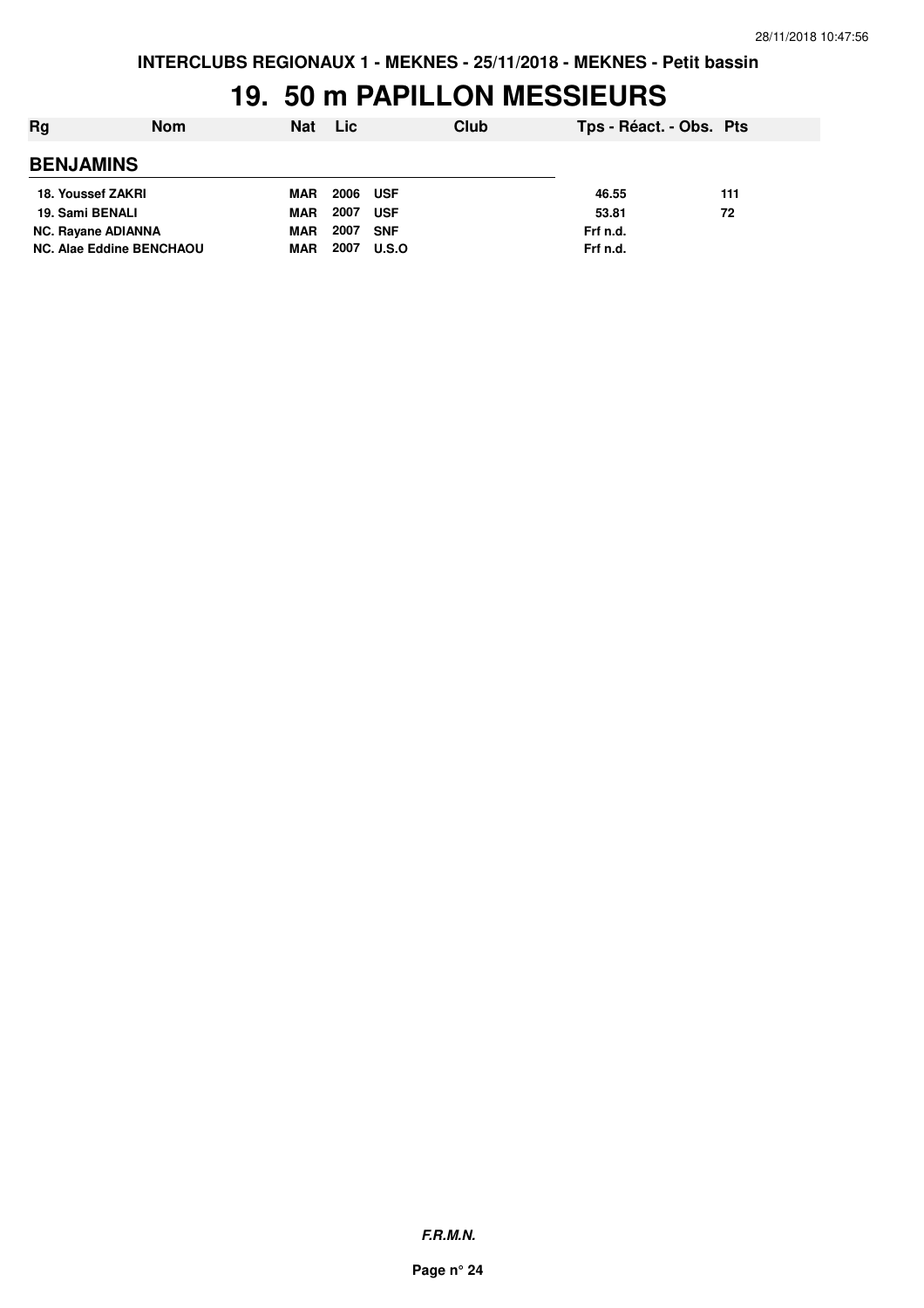#### **20. 50 m PAPILLON DAMES**

| <b>Rg</b> | <b>Nom</b>                 | Nat        | Lic  | <b>Club</b> | Tps - Réact. - Obs. Pts |     |
|-----------|----------------------------|------------|------|-------------|-------------------------|-----|
|           | <b>CADETS</b>              |            |      |             |                         |     |
|           | 1. Salma REGRAGUI          | <b>MAR</b> | 2002 | <b>USF</b>  | 32.35                   | 430 |
|           | 2. Douae EL MOUJARRADE     | <b>MAR</b> | 2003 | <b>SNF</b>  | 33.56                   | 385 |
|           | 3. Athar KHAZZAN           | <b>MAR</b> | 2003 | <b>CODM</b> | 34.41                   | 358 |
|           | 4. Ayat Errahmane BELRHITI | <b>MAR</b> | 2002 | <b>MAS</b>  | 35.45                   | 327 |
|           | 5. Lina RODRIGUEZ          | <b>MAR</b> | 2002 | <b>MAS</b>  | 36.40                   | 302 |
|           | <b>TLD. Ghofrane ADLI</b>  | <b>MAR</b> | 2003 | <b>MCO</b>  | 45.34                   | 156 |
|           | <b>MINIMES</b>             |            |      |             |                         |     |
|           | 1. Nada DJEBLI             | <b>MAR</b> | 2005 | <b>CODM</b> | 34.91                   | 342 |
|           | 2. Rim IDRISSI ROCHI ISSI  | <b>MAR</b> | 2005 | <b>SNF</b>  | 35.05                   | 338 |
|           | 3. Maroua LAISSAOUI        | <b>MAR</b> | 2004 | <b>CODM</b> | 35.55                   | 324 |
|           | 4. Doha TABERKANT          | <b>MAR</b> | 2004 | <b>SNF</b>  | 35.68                   | 321 |
|           | 5. Basma KADI              | <b>MAR</b> | 2004 | <b>CODM</b> | 36.45                   | 301 |
|           | 6. Malak LAMHITI           | <b>MAR</b> | 2004 | <b>SNF</b>  | 37.13                   | 284 |
|           | 7. Aya OUFRID              | <b>MAR</b> | 2005 | <b>CODM</b> | 37.60                   | 274 |
|           | 8. Meryem AIT BENALI       | <b>MAR</b> | 2004 | <b>CODM</b> | 38.74                   | 250 |
|           | 9. Maria JAOUI             | <b>MAR</b> | 2004 | <b>CODM</b> | 40.43                   | 220 |
|           | <b>TLD. Hafssa LAKHAL</b>  | <b>MAR</b> | 2004 | <b>CODM</b> | 44.85                   | 161 |
|           | <b>TLD. Hiba MAAZOUZI</b>  | <b>MAR</b> | 2005 | U.S.O       | 45.08                   | 159 |
|           | <b>NC. Chahd ALAMI</b>     | <b>MAR</b> | 2004 | <b>SNF</b>  | Frf n.d.                |     |
|           | <b>BENJAMINS</b>           |            |      |             |                         |     |
|           | <b>1. Abir MAHSSOUNE</b>   | <b>MAR</b> | 2006 | <b>CODM</b> | 34.78                   | 346 |
|           | 2. Marwa SMOUNI            | <b>MAR</b> | 2007 | <b>CODM</b> | 36.00                   | 312 |
|           | 3. Riham ESSALHI           | <b>MAR</b> | 2006 | <b>CODM</b> | 38.88                   | 248 |
|           | 4. Ghita JENNANE           | <b>MAR</b> | 2006 | <b>CODM</b> | 39.55                   | 235 |
|           | 5. Rhita EL BOURAKKADI     | <b>MAR</b> | 2007 | <b>SNF</b>  | 39.61                   | 234 |
|           | 6. Malak MANSOURI          | <b>MAR</b> | 2007 | <b>SNF</b>  | 39.74                   | 232 |
|           | 7. Zineb BOULMAN           | <b>MAR</b> | 2006 | <b>MAS</b>  | 40.22                   | 224 |
|           | 8. Yassmine LAFDILI        | <b>MAR</b> | 2006 | <b>USF</b>  | 43.39                   | 178 |
|           | 9. Aya MERZOUK             | <b>MAR</b> | 2007 | <b>MAS</b>  | 44.27                   | 168 |
|           | 10. Aicha ZOUARHI          | <b>MAR</b> | 2006 | <b>MAS</b>  | 44.71                   | 163 |
|           | 11. Aya MAAMRI             | <b>MAR</b> | 2006 | <b>MCO</b>  | 46.59                   | 144 |
|           | 12. Chada BENBRAHIM        | <b>MAR</b> | 2007 | <b>MAS</b>  | 46.70                   | 143 |
|           | 13. Khadija GHAMEL         | <b>MAR</b> | 2007 | <b>SNF</b>  | 47.48                   | 136 |
|           | 14. Kenza BENNANI          | <b>MAR</b> | 2006 | <b>MAS</b>  | 47.51                   | 136 |
|           | <b>15. Abir LAAROUSSI</b>  | <b>MAR</b> | 2007 | <b>MCO</b>  | 51.00                   | 109 |
|           | 16. Meryem Ayah ZOUITEN    | <b>MAR</b> | 2006 | <b>MAS</b>  | 51.29                   | 108 |
|           | 17. Wissale TAHIRI         | <b>MAR</b> | 2007 | U.S.O       | 52.75                   | 99  |
|           | 18. Hafsa STILI            | <b>MAR</b> | 2007 | U.S.O       | 56.55                   | 80  |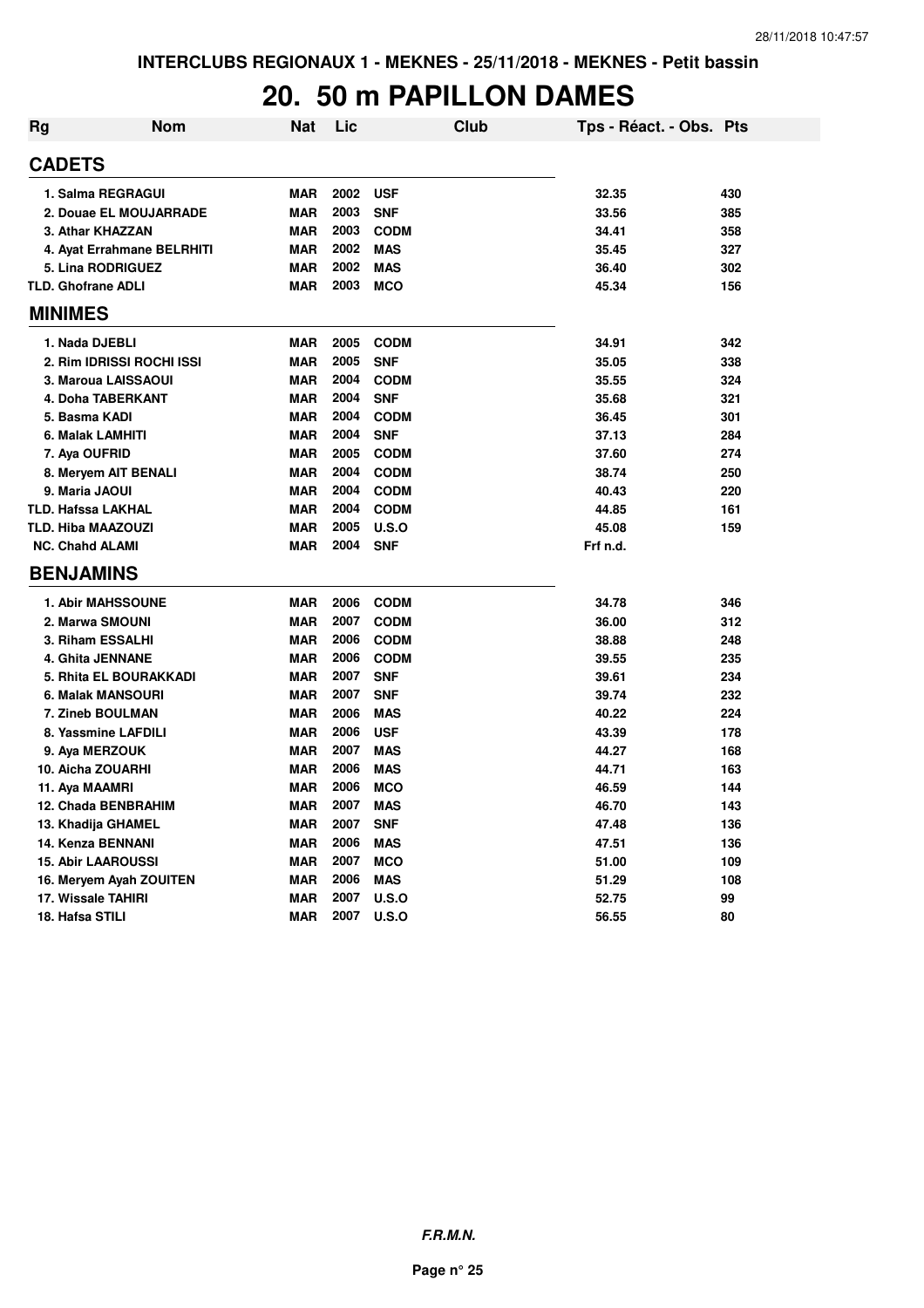### **21. 400 m 4 NAGES MESSIEURS**

| Rg                | <b>Nom</b>                | <b>Nat</b> | Lic. | <b>Club</b> | Tps - Réact. - Obs. Pts |     |
|-------------------|---------------------------|------------|------|-------------|-------------------------|-----|
| <b>JUNIORS</b>    |                           |            |      |             |                         |     |
| 1. Omar FILALI    |                           | <b>MAR</b> | 2001 | <b>USF</b>  | 5:30.75                 | 400 |
| <b>CADETS</b>     |                           |            |      |             |                         |     |
|                   | 1. Monssif Hamza TIJARI   | <b>MAR</b> | 2002 | <b>CODM</b> | 5:07.09                 | 500 |
|                   | 2. Adam SEDDOUK           | <b>MAR</b> | 2003 | <b>CODM</b> | 5:16.72                 | 456 |
|                   | 3. Oussama EL MOUSSAMI    | <b>MAR</b> | 2003 | <b>CODM</b> | 5:31.01                 | 399 |
|                   | <b>4. Omar KHERCHOUCH</b> | <b>MAR</b> | 2003 | U.S.O       | 6:08.59                 | 289 |
| <b>MINIMES</b>    |                           |            |      |             |                         |     |
|                   | 1. Mohammed MOUISSE       | <b>MAR</b> | 2004 | <b>USF</b>  | 5:36.31                 | 381 |
|                   | 2. Abdellah ESSONNI       | <b>MAR</b> | 2004 | <b>CODM</b> | 5:38.27                 | 374 |
|                   | 3. Anas BOUHAMIDI ALAOUI  | <b>MAR</b> | 2004 | <b>CODM</b> | 5:48.93                 | 341 |
|                   | 4. Ismail DEQQAOUI        | <b>MAR</b> | 2005 | <b>USF</b>  | 5:51.14                 | 334 |
| 5. Soufiane AZFAR |                           | <b>MAR</b> | 2004 | <b>USF</b>  | 6:03.19                 | 302 |
| 6. Saad YASSIRI   |                           | <b>MAR</b> | 2005 | <b>USF</b>  | 6:09.01                 | 288 |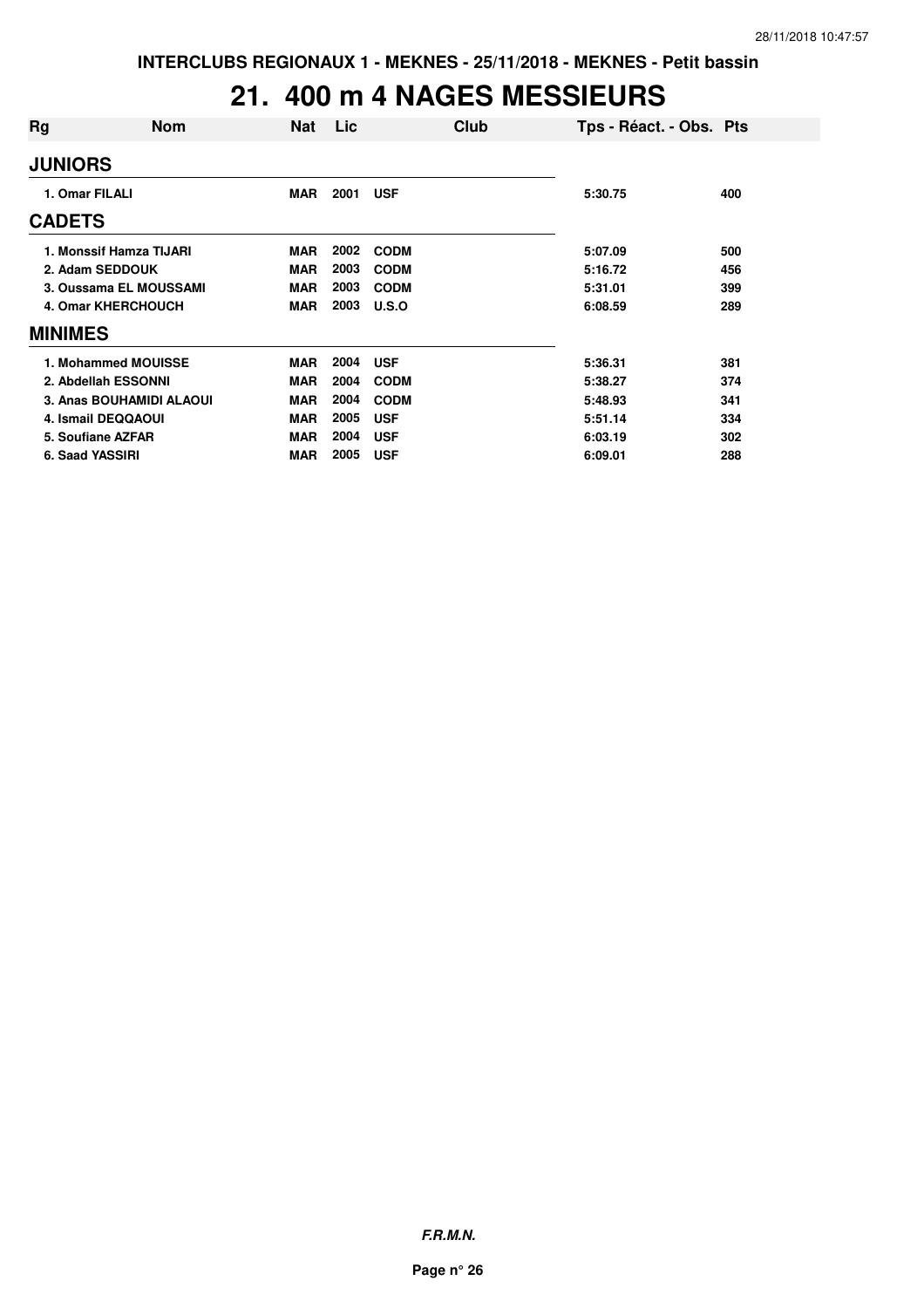# **22. 400 m 4 NAGES DAMES**

| Rg                                                  | <b>Nom</b> | <b>Nat</b>               | <b>Lic</b>   |                    | Club | Tps - Réact. - Obs. Pts |          |
|-----------------------------------------------------|------------|--------------------------|--------------|--------------------|------|-------------------------|----------|
| <b>CADETS</b>                                       |            |                          |              |                    |      |                         |          |
| 1. Hajar SABER                                      |            | <b>MAR</b>               | 2003         | <b>CODM</b>        |      | 6:00.81                 | 411      |
| <b>MINIMES</b>                                      |            |                          |              |                    |      |                         |          |
| 1. Fatima Zahra LAKTATI<br><b>NC. Wiam BAQARROU</b> |            | <b>MAR</b><br><b>MAR</b> | 2004<br>2004 | MAS<br><b>CODM</b> |      | 6:12.95<br>Dsq VI       | 372<br>0 |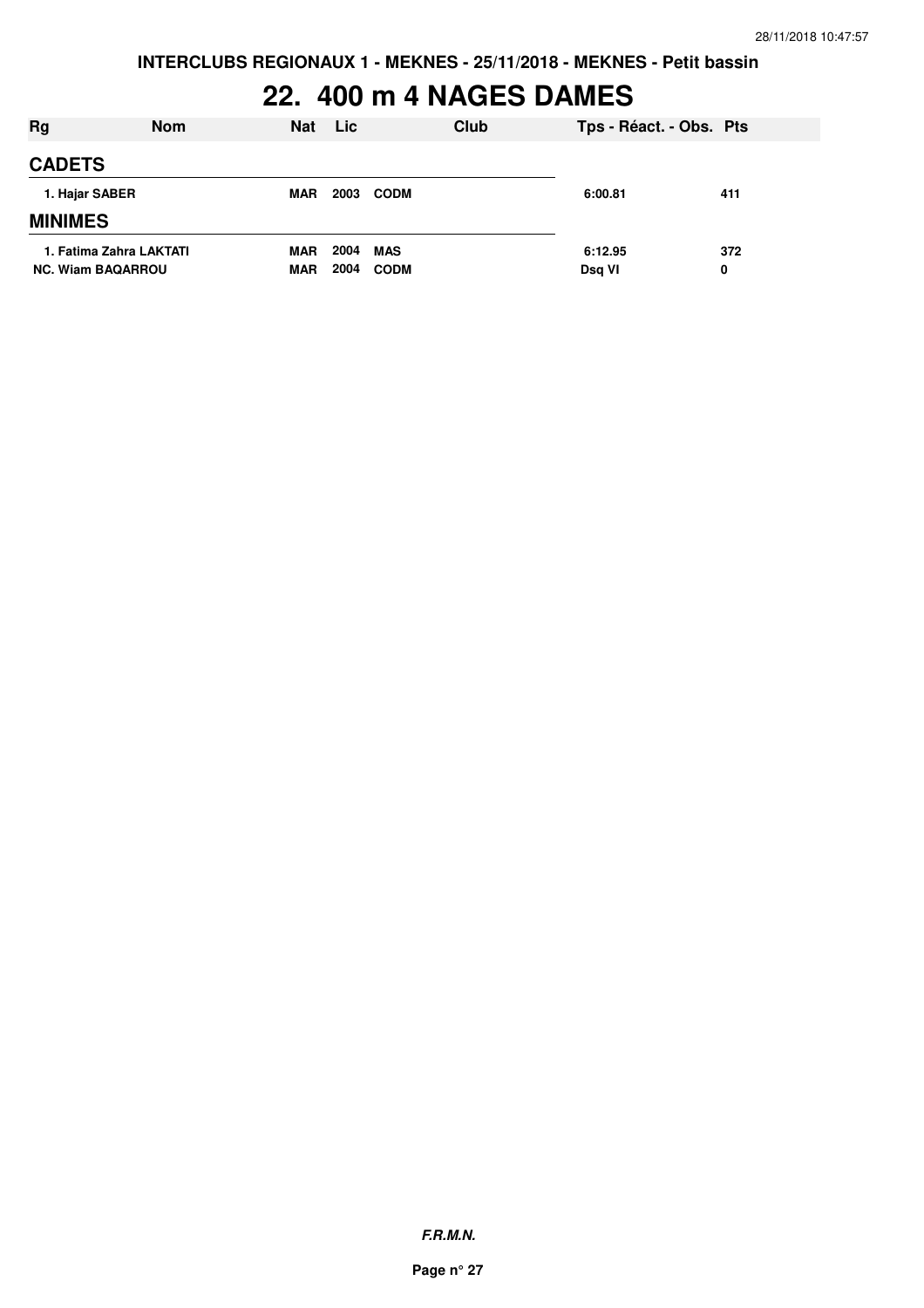### **23. 50 m BRASSE MESSIEURS**

| <b>Rg</b>                          | <b>Nom</b>                             | Nat        | Lic          |                               | <b>Club</b> | Tps - Réact. - Obs. Pts |            |
|------------------------------------|----------------------------------------|------------|--------------|-------------------------------|-------------|-------------------------|------------|
| <b>SENIORS</b>                     |                                        |            |              |                               |             |                         |            |
| 1. Khalil ISMAILI                  |                                        | <b>MAR</b> | 1998         | <b>CODM</b>                   |             | 32.91                   | 532        |
| <b>JUNIORS</b>                     |                                        |            |              |                               |             |                         |            |
| 1. Abdeljabbar REGRAGUI            |                                        | MAR        | 2001         | <b>CODM</b>                   |             | 31.79                   | 590        |
| 2. Ilyas BOUDENE                   |                                        | <b>MAR</b> | 2001         | <b>MAS</b>                    |             | 33.15                   | 520        |
| 3. Hamza BENNOUNA                  |                                        | <b>MAR</b> | 2000         | <b>USF</b>                    |             | 33.63                   | 498        |
| 4. Omar FILALI                     |                                        | <b>MAR</b> | 2001         | <b>USF</b>                    |             | 34.15                   | 476        |
| <b>CADETS</b>                      |                                        |            |              |                               |             |                         |            |
| 1. Sami SAMRAH                     |                                        | <b>MAR</b> | 2003         | <b>CODM</b>                   |             | 33.61                   | 499        |
| 2. Ayman MEFETTAR                  |                                        | <b>MAR</b> | 2003         | <b>SNF</b>                    |             | 33.77                   | 492        |
| 3. Walid DEQQAOUI                  |                                        | <b>MAR</b> | 2003         | <b>USF</b>                    |             | 34.95                   | 444        |
| <b>4. Yasser ELMAMOUN</b>          |                                        | <b>MAR</b> | 2003         | <b>CODM</b>                   |             | 35.25                   | 433        |
| 5. Youssef KADIRI HASSANI          |                                        | <b>MAR</b> | 2003         | <b>SNF</b>                    |             | 35.30                   | 431        |
| 6. Oussama EL MOUSSAMI             |                                        | <b>MAR</b> | 2003         | <b>CODM</b>                   |             | 36.25                   | 398        |
| 7. Walid RHZAL                     |                                        | <b>MAR</b> | 2003         | <b>UNO</b>                    |             | 38.63                   | 329        |
| 8. Zakaria NAJAH                   |                                        | <b>MAR</b> | 2003         | U.S.O                         |             | 39.19                   | 315        |
| 9. Mehdi BOUSSATATE                |                                        | <b>MAR</b> | 2003         | U.S.O                         |             | 39.23                   | 314        |
| <b>TLD. Alae LAZRAK</b>            |                                        | <b>MAR</b> | 2003         | <b>ABN</b>                    |             | 45.21                   | 205        |
| <b>MINIMES</b>                     |                                        |            |              |                               |             |                         |            |
| 1. Karim JENNANE                   |                                        | <b>MAR</b> | 2004         | <b>CODM</b>                   |             | 33.65                   | 498        |
| 2. Ismail DEQQAOUI                 |                                        | <b>MAR</b> | 2005         | <b>USF</b>                    |             | 34.60                   | 458        |
| 3. Ahmed Yassine SAIDI             |                                        | <b>MAR</b> | 2004         | <b>UNO</b>                    |             | 36.25                   | 398        |
| 4. Anass BOUABDELLAOUI             |                                        | <b>MAR</b> | 2004         | <b>MCO</b>                    |             | 36.35                   | 395        |
| 5. Khalil ELMOUNE                  |                                        | <b>MAR</b> | 2005         | <b>CODM</b>                   |             | 36.95                   | 376        |
| <b>6. Ali ESSARSARE</b>            |                                        | <b>MAR</b> | 2005         | <b>CODM</b>                   |             | 37.64                   | 355        |
| 7. Alae BOUARGANE                  |                                        | <b>MAR</b> | 2005         | <b>CODM</b>                   |             | 38.05                   | 344        |
| 8. Othmane ZITOUNI                 |                                        | <b>MAR</b> | 2005         | <b>CODM</b>                   |             | 38.20                   | 340        |
| 9. Ali SAADOUN                     |                                        | <b>MAR</b> | 2005         | <b>CODM</b>                   |             | 38.29                   | 338        |
| 10. Amine BAHMANE                  |                                        | <b>MAR</b> | 2004         | <b>CODM</b>                   |             | 42.76                   | 242        |
| 11. Yassine RAMDANI                |                                        | <b>MAR</b> | 2005         | <b>MCO</b>                    |             | 43.04                   | 238        |
| 12. Adham Salah CHERRAK            |                                        | MAR        | 2005<br>2005 | <b>MCO</b>                    |             | 43.08                   | 237        |
| 13. Mohammed Borhane DZIRI         | <b>TLD. Mohammed Yassine RHALOUSSI</b> | MAR<br>MAR | 2005         | <b>MCO EN</b><br><b>U.S.O</b> |             | 43.26<br>45.78          | 234<br>197 |
| <b>TLD. Taha HAMMANI</b>           |                                        | <b>MAR</b> | 2005         | <b>USF</b>                    |             | 46.68                   | 186        |
| <b>TLD. Ghaly JAGOUI</b>           |                                        | MAR        | 2005         | U.S.O                         |             | 47.11                   | 181        |
| <b>TLD. Abdessalam BEN KALTOUM</b> |                                        | MAR        | 2005         | <b>USF</b>                    |             | 48.34                   | 167        |
| TLD. Iliass ARFAOUI                |                                        | <b>MAR</b> | 2005         | U.S.O                         |             | 1:00.22                 | 86         |
| <b>NC. Salmane DKHISSI</b>         |                                        | <b>MAR</b> | 2004         | <b>USF</b>                    |             | Frf n.d.                |            |
| <b>NC. Amine SOUARJI</b>           |                                        | MAR        |              | 2005 U.S.O                    |             | Dsq NI                  | 0          |
| <b>BENJAMINS</b>                   |                                        |            |              |                               |             |                         |            |
| 1. Adam LAMHITI                    |                                        | <b>MAR</b> | 2006         | <b>SNF</b>                    |             | 38.79                   | 325        |
| 2. Omar HIDAF                      |                                        | <b>MAR</b> | 2006         | <b>CODM</b>                   |             | 39.83                   | 300        |
| 3. Amine RACHEK                    |                                        | <b>MAR</b> | 2006         | <b>CODM</b>                   |             | 40.16                   | 292        |
| 4. Nizar HAOUATI                   |                                        | MAR        | 2007         | <b>USF</b>                    |             | 41.69                   | 261        |
| 5. Salaheddine KOJMANE             |                                        | <b>MAR</b> | 2006         | <b>CODM</b>                   |             | 42.27                   | 251        |
| 6. Abdellah HANINI                 |                                        | <b>MAR</b> | 2006         | <b>CODM</b>                   |             | 42.73                   | 243        |
| 7. Ayoub LAMHITI                   |                                        | <b>MAR</b> | 2006         | <b>SNF</b>                    |             | 43.63                   | 228        |
| 8. Ziad MAHRACH                    |                                        | <b>MAR</b> | 2006         | <b>USF</b>                    |             | 43.72                   | 227        |
| 9. Abderrahim MRHAILAF             |                                        | <b>MAR</b> | 2007         | <b>CODM</b>                   |             | 44.20                   | 219        |
| 10. Abdelali RAMDANI               |                                        | <b>MAR</b> | 2006         | <b>MCO</b>                    |             | 44.31                   | 218        |
| 11. Nasrallah BELHADRI             |                                        | <b>MAR</b> | 2006         | <b>UNO</b>                    |             | 44.84                   | 210        |
| 12. Ayman LAMFEDEL                 |                                        | <b>MAR</b> | 2007         | <b>CODM</b>                   |             | 44.97                   | 208        |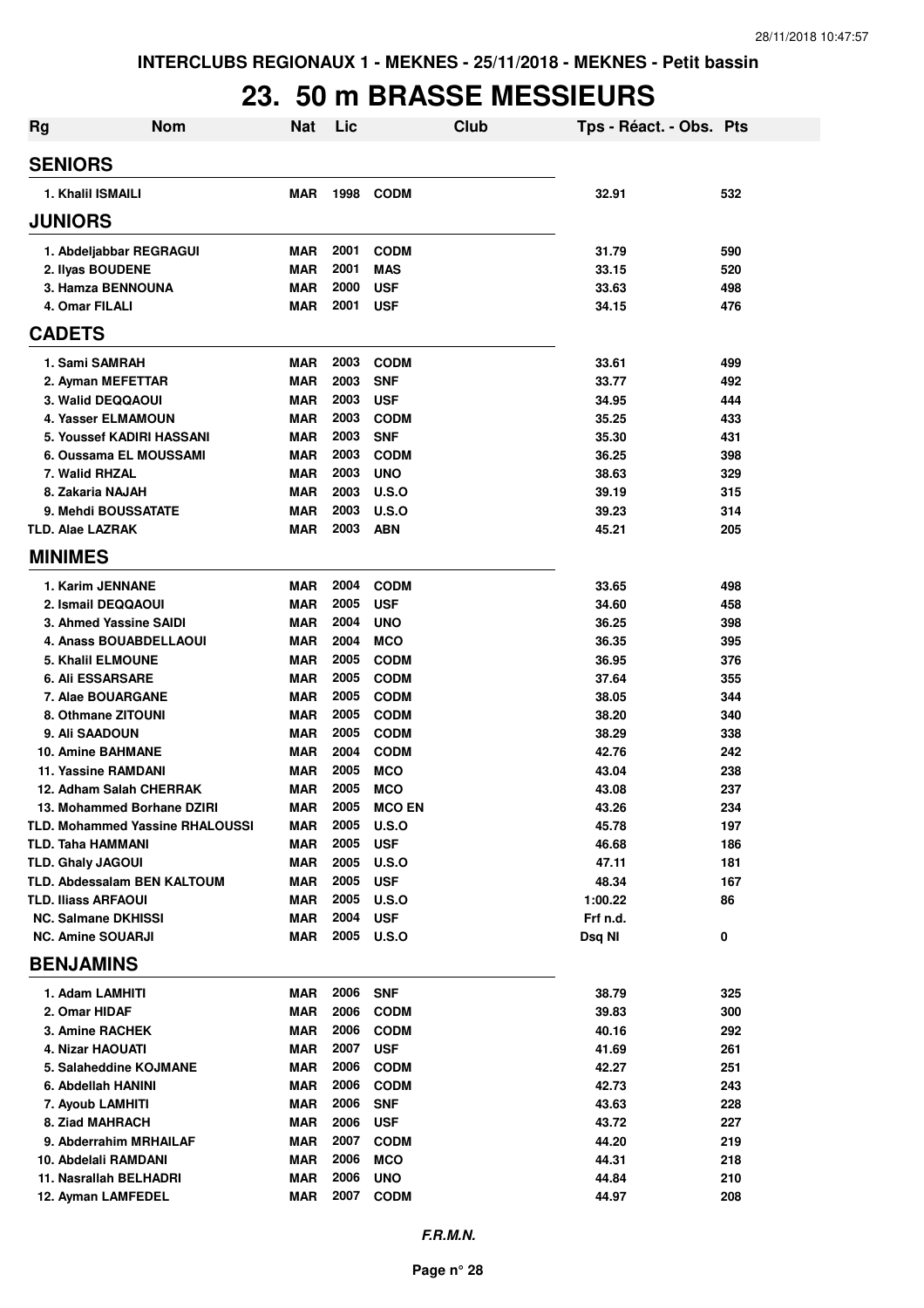#### **23. 50 m BRASSE MESSIEURS**

| Rg | <b>Nom</b>                      | <b>Nat</b> | Lic  |             | Club | Tps - Réact. - Obs. Pts |     |
|----|---------------------------------|------------|------|-------------|------|-------------------------|-----|
|    | <b>BENJAMINS</b>                |            |      |             |      |                         |     |
|    | 13. Badr CHEHLAFI               | <b>MAR</b> | 2007 | U.S.O       |      | 45.90                   | 196 |
|    | <b>14. Ahmed LAISSAOUI</b>      | <b>MAR</b> | 2007 | <b>CODM</b> |      | 46.51                   | 188 |
|    | <b>15. Hamza ESSARSARE</b>      | <b>MAR</b> | 2007 | <b>CODM</b> |      | 46.78                   | 185 |
|    | 16. Zakariae ROUICHA            | <b>MAR</b> | 2007 | <b>CODM</b> |      | 47.42                   | 177 |
|    | <b>17. Mehdi OUMOKHTAR</b>      | <b>MAR</b> | 2007 | <b>UNO</b>  |      | 47.71                   | 174 |
|    | <b>18. Mohammed MANSOURI</b>    | <b>MAR</b> | 2006 | <b>SNF</b>  |      | 47.78                   | 173 |
|    | 19. Rayane AMALI                | <b>MAR</b> | 2006 | <b>CODM</b> |      | 47.89                   | 172 |
|    | 20. Adam Othmane HAMDAOUI       | <b>MAR</b> | 2006 | <b>MCO</b>  |      | 48.26                   | 168 |
|    | 21. Marwane EL HAOUAT           | <b>MAR</b> | 2006 | <b>SNF</b>  |      | 48.62                   | 165 |
|    | 22. Houssam KHAZZAN             | <b>MAR</b> | 2007 | <b>CODM</b> |      | 48.74                   | 163 |
|    | 22. Abdellah RAJOUANI           | <b>MAR</b> | 2007 | <b>USF</b>  |      | 48.74                   | 163 |
|    | 24. Abdelilah NAJAH             | <b>MAR</b> | 2007 | U.S.O       |      | 48.91                   | 162 |
|    | 25. Mohamed Ali LAZRAK          | <b>MAR</b> | 2006 | <b>ABN</b>  |      | 49.48                   | 156 |
|    | 26. Youssef ZAKRI               | <b>MAR</b> | 2006 | <b>USF</b>  |      | 49.66                   | 154 |
|    | 27. Mohamed Sami MIRI           | <b>MAR</b> | 2007 | <b>UNO</b>  |      | 49.99                   | 151 |
|    | 28. Mohamed Rayane BOUASSAL     | <b>MAR</b> | 2007 | <b>CODM</b> |      | 50.26                   | 149 |
|    | 29. Mohamed Amine GUETTAB       | <b>MAR</b> | 2006 | <b>SNF</b>  |      | 50.30                   | 149 |
|    | 30. Rayan EL HILALI             | <b>MAR</b> | 2007 | <b>SNF</b>  |      | 50.98                   | 143 |
|    | <b>31. Ali BOULAYOUNE</b>       | <b>MAR</b> | 2006 | U.S.O       |      | 51.62                   | 137 |
|    | 32. Sami BENALI                 | <b>MAR</b> | 2007 | <b>USF</b>  |      | 52.42                   | 131 |
|    | 33. Youssef LAZRAK              | <b>MAR</b> | 2007 | <b>ABN</b>  |      | 52.57                   | 130 |
|    | <b>34. El Ghali MEKOUAR</b>     | <b>MAR</b> | 2007 | <b>SNF</b>  |      | 57.71                   | 98  |
|    | 35. Amine CHATER                | <b>MAR</b> | 2007 | U.S.O       |      | 1:07.42                 | 61  |
|    | <b>NC. Alae Eddine BENCHAOU</b> | <b>MAR</b> | 2007 | U.S.O       |      | Frf n.d.                |     |
|    | <b>NC. Adam ARFAQ</b>           | <b>MAR</b> | 2006 | <b>MAS</b>  |      | Dsg NI                  | 0   |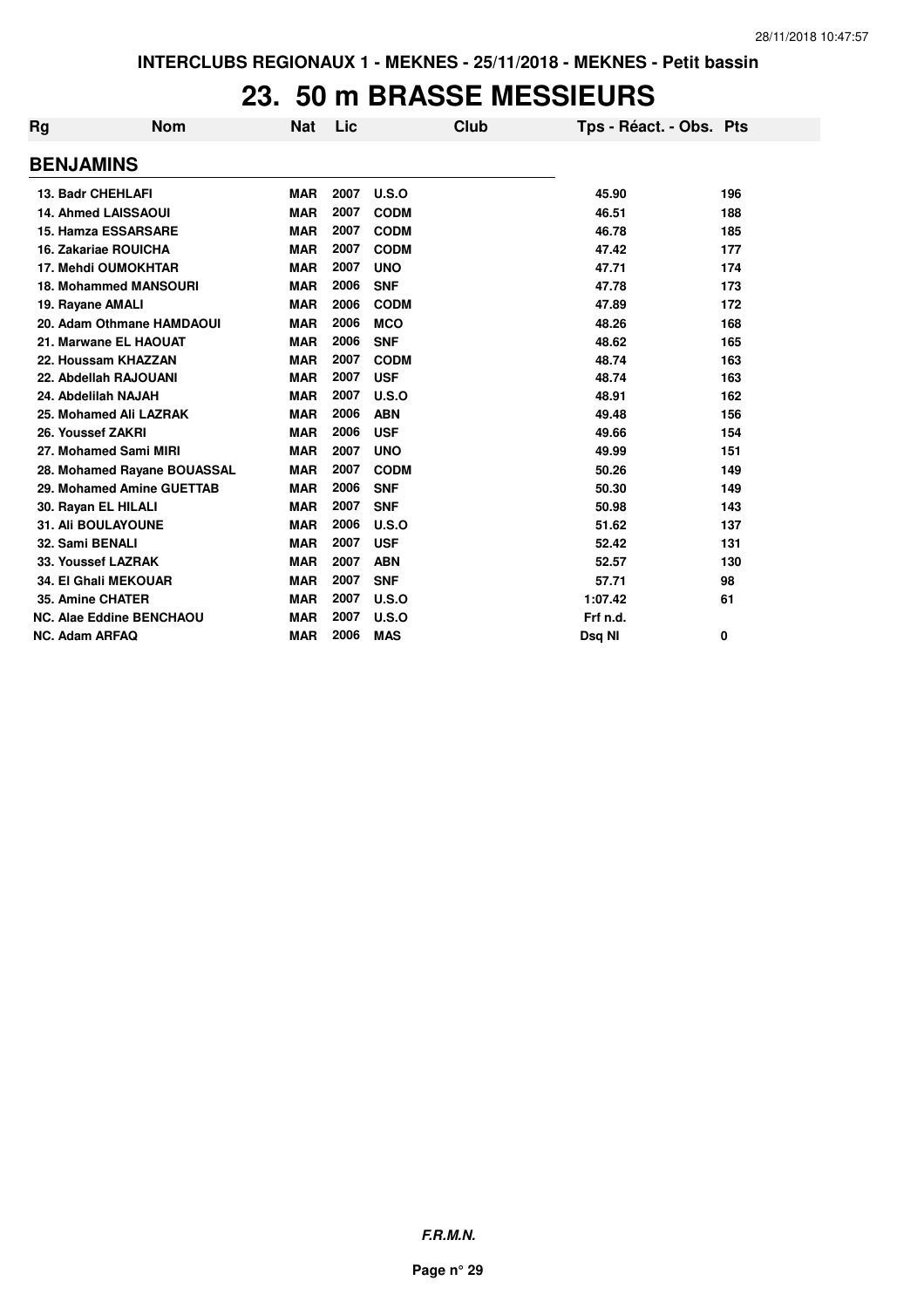# **24. 50 m BRASSE DAMES**

| <b>Rg</b> | <b>Nom</b>                                 | <b>Nat</b>               | Lic          |                           | Club | Tps - Réact. - Obs. Pts |            |
|-----------|--------------------------------------------|--------------------------|--------------|---------------------------|------|-------------------------|------------|
|           | <b>CADETS</b>                              |                          |              |                           |      |                         |            |
|           | 1. Salma REGRAGUI                          | <b>MAR</b>               | 2002         | <b>USF</b>                |      | 41.32                   | 376        |
|           | 2. Athar KHAZZAN                           | <b>MAR</b>               | 2003         | <b>CODM</b>               |      | 42.16                   | 354        |
|           | 3. Lina RODRIGUEZ                          | <b>MAR</b>               | 2002         | <b>MAS</b>                |      | 43.88                   | 314        |
|           | 4. Rania DEHBI                             | <b>MAR</b>               | 2003         | <b>CODM</b>               |      | 43.99                   | 312        |
|           | <b>TLD. Ghofrane ADLI</b>                  | MAR                      | 2003         | <b>MCO</b>                |      | 53.22                   | 176        |
|           | <b>MINIMES</b>                             |                          |              |                           |      |                         |            |
|           | 1. Malak DARKAOUI                          | <b>MAR</b>               | 2005         | <b>CODM</b>               |      | 38.66                   | 460        |
|           | 2. Meryem AIT BENALI                       | <b>MAR</b>               | 2004         | <b>CODM</b>               |      | 38.67                   | 459        |
|           | 3. Nada DJEBLI                             | <b>MAR</b>               | 2005         | <b>CODM</b>               |      | 39.17                   | 442        |
|           | 4. Basma KADI                              | <b>MAR</b>               | 2004         | <b>CODM</b>               |      | 39.75                   | 423        |
|           | 5. Sofia SAIDI                             | <b>MAR</b>               | 2005         | <b>SNF</b>                |      | 41.54                   | 370        |
|           | 6. Maroua LAISSAOUI                        | <b>MAR</b>               | 2004         | <b>CODM</b>               |      | 41.72                   | 366        |
|           | 7. Rim RAHALI                              | <b>MAR</b>               | 2005         | <b>CODM</b>               |      | 41.73                   | 365        |
|           | 8. Dina TOUZANI                            | <b>MAR</b>               | 2005         | <b>CODM</b>               |      | 41.77                   | 364        |
|           | 9. Malak LAMHITI                           | <b>MAR</b>               | 2004         | <b>SNF</b>                |      | 44.11                   | 309        |
|           | 10. Wiam BAQARROU                          | MAR                      | 2004         | <b>CODM</b>               |      | 44.31                   | 305        |
|           | 11. Marwa MHAMMEDI ALAOUI                  | MAR                      | 2005         | <b>SNF</b>                |      | 44.99                   | 291        |
|           | <b>12. Lina TOUZANI</b>                    | <b>MAR</b>               | 2005         | <b>CODM</b>               |      | 45.17                   | 288        |
|           | 13. Hiba MAAZOUZI                          | <b>MAR</b>               | 2005         | U.S.O                     |      | 46.54                   | 263        |
|           | <b>14. Kenza BOUTALEB JOUTEI</b>           | MAR                      | 2005         | <b>USF</b>                |      | 46.98                   | 256        |
|           | 15. Maria JAOUI                            | <b>MAR</b>               | 2004         | <b>CODM</b>               |      | 48.00                   | 240        |
|           | <b>TLD. Amira MZOUGHI</b>                  | <b>MAR</b>               | 2005         | <b>USF</b>                |      | 48.09                   | 238        |
|           | <b>TLD. Hafssa LAKHAL</b>                  | <b>MAR</b>               | 2004         | <b>CODM</b>               |      | 49.09                   | 224        |
|           | <b>TLD. Nada ZEHHAF</b>                    | <b>MAR</b>               | 2005         | <b>ABN</b>                |      | 52.50                   | 183        |
|           | <b>NC. Chahd ALAMI</b><br><b>BENJAMINS</b> | <b>MAR</b>               | 2004         | <b>SNF</b>                |      | Frf n.d.                |            |
|           |                                            |                          |              |                           |      |                         |            |
|           | <b>1. Abir MAHSSOUNE</b>                   | MAR                      | 2006         | <b>CODM</b>               |      | 40.16                   | 410        |
|           | 2. Marwa SMOUNI                            | <b>MAR</b>               | 2007         | <b>CODM</b>               |      | 42.48                   | 346        |
|           | 3. Wissal ELMARDI                          | <b>MAR</b>               | 2006         | <b>CODM</b>               |      | 42.56                   | 344        |
|           | 4. Malak LAHJOUJI                          | <b>MAR</b>               | 2006         | <b>CODM</b>               |      | 42.74                   | 340        |
|           | 5. Malak SEFFAF                            | <b>MAR</b>               | 2006         | <b>CODM</b>               |      | 43.01                   | 334        |
|           | 6. Aya TABET                               | <b>MAR</b>               | 2007         | <b>MCO</b>                |      | 43.07                   | 332        |
|           | 7. Malak MANSOURI                          | <b>MAR</b>               | 2007         | <b>SNF</b>                |      | 43.41                   | 324        |
|           | 8. Aya JABRI                               | <b>MAR</b>               | 2006         | <b>CODM</b>               |      | 44.06                   | 310        |
|           | 9. Salma KADIRI HASSANI                    | <b>MAR</b>               | 2006         | <b>SNF</b>                |      | 44.12                   | 309        |
|           | 10. Yassmine LAFDILI                       | <b>MAR</b>               | 2006<br>2006 | <b>USF</b>                |      | 44.13                   | 309        |
|           | 11. Salma LAMHITI<br>12. Rania BROUSS      | <b>MAR</b><br><b>MAR</b> | 2007         | <b>SNF</b>                |      | 44.32<br>44.77          | 305<br>296 |
|           | 13. Zainab OUALI                           | <b>MAR</b>               | 2006         | <b>CODM</b><br><b>CAT</b> |      | 45.05                   | 290        |
|           | 14. Ikram HAMZIA                           | <b>MAR</b>               | 2006         | <b>CODM</b>               |      | 45.59                   | 280        |
|           | <b>15. Zineb BOULMAN</b>                   | <b>MAR</b>               | 2006         | <b>MAS</b>                |      | 45.73                   | 277        |
|           | <b>16. Ghita JENNANE</b>                   | <b>MAR</b>               | 2006         | <b>CODM</b>               |      | 45.88                   | 275        |
|           | 17. Jannat ADLI                            | <b>MAR</b>               | 2007         | <b>MCO</b>                |      | 46.59                   | 262        |
|           | 18. Marwa BELRHITI NEJJAR                  | <b>MAR</b>               | 2007         | <b>CODM</b>               |      | 47.15                   | 253        |
|           | 19. Sara NAAMI                             | <b>MAR</b>               | 2006         | <b>CODM</b>               |      | 47.28                   | 251        |
|           | 20. Wissal EL MANSOURI                     | <b>MAR</b>               | 2006         | <b>ABN</b>                |      | 47.57                   | 246        |
|           | 21. Youmna LAISSAOUI                       | <b>MAR</b>               | 2007         | <b>CODM</b>               |      | 47.72                   | 244        |
|           | 22. Ouiam CHETOUANE                        | <b>MAR</b>               | 2007         | <b>U.S.O</b>              |      | 47.84                   | 242        |
|           | 23. Ikrame NABIL                           | <b>MAR</b>               | 2007         | <b>SNF</b>                |      | 48.09                   | 238        |
|           | 23. Fatima Zahra YOUNES                    | <b>MAR</b>               | 2007         | <b>U.S.O</b>              |      | 48.09                   | 238        |
|           | 25. Fatima Zahra NAJAH                     | <b>MAR</b>               | 2006         | <b>U.S.O</b>              |      | 48.55                   | 232        |
|           | 26. Manal ELMATTICHI                       | <b>MAR</b>               | 2007         | <b>CODM</b>               |      | 48.58                   | 231        |
|           | 27. Meryem Ayah ZOUITEN                    | MAR                      | 2006         | <b>MAS</b>                |      | 50.54                   | 205        |
|           | 28. Rania HAJJI                            | <b>MAR</b>               | 2006         | <b>ABN</b>                |      | 50.65                   | 204        |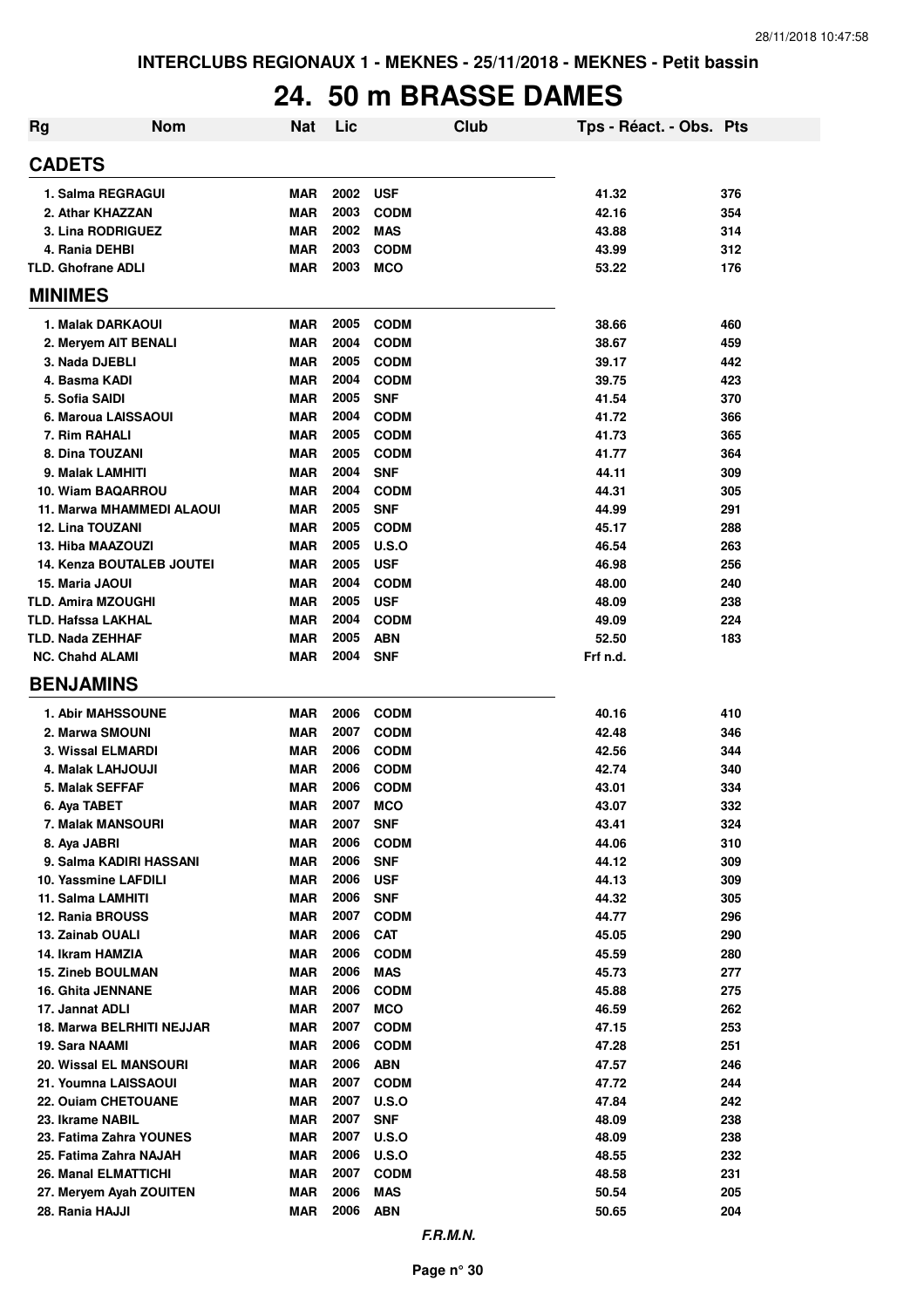### **24. 50 m BRASSE DAMES**

| Rg                 | <b>Nom</b>                | <b>Nat</b> | <b>Lic</b> | Club       | Tps - Réact. - Obs. Pts |     |
|--------------------|---------------------------|------------|------------|------------|-------------------------|-----|
| <b>BENJAMINS</b>   |                           |            |            |            |                         |     |
| 29. Aya MAAMRI     |                           | <b>MAR</b> | 2006       | MCO        | 50.97                   | 200 |
| 30. Ghita NAOUI    |                           | <b>MAR</b> | 2007       | <b>SNF</b> | 51.13                   | 198 |
|                    | 31. Kenza BENNANI         | <b>MAR</b> | 2006       | <b>MAS</b> | 52.12                   | 187 |
|                    | <b>32. Abir LAAROUSSI</b> | <b>MAR</b> | 2007       | <b>MCO</b> | 53.09                   | 177 |
|                    | 33. Laila BELAOULA        | <b>MAR</b> | 2007       | <b>SNF</b> | 53.38                   | 174 |
| 34. Wissale TAHIRI |                           | <b>MAR</b> | 2007       | U.S.O      | 54.38                   | 165 |
|                    | 35. Chada BENBRAHIM       | <b>MAR</b> | 2007       | <b>MAS</b> | 56.05                   | 150 |
|                    |                           |            |            |            |                         |     |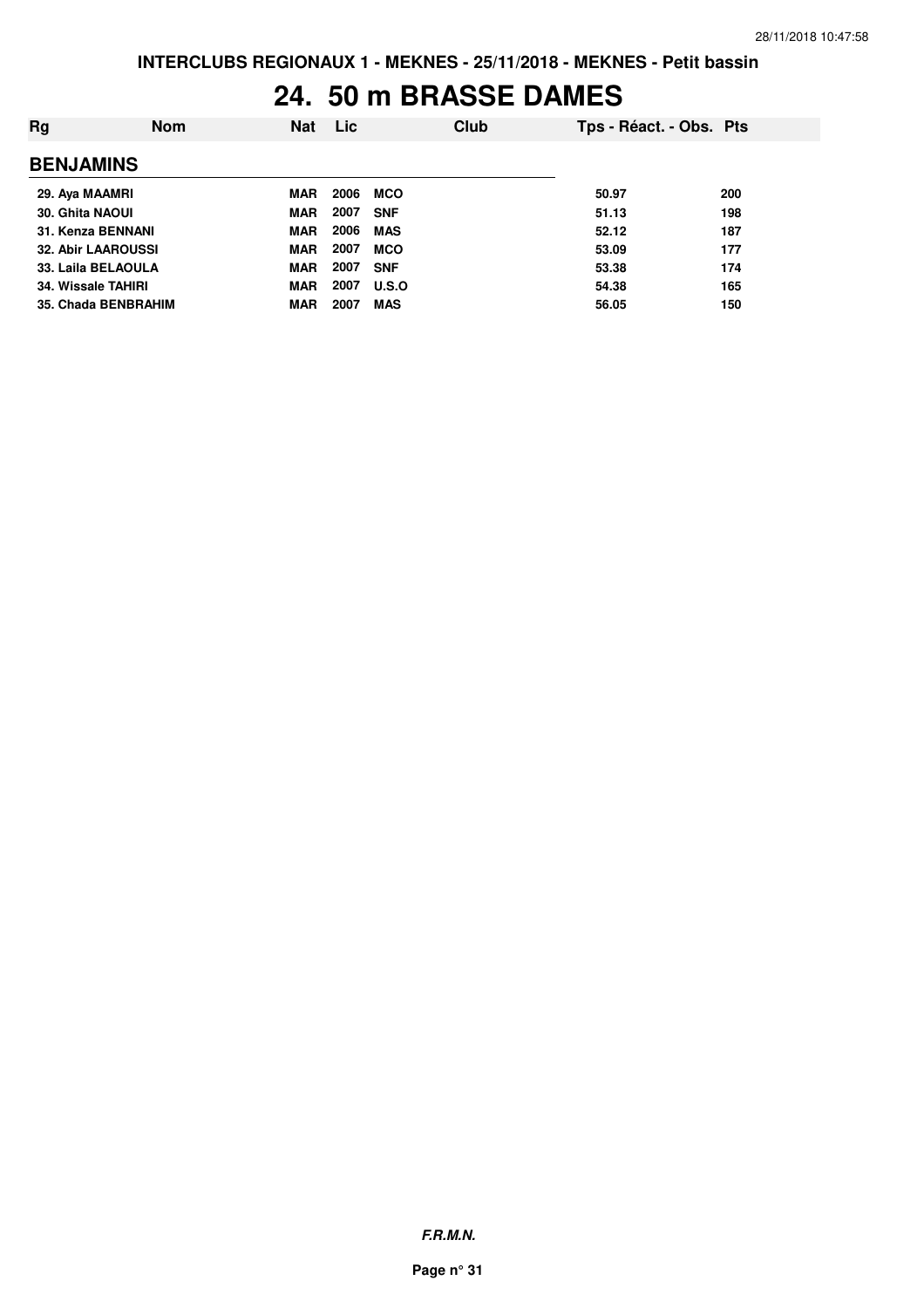### **25. 200 m NAGE LIBRE MESSIEURS**

| <b>Rg</b>                                        | <b>Nom</b>                             | <b>Nat</b>               | Lic          |                            | <b>Club</b> | Tps - Réact. - Obs. Pts |            |
|--------------------------------------------------|----------------------------------------|--------------------------|--------------|----------------------------|-------------|-------------------------|------------|
| <b>SENIORS</b>                                   |                                        |                          |              |                            |             |                         |            |
| 1. Karim AMARTI                                  |                                        | <b>MAR</b>               | 1998         | <b>USF</b>                 |             | 2:13.04                 | 450        |
| TLD. Soufyane GUENDOUZ                           |                                        | MAR                      | 1999         | <b>MCO</b>                 |             | 2:36.67                 | 275        |
| <b>CADETS</b>                                    |                                        |                          |              |                            |             |                         |            |
| 1. Zakariae AMALI                                |                                        | <b>MAR</b>               | 2003         | <b>CODM</b>                |             | 2:11.07                 | 471        |
| 2. Adnane BENADADA                               |                                        | <b>MAR</b>               | 2003         | <b>SNF</b>                 |             | 2:18.49                 | 399        |
| <b>3. Anass KEMMOUNE</b>                         |                                        | <b>MAR</b>               | 2003         | <b>SNF</b>                 |             | 2:19.02                 | 395        |
| 4. Ayman MEFETTAR                                |                                        | <b>MAR</b>               | 2003         | <b>SNF</b>                 |             | 2:20.66                 | 381        |
| 5. Othman RASSI                                  |                                        | <b>MAR</b>               | 2002         | <b>UNO</b>                 |             | 2:21.06                 | 378        |
|                                                  | 6. Mohammed Amine CHETOUANE            | MAR                      | 2003         | <b>UNO</b>                 |             | 2:37.74                 | 270        |
| <b>NC. Yassir BOUKHDIMI</b>                      |                                        | <b>MAR</b>               | 2003         | <b>CODM</b>                |             | Frf n.d.                |            |
| <b>MINIMES</b>                                   |                                        |                          |              |                            |             |                         |            |
| 1. Salim FRIKECH                                 |                                        | MAR                      | 2004         | <b>CODM</b>                |             | 2:07.25                 | 515        |
| 2. Mohammed MOUISSE                              |                                        | <b>MAR</b>               | 2004         | <b>USF</b>                 |             | 2:12.73                 | 453        |
| 3. Abdellah ESSONNI                              |                                        | MAR                      | 2004         | <b>CODM</b>                |             | 2:22.83                 | 364        |
| 4. Anas BOUHAMIDI ALAOUI                         |                                        | MAR                      | 2004         | <b>CODM</b>                |             | 2:24.52                 | 351        |
| 5. Youssef IDRISSI                               |                                        | <b>MAR</b>               | 2005         | <b>CODM</b>                |             | 2:24.76                 | 349        |
| 6. Yasser OUARIACH                               |                                        | <b>MAR</b>               | 2005         | U.S.O                      |             | 2:25.56                 | 344        |
| 7. Ahmed Yassine SAIDI                           |                                        | <b>MAR</b>               | 2004         | <b>UNO</b>                 |             | 2:25.66                 | 343        |
| 8. Saad YASSIRI                                  |                                        | <b>MAR</b>               | 2005         | <b>USF</b>                 |             | 2:30.12                 | 313        |
| 9. Yassine SBAITI                                |                                        | <b>MAR</b>               | 2005         | <b>CODM</b>                |             | 2:41.54                 | 251        |
| 10. Othmane BABA                                 |                                        | <b>MAR</b>               | 2005         | <b>CODM</b>                |             | 2:43.71                 | 241        |
| <b>11. Amine BAHMANE</b>                         |                                        | <b>MAR</b>               | 2004         | <b>CODM</b>                |             | 2:44.90                 | 236        |
| <b>TLD. Adham Salah CHERRAK</b>                  |                                        | <b>MAR</b>               | 2005<br>2005 | <b>MCO</b>                 |             | 2:46.25                 | 230        |
| <b>TLD. Yassine RAMDANI</b>                      | <b>TLD. Mohammed Yassine RHALOUSSI</b> | <b>MAR</b><br><b>MAR</b> | 2005         | <b>MCO</b><br><b>U.S.O</b> |             | 2:56.23<br>2:56.88      | 193<br>191 |
| <b>NC. Taha CHTATI</b>                           |                                        | MAR                      | 2005         | <b>CODM</b>                |             | Frf exc.                |            |
| <b>BENJAMINS</b>                                 |                                        |                          |              |                            |             |                         |            |
|                                                  |                                        |                          |              |                            |             |                         |            |
| 1. Souhaib EL MOUSSAMI                           |                                        | <b>MAR</b>               | 2006         | <b>CODM</b>                |             | 2:18.48                 | 399        |
| 2. Mohammed Tayeb GHALLAB                        |                                        | MAR                      | 2006         | <b>SNF</b>                 |             | 2:33.19                 | 295        |
| 3. Ziyad TIJARI<br>4. Amine RACHEK               |                                        | <b>MAR</b><br><b>MAR</b> | 2006<br>2006 | <b>CODM</b><br><b>CODM</b> |             | 2:34.04<br>2:36.52      | 290<br>276 |
| 5. Abdelkabir ENNAJM                             |                                        | <b>MAR</b>               | 2006         | <b>CODM</b>                |             | 2:37.01                 | 274        |
| 6. Adam LAMHITI                                  |                                        | <b>MAR</b>               | 2006         | <b>SNF</b>                 |             | 2:37.48                 | 271        |
| 7. Nizar SALMI                                   |                                        | <b>MAR</b>               | 2006         | <b>CODM</b>                |             | 2:38.54                 | 266        |
| 8. Nizar HAOUATI                                 |                                        | <b>MAR</b>               | 2007         | <b>USF</b>                 |             | 2:39.30                 | 262        |
| 9. Abdellah HANINI                               |                                        | <b>MAR</b>               | 2006         | <b>CODM</b>                |             | 2:41.11                 | 253        |
| 10. Omar HIDAF                                   |                                        | <b>MAR</b>               | 2006         | <b>CODM</b>                |             | 2:41.44                 | 252        |
| <b>11. Ali BENCHEKROUN</b>                       |                                        | <b>MAR</b>               | 2006         | <b>USF</b>                 |             | 2:43.88                 | 241        |
| 12. Hamza AINOUSS                                |                                        | <b>MAR</b>               | 2006         | <b>CODM</b>                |             | 2:48.41                 | 222        |
| 13. Adam Othmane HAMDAOUI                        |                                        | <b>MAR</b>               | 2006         | <b>MCO</b>                 |             | 2:48.79                 | 220        |
| <b>14. Mehdi OUMOKHTAR</b>                       |                                        | <b>MAR</b>               | 2007         | <b>UNO</b>                 |             | 2:49.73                 | 217        |
| <b>15. Karim BOUGHALEB</b>                       |                                        | <b>MAR</b>               | 2006         | <b>SNF</b>                 |             | 2:50.75                 | 213        |
| <b>16. Ziad MAHRACH</b>                          |                                        | <b>MAR</b>               | 2006         | <b>USF</b>                 |             | 2:52.90                 | 205        |
| 17. Haytam BOUHACHEM                             |                                        | MAR                      | 2007         | <b>CODM</b>                |             | 2:54.34                 | 200        |
| 18. Zakariae ROUICHA                             |                                        | MAR                      | 2007         | <b>CODM</b>                |             | 2:56.43                 | 193        |
| 19. Mohamed Rayane BOUASSAL                      |                                        | MAR                      | 2007         | <b>CODM</b>                |             | 2:58.02                 | 188        |
| 20. Hamza ESSARSARE                              |                                        | MAR                      | 2007         | <b>CODM</b>                |             | 2:58.65                 | 186        |
| 21. Rayane AMALI                                 |                                        | <b>MAR</b>               | 2006         | <b>CODM</b>                |             | 2:59.19                 | 184        |
| 22. Abdelali RAMDANI                             |                                        | <b>MAR</b>               | 2006         | <b>MCO</b>                 |             | 2:59.23                 | 184        |
| 23. Salaheddine KOJMANE                          |                                        | <b>MAR</b>               | 2006<br>2007 | <b>CODM</b>                |             | 3:01.45                 | 177        |
| 24. Abdelilah NAJAH<br>25. Mohamed Amine GUETTAB |                                        | <b>MAR</b><br><b>MAR</b> | 2006         | U.S.O<br><b>SNF</b>        |             | 3:02.38<br>3:02.76      | 174<br>173 |
| 26. Yahya FATEINE                                |                                        | <b>MAR</b>               | 2007         | <b>SNF</b>                 |             | 3:12.88                 | 147        |
|                                                  |                                        |                          |              |                            |             |                         |            |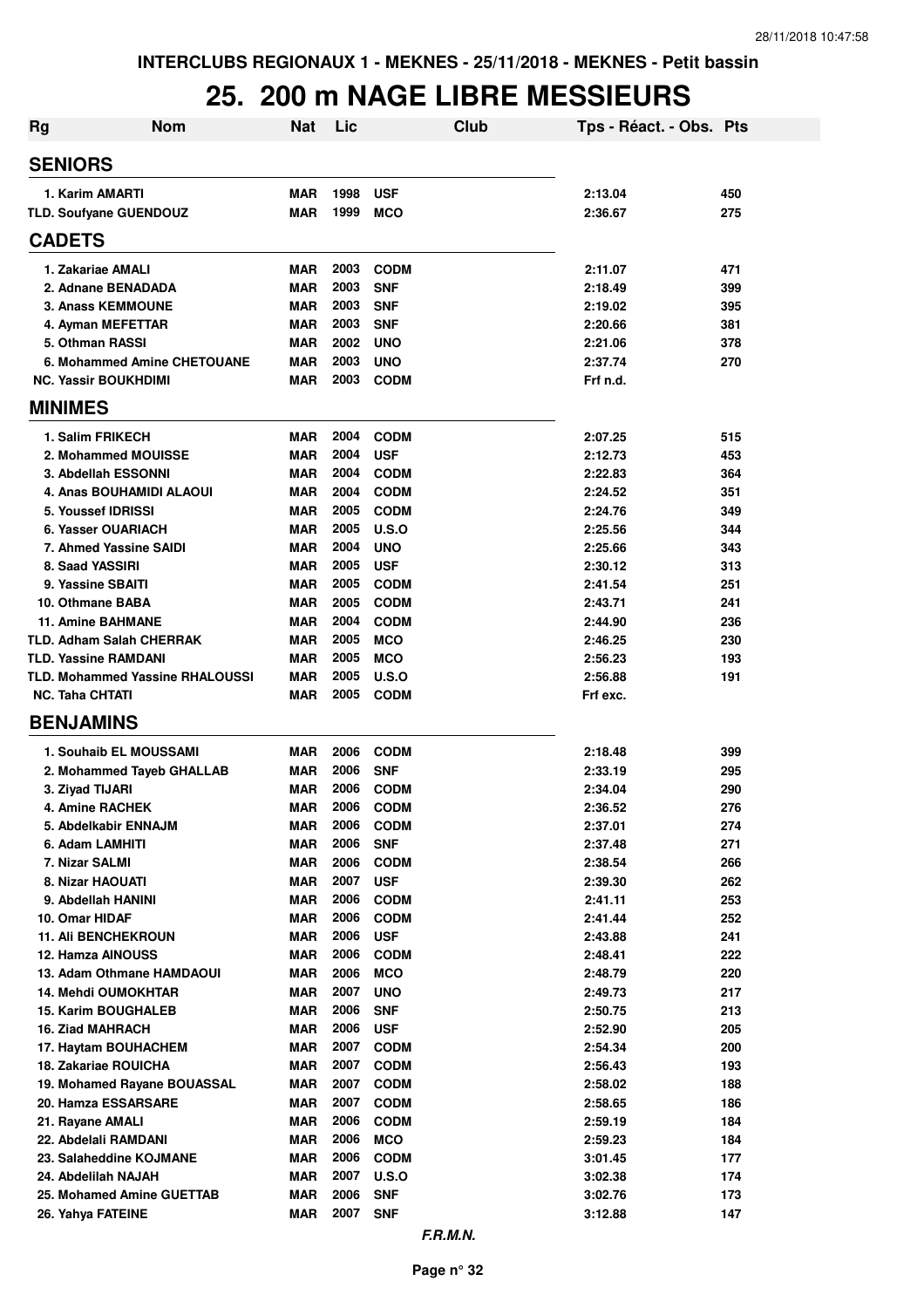### **25. 200 m NAGE LIBRE MESSIEURS**

| Rg                        | <b>Nom</b> | <b>Nat</b> | Lic  |              | Club | Tps - Réact. - Obs. Pts |     |
|---------------------------|------------|------------|------|--------------|------|-------------------------|-----|
| <b>BENJAMINS</b>          |            |            |      |              |      |                         |     |
| 27. Abderrahim MRHAILAF   |            | MAR        | 2007 | <b>CODM</b>  |      | 3:14.52                 | 144 |
| <b>28. Ali BOULAYOUNE</b> |            | <b>MAR</b> | 2006 | <b>U.S.O</b> |      | 3:17.21                 | 138 |
| 29. Badr CHEHLAFI         |            | <b>MAR</b> | 2007 | U.S.O        |      | 3:19.77                 | 133 |
| 30. Houssam KHAZZAN       |            | <b>MAR</b> | 2007 | <b>CODM</b>  |      | 3:20.17                 | 132 |
| <b>NC. Rayane ADIANNA</b> |            | MAR        | 2007 | <b>SNF</b>   |      | Frf n.d.                |     |

**F.R.M.N.**

**Page n° 33**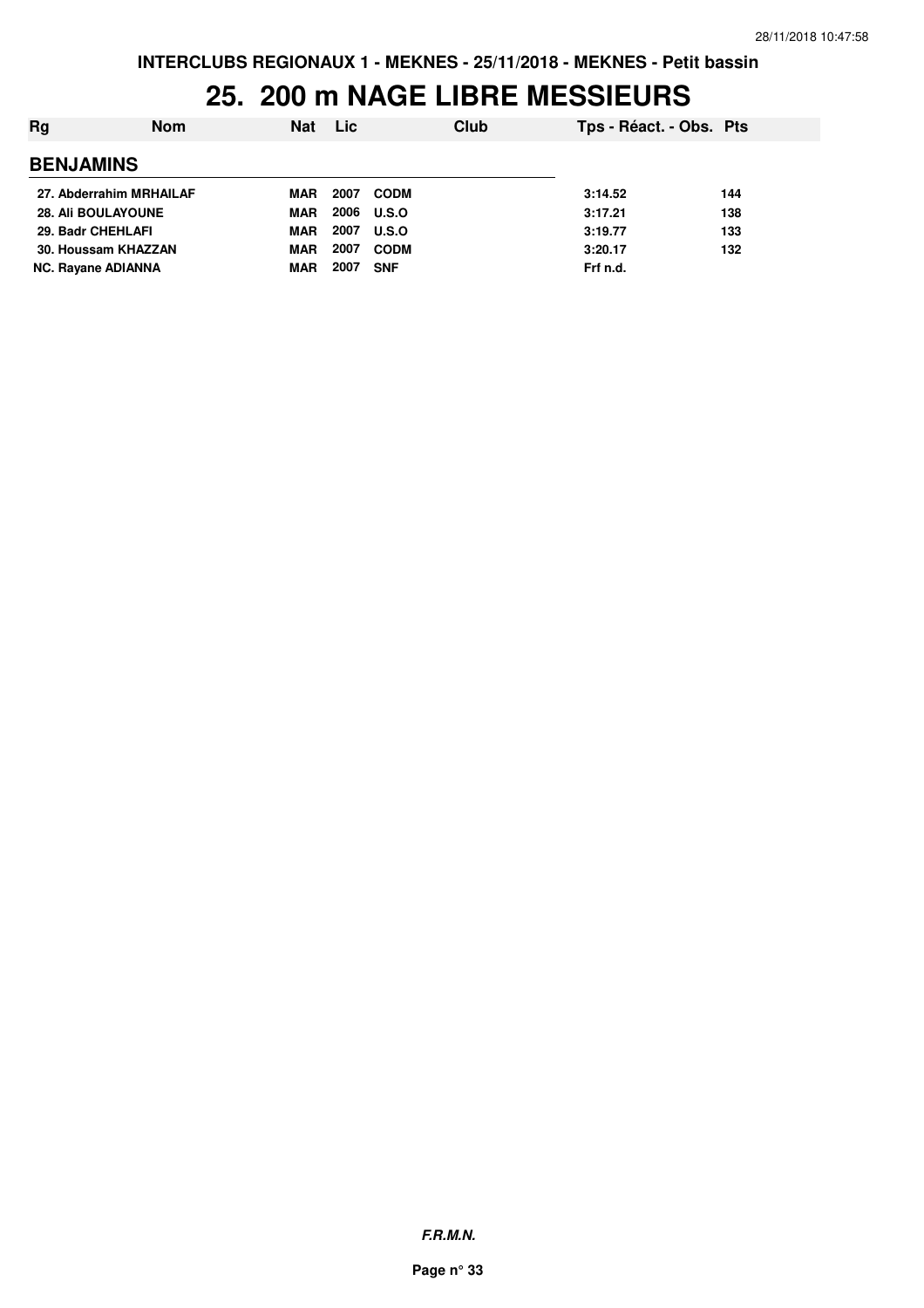## **26. 200 m NAGE LIBRE DAMES**

| <b>Rg</b>              | Nom                         | Nat        | Lic  | Club        | Tps - Réact. - Obs. Pts |     |
|------------------------|-----------------------------|------------|------|-------------|-------------------------|-----|
| <b>CADETS</b>          |                             |            |      |             |                         |     |
|                        | 1. Douae EL MOUJARRADE      | <b>MAR</b> | 2003 | <b>SNF</b>  | 2:31.00                 | 418 |
|                        | 2. Hajar SABER              | <b>MAR</b> | 2003 | <b>CODM</b> | 2:33.20                 | 401 |
| <b>MINIMES</b>         |                             |            |      |             |                         |     |
|                        | 1. Malak DARKAOUI           | <b>MAR</b> | 2005 | <b>CODM</b> | 2:24.26                 | 480 |
|                        | 2. Fatima Zahra LAKTATI     | <b>MAR</b> | 2004 | <b>MAS</b>  | 2:26.88                 | 455 |
|                        | 3. Rim RAHALI               | <b>MAR</b> | 2005 | <b>CODM</b> | 2:33.33                 | 400 |
|                        | 4. Dina TOUZANI             | <b>MAR</b> | 2005 | <b>CODM</b> | 2:33.55                 | 398 |
| 5. Aya OUFRID          |                             | <b>MAR</b> | 2005 | <b>CODM</b> | 2:35.89                 | 380 |
|                        | 6. Rim IDRISSI ROCHI ISSI   | <b>MAR</b> | 2005 | <b>SNF</b>  | 2:36.47                 | 376 |
|                        | 7. Lina TOUZANI             | <b>MAR</b> | 2005 | <b>CODM</b> | 2:40.80                 | 346 |
|                        | 8. Doha TABERKANT           | <b>MAR</b> | 2004 | <b>SNF</b>  | 2:45.02                 | 320 |
| 9. Sofia SAIDI         |                             | <b>MAR</b> | 2005 | <b>SNF</b>  | 2:46.63                 | 311 |
| <b>BENJAMINS</b>       |                             |            |      |             |                         |     |
|                        | 1. Wissal ELMARDI           | <b>MAR</b> | 2006 | <b>CODM</b> | 2:38.22                 | 364 |
|                        | 2. Rania BROUSS             | <b>MAR</b> | 2007 | <b>CODM</b> | 2:40.73                 | 347 |
| 3. Aya JABRI           |                             | <b>MAR</b> | 2006 | <b>CODM</b> | 2:42.38                 | 336 |
|                        | 4. Salma KADIRI HASSANI     | <b>MAR</b> | 2006 | <b>SNF</b>  | 2:45.62                 | 317 |
|                        | 5. Malak LAHJOUJI           | <b>MAR</b> | 2006 | <b>CODM</b> | 2:45.76                 | 316 |
| 6. Aya TABET           |                             | <b>MAR</b> | 2007 | <b>MCO</b>  | 2:49.16                 | 297 |
|                        | 7. Rhita EL BOURAKKADI      | <b>MAR</b> | 2007 | <b>SNF</b>  | 2:53.53                 | 276 |
|                        | 8. Salma LAMHITI            | <b>MAR</b> | 2006 | <b>SNF</b>  | 2:55.55                 | 266 |
|                        | 9. Jannat ADLI              | <b>MAR</b> | 2007 | <b>MCO</b>  | 2:56.00                 | 264 |
|                        | 10. Meryem ABOUTNI          | <b>MAR</b> | 2007 | <b>MCO</b>  | 2:56.44                 | 262 |
|                        | 11. Riham ESSALHI           | <b>MAR</b> | 2006 | <b>CODM</b> | 2:56.81                 | 260 |
|                        | 12. Marwa BELRHITI NEJJAR   | <b>MAR</b> | 2007 | <b>CODM</b> | 2:57.73                 | 256 |
|                        | 13. Malak SEFFAF            | <b>MAR</b> | 2006 | <b>CODM</b> | 3:00.06                 | 247 |
|                        | <b>14. Youmna LAISSAOUI</b> | <b>MAR</b> | 2007 | <b>CODM</b> | 3:07.38                 | 219 |
| 15. Sara NAAMI         |                             | <b>MAR</b> | 2006 | <b>CODM</b> | 3:09.63                 | 211 |
| <b>16. Ghita NAOUI</b> |                             | <b>MAR</b> | 2007 | <b>SNF</b>  | 3:10.04                 | 210 |
|                        | <b>17. Manal ELMATTICHI</b> | <b>MAR</b> | 2007 | <b>CODM</b> | 3:18.87                 | 183 |
|                        | 18. Ikram HAMZIA            | <b>MAR</b> | 2006 | <b>CODM</b> | 3:19.86                 | 180 |
| 19. Hafsa STILI        |                             | <b>MAR</b> | 2007 | U.S.O       | 3:22.38                 | 173 |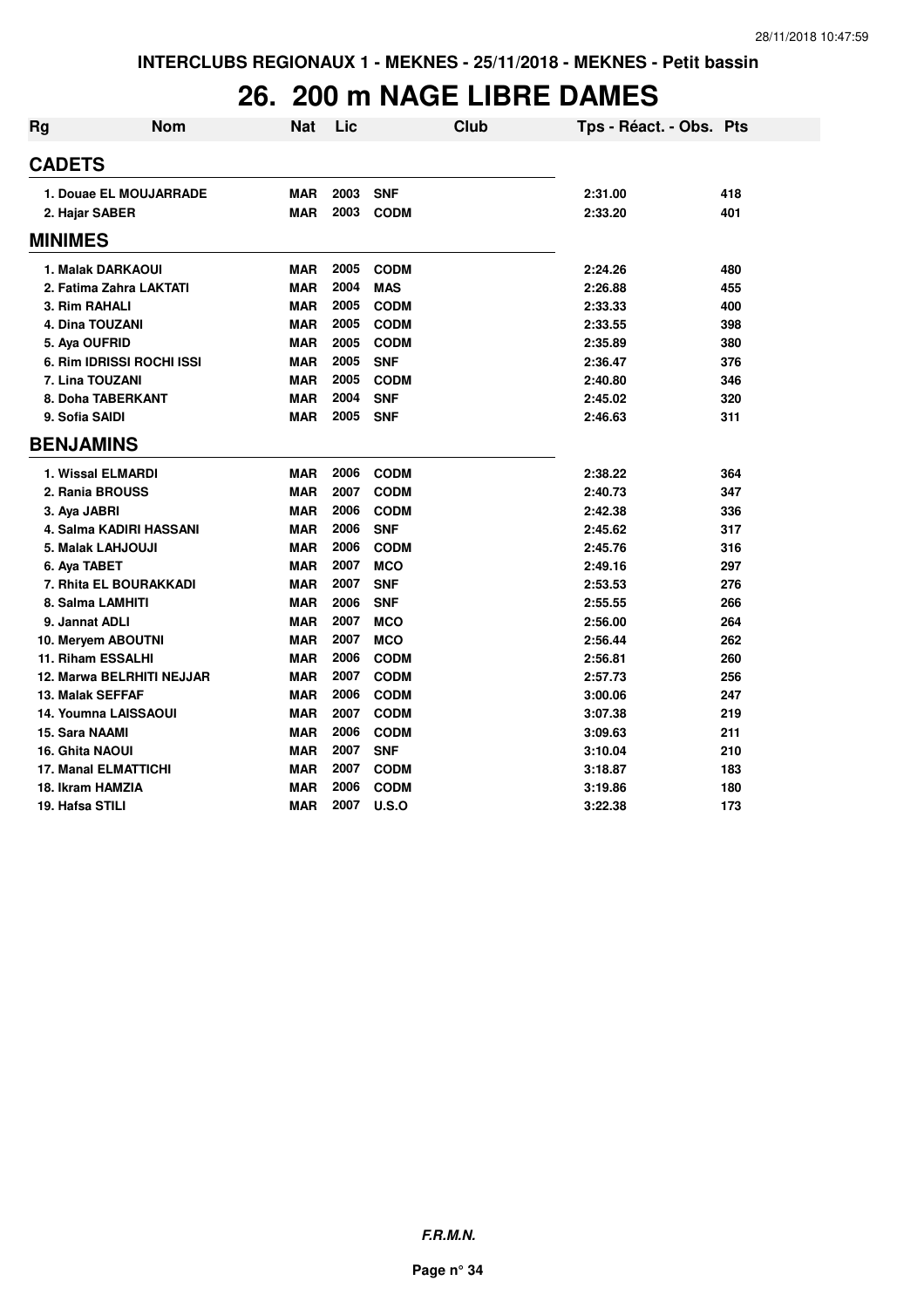## **27. 100 m NAGE LIBRE MESSIEURS**

| <b>Rg</b>                | <b>Nom</b>                                    | <b>Nat</b>               | Lic          |                           | <b>Club</b> | Tps - Réact. - Obs. Pts |            |
|--------------------------|-----------------------------------------------|--------------------------|--------------|---------------------------|-------------|-------------------------|------------|
| <b>SENIORS</b>           |                                               |                          |              |                           |             |                         |            |
|                          | 1. Karim AMARTI                               | <b>MAR</b>               | 1998         | <b>USF</b>                |             | 59.80                   | 482        |
|                          | TLD. Soufyane GUENDOUZ                        | <b>MAR</b>               | 1999         | <b>MCO</b>                |             | 1:07.29                 | 338        |
| <b>JUNIORS</b>           |                                               |                          |              |                           |             |                         |            |
|                          | 1. Abdellah KHARKHACH                         | MAR                      | 2001         | <b>USF</b>                |             | 58.38                   | 518        |
| <b>CADETS</b>            |                                               |                          |              |                           |             |                         |            |
|                          | 1. Adnane BENADADA                            | <b>MAR</b>               | 2003         | <b>SNF</b>                |             | 59.09                   | 500        |
|                          | 2. Zakariae AMALI                             | <b>MAR</b>               | 2003         | <b>CODM</b>               |             | 59.40                   | 492        |
|                          | <b>3. Anass KEMMOUNE</b>                      | <b>MAR</b>               | 2003         | <b>SNF</b>                |             | 1:00.88                 | 457        |
|                          | 4. Adam SEDDOUK                               | MAR                      | 2003<br>2003 | <b>CODM</b>               |             | 1:00.91                 | 456        |
|                          | 5. Walid DEQQAOUI<br>6. Ismail EL HAMOUMI     | <b>MAR</b><br><b>MAR</b> | 2002         | <b>USF</b><br><b>USF</b>  |             | 1:01.04<br>1:01.09      | 454<br>452 |
|                          | 7. Othman RASSI                               | <b>MAR</b>               | 2002         | <b>UNO</b>                |             | 1:01.13                 | 452        |
|                          | 8. Yasser ELMAMOUN                            | <b>MAR</b>               | 2003         | <b>CODM</b>               |             | 1:01.66                 | 440        |
|                          | 9. Mohammed Amine CHETOUANE                   | <b>MAR</b>               | 2003         | <b>UNO</b>                |             | 1:09.41                 | 308        |
|                          | 10. Sami SAMRAH                               | <b>MAR</b>               | 2003         | <b>CODM</b>               |             | 1:11.22                 | 285        |
|                          | <b>TLD. Mehdi BOUSSATATE</b>                  | <b>MAR</b>               | 2003         | U.S.O                     |             | 1:19.42                 | 206        |
|                          | <b>NC. Yassir BOUKHDIMI</b>                   | <b>MAR</b>               | 2003         | <b>CODM</b>               |             | Frf n.d.                |            |
| <b>MINIMES</b>           |                                               |                          |              |                           |             |                         |            |
|                          | 1. Salim FRIKECH                              | MAR                      | 2004         | <b>CODM</b>               |             | 56.38                   | 576        |
|                          | 2. Mohammed MOUISSE                           | <b>MAR</b>               | 2004         | <b>USF</b>                |             | 1:00.09                 | 475        |
|                          | 3. Karim JENNANE                              | <b>MAR</b>               | 2004         | <b>CODM</b>               |             | 1:00.40                 | 468        |
|                          | 4. Ismail DEQQAOUI                            | <b>MAR</b>               | 2005         | <b>USF</b>                |             | 1:02.80                 | 416        |
|                          | 5. Ahmed Yassine SAIDI                        | <b>MAR</b>               | 2004         | <b>UNO</b>                |             | 1:04.45                 | 385        |
|                          | <b>6. Ali ESSARSARE</b>                       | <b>MAR</b>               | 2005         | <b>CODM</b>               |             | 1:04.69                 | 381        |
|                          | 7. Youssef IDRISSI                            | <b>MAR</b>               | 2005         | <b>CODM</b>               |             | 1:04.73                 | 380        |
|                          | 8. Saad YASSIRI                               | <b>MAR</b>               | 2005         | <b>USF</b>                |             | 1:05.40                 | 369        |
|                          | 9. Ali SAADOUN                                | <b>MAR</b>               | 2005         | <b>CODM</b>               |             | 1:05.65                 | 364        |
|                          | <b>10. Khalil ELMOUNE</b>                     | <b>MAR</b>               | 2005         | <b>CODM</b>               |             | 1:06.69                 | 348        |
|                          | 10. Anass BOUABDELLAOUI<br>10. Soufiane AZFAR | <b>MAR</b>               | 2004<br>2004 | <b>MCO</b>                |             | 1:06.69                 | 348<br>348 |
|                          | <b>13. Othmane ZITOUNI</b>                    | MAR<br><b>MAR</b>        | 2005         | <b>USF</b><br><b>CODM</b> |             | 1:06.69<br>1:06.88      | 345        |
|                          | <b>14. Alae BOUARGANE</b>                     | MAR                      | 2005         | <b>CODM</b>               |             | 1:08.70                 | 318        |
|                          | <b>15. Amine BAHMANE</b>                      | <b>MAR</b>               | 2004         | <b>CODM</b>               |             | 1:12.80                 | 267        |
|                          | 16. Adham Salah CHERRAK                       | <b>MAR</b>               | 2005         | <b>MCO</b>                |             | 1:14.08                 | 253        |
|                          | 17. Mohammed Yassine RHALOUSSI                | <b>MAR</b>               | 2005         | <b>U.S.O</b>              |             | 1:15.98                 | 235        |
|                          | <b>TLD. Taha HAMMANI</b>                      | <b>MAR</b>               | 2005         | <b>USF</b>                |             | 1:17.45                 | 222        |
|                          | <b>TLD. Mohammed Borhane DZIRI</b>            | <b>MAR</b>               | 2005         | <b>MCO EN</b>             |             | 1:17.94                 | 218        |
|                          | <b>TLD. Yassine RAMDANI</b>                   | <b>MAR</b>               | 2005         | <b>MCO</b>                |             | 1:18.49                 | 213        |
|                          | <b>TLD. Abdessalam BEN KALTOUM</b>            | <b>MAR</b>               | 2005         | <b>USF</b>                |             | 1:20.43                 | 198        |
|                          | <b>TLD. Amine SOUARJI</b>                     | MAR                      | 2005         | U.S.O                     |             | 1:24.80                 | 169        |
| <b>TLD. Ghaly JAGOUI</b> |                                               | <b>MAR</b>               | 2005         | <b>U.S.O</b>              |             | 1:28.52                 | 148        |
|                          | <b>NC. Iliass ARFAOUI</b>                     | MAR                      |              | 2005 U.S.O                |             | Frf n.d.                |            |
| <b>BENJAMINS</b>         |                                               |                          |              |                           |             |                         |            |
|                          | 1. Souhaib EL MOUSSAMI                        | MAR                      | 2006         | <b>CODM</b>               |             | 1:03.77                 | 398        |
|                          | 2. Amine RACHEK                               | <b>MAR</b>               | 2006         | <b>CODM</b>               |             | 1:07.30                 | 338        |
|                          | 3. Mohammed Tayeb GHALLAB                     | MAR                      | 2006         | <b>SNF</b>                |             | 1:09.41                 | 308        |
|                          | 4. Ziyad TIJARI                               | <b>MAR</b>               | 2006         | <b>CODM</b>               |             | 1:09.57                 | 306        |
|                          | 5. Nizar SALMI                                | <b>MAR</b>               | 2006         | <b>CODM</b>               |             | 1:10.72                 | 291        |
|                          | 6. Abdelkabir ENNAJM                          | MAR                      | 2006         | <b>CODM</b>               |             | 1:10.75                 | 291        |
|                          | 7. Nizar HAOUATI                              | <b>MAR</b>               | 2007<br>2006 | <b>USF</b>                |             | 1:13.23                 | 262        |
|                          | <b>8. Ali BENCHEKROUN</b><br>9. Hamza AINOUSS | <b>MAR</b><br>MAR        | 2006         | <b>USF</b><br><b>CODM</b> |             | 1:13.81<br>1:14.33      | 256<br>251 |
|                          |                                               |                          |              | F.R.M.N.                  |             |                         |            |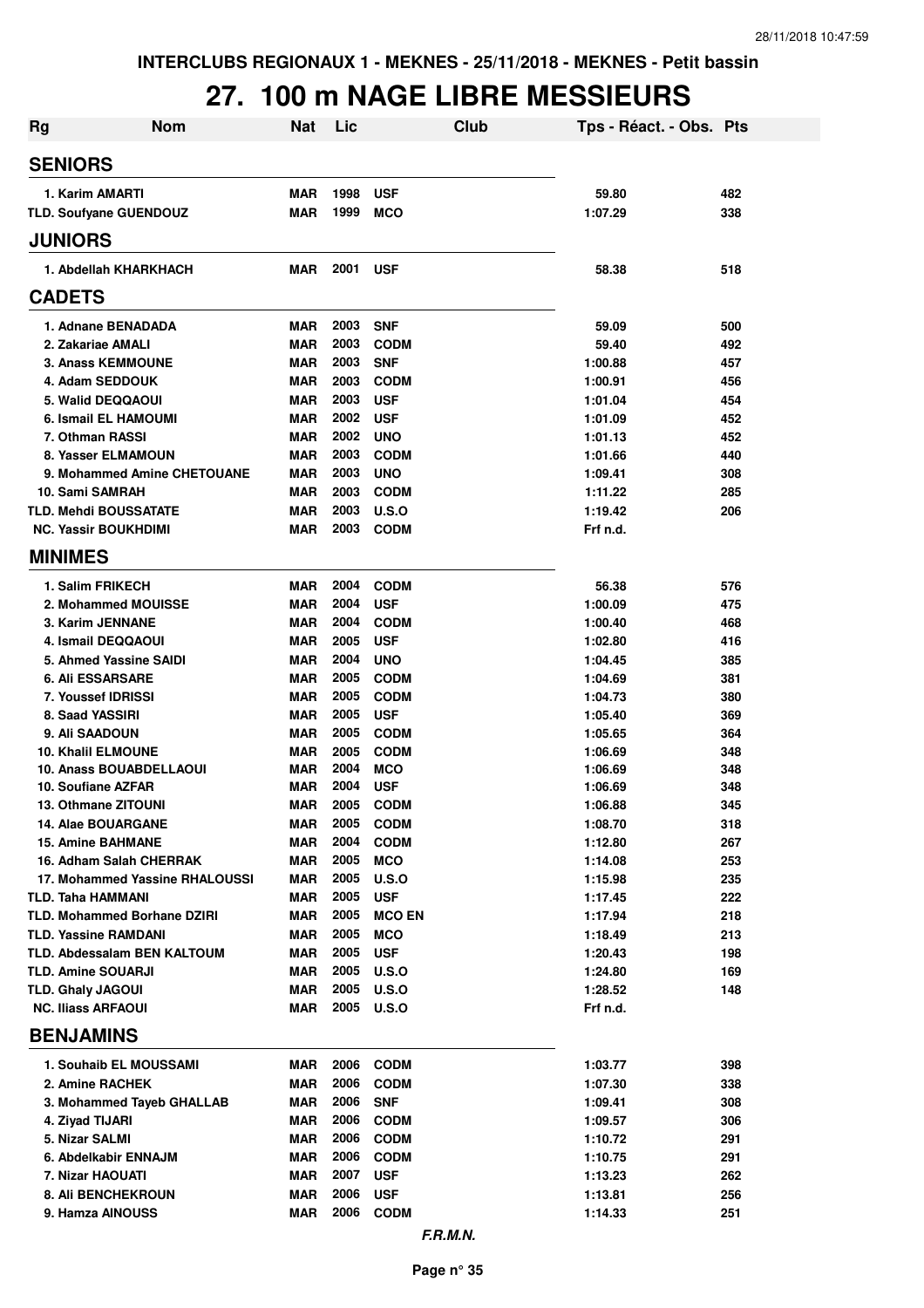### **27. 100 m NAGE LIBRE MESSIEURS**

| Rg                      | <b>Nom</b>                      | <b>Nat</b> | Lic  | Club        | Tps - Réact. - Obs. Pts |     |
|-------------------------|---------------------------------|------------|------|-------------|-------------------------|-----|
| <b>BENJAMINS</b>        |                                 |            |      |             |                         |     |
| 10. Omar HIDAF          |                                 | <b>MAR</b> | 2006 | <b>CODM</b> | 1:14.50                 | 249 |
|                         | 11. Adam Othmane HAMDAOUI       | <b>MAR</b> | 2006 | <b>MCO</b>  | 1:15.24                 | 242 |
| <b>12. Ziad MAHRACH</b> |                                 | <b>MAR</b> | 2006 | <b>USF</b>  | 1:16.15                 | 233 |
|                         | <b>13. Ahmed LAISSAOUI</b>      | <b>MAR</b> | 2007 | <b>CODM</b> | 1:17.05                 | 225 |
|                         | 14. Mohamed Sami MIRI           | <b>MAR</b> | 2007 | <b>UNO</b>  | 1:17.21                 | 224 |
|                         | <b>15. Karim BOUGHALEB</b>      | <b>MAR</b> | 2006 | <b>SNF</b>  | 1:17.81                 | 219 |
|                         | <b>16. Mehdi OUMOKHTAR</b>      | <b>MAR</b> | 2007 | <b>UNO</b>  | 1:18.26                 | 215 |
|                         | 17. Haytam BOUHACHEM            | <b>MAR</b> | 2007 | <b>CODM</b> | 1:18.52                 | 213 |
|                         | 18. Mohamed Rayane BOUASSAL     | <b>MAR</b> | 2007 | <b>CODM</b> | 1:18.64                 | 212 |
|                         | 19. Nasrallah BELHADRI          | <b>MAR</b> | 2006 | <b>UNO</b>  | 1:19.27                 | 207 |
|                         | 20. Marwane EL HAOUAT           | <b>MAR</b> | 2006 | <b>SNF</b>  | 1:19.58                 | 204 |
| 21. Youssef ZAKRI       |                                 | <b>MAR</b> | 2006 | <b>USF</b>  | 1:20.84                 | 195 |
|                         | 22. Abdelali RAMDANI            | <b>MAR</b> | 2006 | <b>MCO</b>  | 1:21.05                 | 193 |
|                         | 23. Mohammed MANSOURI           | <b>MAR</b> | 2006 | <b>SNF</b>  | 1:21.30                 | 192 |
|                         | 24. Mohamed Amine GUETTAB       | <b>MAR</b> | 2006 | <b>SNF</b>  | 1:21.55                 | 190 |
|                         | 25. Hamza ESSARSARE             | <b>MAR</b> | 2007 | <b>CODM</b> | 1:22.96                 | 180 |
|                         | 26. Abdellah RAJOUANI           | <b>MAR</b> | 2007 | <b>USF</b>  | 1:27.38                 | 154 |
| 27. Badr CHEHLAFI       |                                 | <b>MAR</b> | 2007 | U.S.O       | 1:28.13                 | 150 |
| 28. Sami BENALI         |                                 | <b>MAR</b> | 2007 | <b>USF</b>  | 1:30.84                 | 137 |
|                         | 29. El Ghali MEKOUAR            | <b>MAR</b> | 2007 | <b>SNF</b>  | 1:38.29                 | 108 |
| 30. Amine CHATER        |                                 | <b>MAR</b> | 2007 | U.S.O       | 1:48.95                 | 79  |
|                         | NC. Rayane ADIANNA              | <b>MAR</b> | 2007 | <b>SNF</b>  | Frf n.d.                |     |
|                         | <b>NC. Alae Eddine BENCHAOU</b> | <b>MAR</b> | 2007 | U.S.O       | Frf n.d.                |     |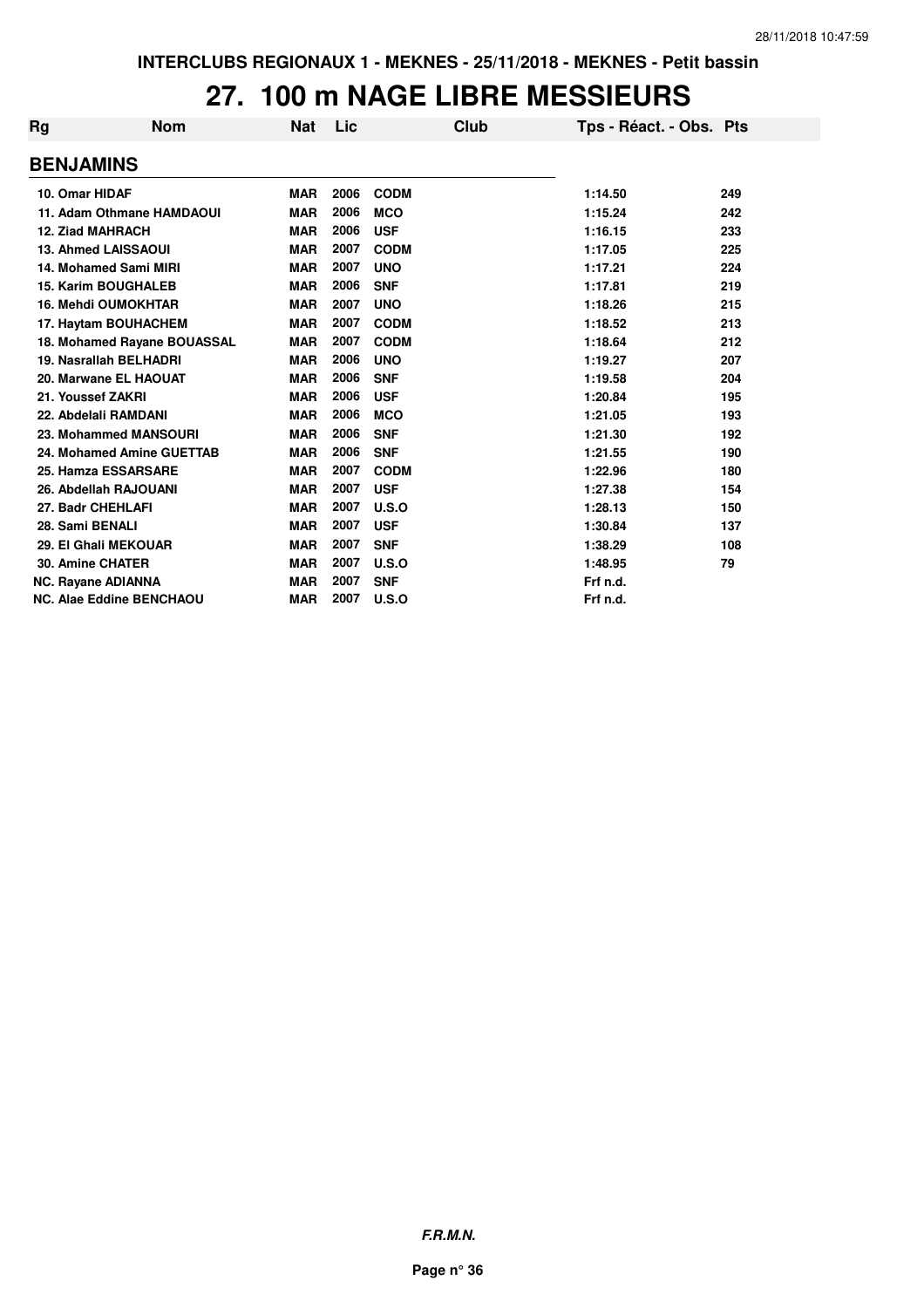### **28. 100 m NAGE LIBRE DAMES**

| Rg | <b>Nom</b>                 | Nat        | Lic  | Club         | Tps - Réact. - Obs. Pts |     |
|----|----------------------------|------------|------|--------------|-------------------------|-----|
|    | <b>CADETS</b>              |            |      |              |                         |     |
|    | 1. Douae EL MOUJARRADE     | <b>MAR</b> | 2003 | <b>SNF</b>   | 1:06.77                 | 474 |
|    | 2. Ayat Errahmane BELRHITI | <b>MAR</b> | 2002 | <b>MAS</b>   | 1:09.28                 | 424 |
|    | 3. Hajar SABER             | <b>MAR</b> | 2003 | <b>CODM</b>  | 1:09.44                 | 421 |
|    | 4. Athar KHAZZAN           | <b>MAR</b> | 2003 | <b>CODM</b>  | 1:12.84                 | 365 |
|    | 5. Rania DEHBI             | <b>MAR</b> | 2003 | <b>CODM</b>  | 1:15.62                 | 326 |
|    | <b>MINIMES</b>             |            |      |              |                         |     |
|    | 1. Fatima Zahra LAKTATI    | <b>MAR</b> | 2004 | <b>MAS</b>   | 1:06.04                 | 490 |
|    | 2. Nada DJEBLI             | <b>MAR</b> | 2005 | <b>CODM</b>  | 1:07.31                 | 463 |
|    | 3. Basma KADI              | <b>MAR</b> | 2004 | <b>CODM</b>  | 1:07.69                 | 455 |
|    | 4. Maroua LAISSAOUI        | <b>MAR</b> | 2004 | <b>CODM</b>  | 1:08.33                 | 442 |
|    | 5. Dina TOUZANI            | <b>MAR</b> | 2005 | <b>CODM</b>  | 1:08.64                 | 436 |
|    | 6. Aya OUFRID              | <b>MAR</b> | 2005 | <b>CODM</b>  | 1:10.08                 | 410 |
|    | 7. Rim RAHALI              | <b>MAR</b> | 2005 | <b>CODM</b>  | 1:11.00                 | 394 |
|    | 8. Doha TABERKANT          | <b>MAR</b> | 2004 | <b>SNF</b>   | 1:11.69                 | 383 |
|    | 9. Malak LAMHITI           | <b>MAR</b> | 2004 | <b>SNF</b>   | 1:11.80                 | 381 |
|    | 10. Rim IDRISSI ROCHI ISSI | <b>MAR</b> | 2005 | <b>SNF</b>   | 1:11.97                 | 378 |
|    | 11. Lina TOUZANI           | <b>MAR</b> | 2005 | <b>CODM</b>  | 1:12.31                 | 373 |
|    | <b>12. Wiam BAQARROU</b>   | <b>MAR</b> | 2004 | <b>CODM</b>  | 1:13.70                 | 352 |
|    | 13. Maria JAOUI            | <b>MAR</b> | 2004 | <b>CODM</b>  | 1:16.27                 | 318 |
|    | <b>TLD. Hafssa LAKHAL</b>  | <b>MAR</b> | 2004 | <b>CODM</b>  | 1:20.25                 | 273 |
|    | TLD. Kenza BOUTALEB JOUTEI | <b>MAR</b> | 2005 | <b>USF</b>   | 1:22.38                 | 252 |
|    | <b>TLD. Amira MZOUGHI</b>  | <b>MAR</b> | 2005 | <b>USF</b>   | 1:35.93                 | 159 |
|    | <b>BENJAMINS</b>           |            |      |              |                         |     |
|    | 1. Wissal ELMARDI          | <b>MAR</b> | 2006 | <b>CODM</b>  | 1:09.22                 | 425 |
|    | 2. Abir MAHSSOUNE          | <b>MAR</b> | 2006 | <b>CODM</b>  | 1:10.24                 | 407 |
|    | 3. Marwa SMOUNI            | <b>MAR</b> | 2007 | <b>CODM</b>  | 1:12.48                 | 370 |
|    | 4. Malak LAHJOUJI          | <b>MAR</b> | 2006 | <b>CODM</b>  | 1:14.55                 | 340 |
|    | 5. Mervem ABOUTNI          | <b>MAR</b> | 2007 | <b>MCO</b>   | 1:17.62                 | 301 |
|    | <b>6. Ghita JENNANE</b>    | <b>MAR</b> | 2006 | <b>CODM</b>  | 1:18.16                 | 295 |
|    | 7. Marwa BELRHITI NEJJAR   | <b>MAR</b> | 2007 | <b>CODM</b>  | 1:19.52                 | 280 |
|    | 8. Riham ESSALHI           | <b>MAR</b> | 2006 | <b>CODM</b>  | 1:19.59                 | 280 |
|    | 9. Rhita EL BOURAKKADI     | <b>MAR</b> | 2007 | <b>SNF</b>   | 1:20.91                 | 266 |
|    | 10. Sara NAAMI             | <b>MAR</b> | 2006 | <b>CODM</b>  | 1:24.13                 | 237 |
|    | 11. Aya MAAMRI             | <b>MAR</b> | 2006 | <b>MCO</b>   | 1:26.71                 | 216 |
|    | 12. Khadija GHAMEL         | <b>MAR</b> | 2007 | <b>SNF</b>   | 1:26.96                 | 214 |
|    | <b>13. Abir LAAROUSSI</b>  | <b>MAR</b> | 2007 | <b>MCO</b>   | 1:28.78                 | 201 |
|    | 14. Ouiam CHETOUANE        | <b>MAR</b> | 2007 | <b>U.S.O</b> | 1:29.20                 | 198 |
|    | 15. Fatima Zahra YOUNES    | <b>MAR</b> | 2007 | <b>U.S.O</b> | 1:33.66                 | 171 |
|    | 16. Laila BELAOULA         | <b>MAR</b> | 2007 | <b>SNF</b>   | 1:39.89                 | 141 |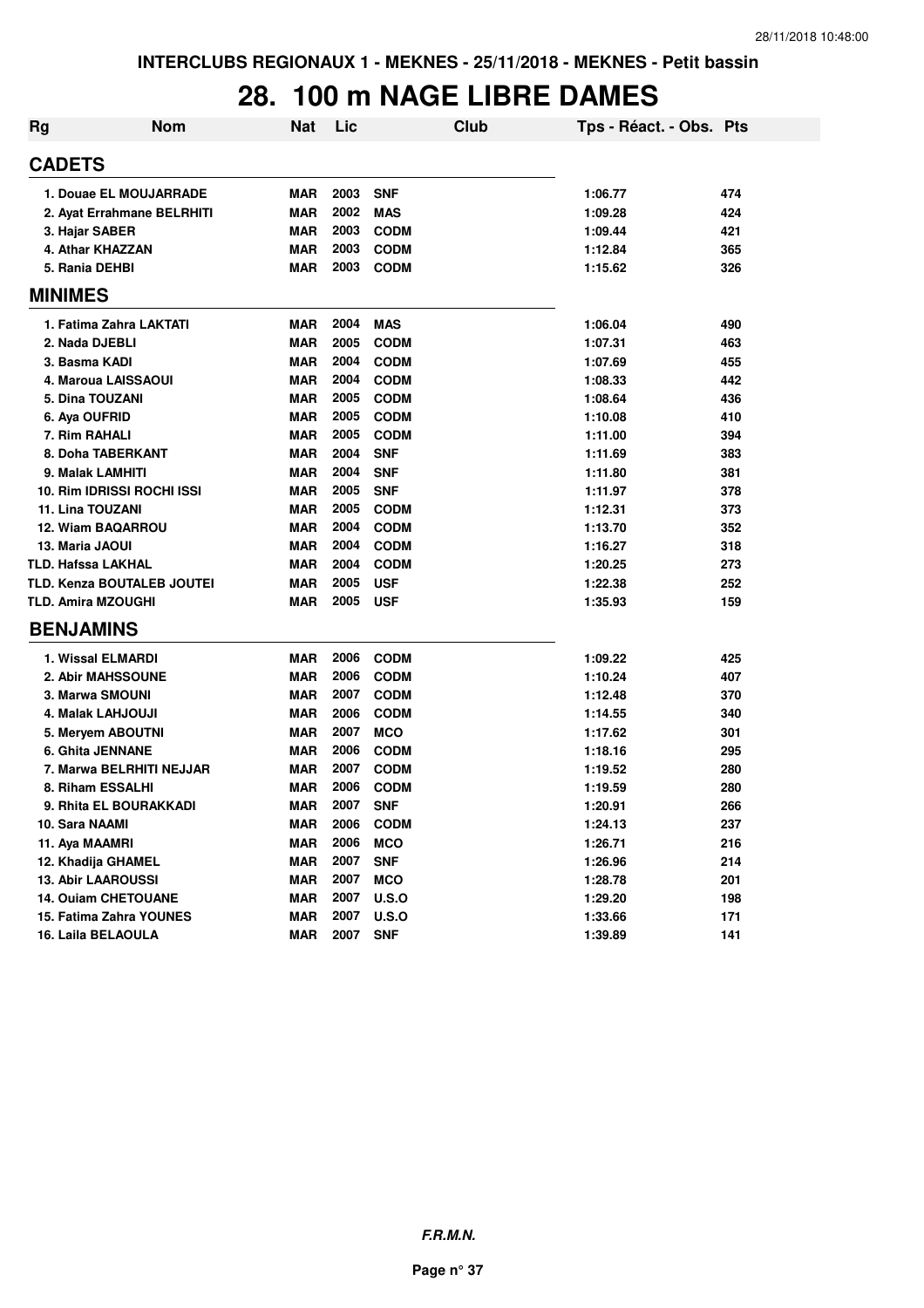## **29. 200 m BRASSE MESSIEURS**

| <b>Rg</b> | <b>Nom</b>                   | <b>Nat</b> | Lic  | Club        | Tps - Réact. - Obs. Pts |     |
|-----------|------------------------------|------------|------|-------------|-------------------------|-----|
|           | <b>SENIORS</b>               |            |      |             |                         |     |
|           | 1. Khalil ISMAILI            | <b>MAR</b> | 1998 | <b>CODM</b> | 2:42.09                 | 481 |
|           | <b>JUNIORS</b>               |            |      |             |                         |     |
|           | 1. Ilyas BOUDENE             | <b>MAR</b> | 2001 | <b>MAS</b>  | 2:42.09                 | 481 |
|           | 2. Hamza BENNOUNA            | <b>MAR</b> | 2000 | <b>USF</b>  | 2:43.15                 | 471 |
|           | <b>CADETS</b>                |            |      |             |                         |     |
|           | 1. Ayman MEFETTAR            | <b>MAR</b> | 2003 | <b>SNF</b>  | 2:43.71                 | 467 |
|           | 2. Sami SAMRAH               | <b>MAR</b> | 2003 | <b>CODM</b> | 2:49.26                 | 422 |
|           | 3. Yasser ELMAMOUN           | <b>MAR</b> | 2003 | <b>CODM</b> | 2:58.98                 | 357 |
|           | 4. Youssef KADIRI HASSANI    | <b>MAR</b> | 2003 | <b>SNF</b>  | 2:59.06                 | 356 |
|           | <b>5. Omar KHERCHOUCH</b>    | <b>MAR</b> | 2003 | U.S.O       | 3:09.41                 | 301 |
|           | 6. Zakaria NAJAH             | <b>MAR</b> | 2003 | U.S.O       | 3:12.43                 | 287 |
|           | <b>TLD. Mehdi BOUSSATATE</b> | <b>MAR</b> | 2003 | U.S.O       | 3:26.19                 | 233 |
|           | <b>MINIMES</b>               |            |      |             |                         |     |
|           | 1. Abdellah ESSONNI          | <b>MAR</b> | 2004 | <b>CODM</b> | 2:51.41                 | 406 |
|           | 2. Khalil ELMOUNE            | <b>MAR</b> | 2005 | <b>CODM</b> | 2:53.45                 | 392 |
|           | <b>3. Ali ESSARSARE</b>      | <b>MAR</b> | 2005 | <b>CODM</b> | 2:53.87                 | 389 |
|           | 4. Ismail DEQQAOUI           | <b>MAR</b> | 2005 | <b>USF</b>  | 2:54.66                 | 384 |
|           | 5. Anas BOUHAMIDI ALAOUI     | <b>MAR</b> | 2004 | <b>CODM</b> | 2:59.23                 | 355 |
|           | <b>NC. Salmane DKHISSI</b>   | <b>MAR</b> | 2004 | <b>USF</b>  | Frf n.d.                |     |
|           | <b>BENJAMINS</b>             |            |      |             |                         |     |
|           | 1. Adam LAMHITI              | <b>MAR</b> | 2006 | <b>SNF</b>  | 3:04.27                 | 327 |
|           | 2. Amine RACHEK              | <b>MAR</b> | 2006 | <b>CODM</b> | 3:09.30                 | 302 |
|           | 3. Omar HIDAF                | <b>MAR</b> | 2006 | <b>CODM</b> | 3:15.56                 | 273 |
|           | 4. Nizar HAOUATI             | <b>MAR</b> | 2007 | <b>USF</b>  | 3:20.42                 | 254 |
|           | 5. Salaheddine KOJMANE       | <b>MAR</b> | 2006 | <b>CODM</b> | 3:21.95                 | 248 |
|           | 6. Ziad MAHRACH              | <b>MAR</b> | 2006 | <b>USF</b>  | 3:29.55                 | 222 |
|           | 7. Ayoub LAMHITI             | <b>MAR</b> | 2006 | <b>SNF</b>  | 3:30.22                 | 220 |
|           | 8. Abderrahim MRHAILAF       | <b>MAR</b> | 2007 | <b>CODM</b> | 3:40.30                 | 191 |
|           | 9. Nasrallah BELHADRI        | <b>MAR</b> | 2006 | <b>UNO</b>  | 3:42.30                 | 186 |
|           | 10. Abdelilah NAJAH          | <b>MAR</b> | 2007 | U.S.O       | 3:46.91                 | 175 |
|           | 11. Rayane AMALI             | MAR        | 2006 | <b>CODM</b> | 3:48.56                 | 171 |
|           | 12. Ayman LAMFEDEL           | <b>MAR</b> | 2007 | <b>CODM</b> | 3:49.16                 | 170 |
|           | 13. Youssef ZAKRI            | <b>MAR</b> | 2006 | <b>USF</b>  | 3:49.94                 | 168 |
|           | 14. Mehdi OUMOKHTAR          | <b>MAR</b> | 2007 | <b>UNO</b>  | 3:52.09                 | 163 |
|           | 15. Zakariae ROUICHA         | <b>MAR</b> | 2007 | <b>CODM</b> | 3:54.37                 | 159 |
|           | 16. Houssam KHAZZAN          | <b>MAR</b> | 2007 | <b>CODM</b> | 3:55.15                 | 157 |
|           | 17. Rayan EL HILALI          | <b>MAR</b> | 2007 | <b>SNF</b>  | 3:59.42                 | 149 |
|           | <b>NC. Ali BOULAYOUNE</b>    | <b>MAR</b> | 2006 | U.S.O       | Frf exc.                |     |
|           | <b>NC. Abdellah HANINI</b>   | <b>MAR</b> | 2006 | <b>CODM</b> | Dsq VI                  | 0   |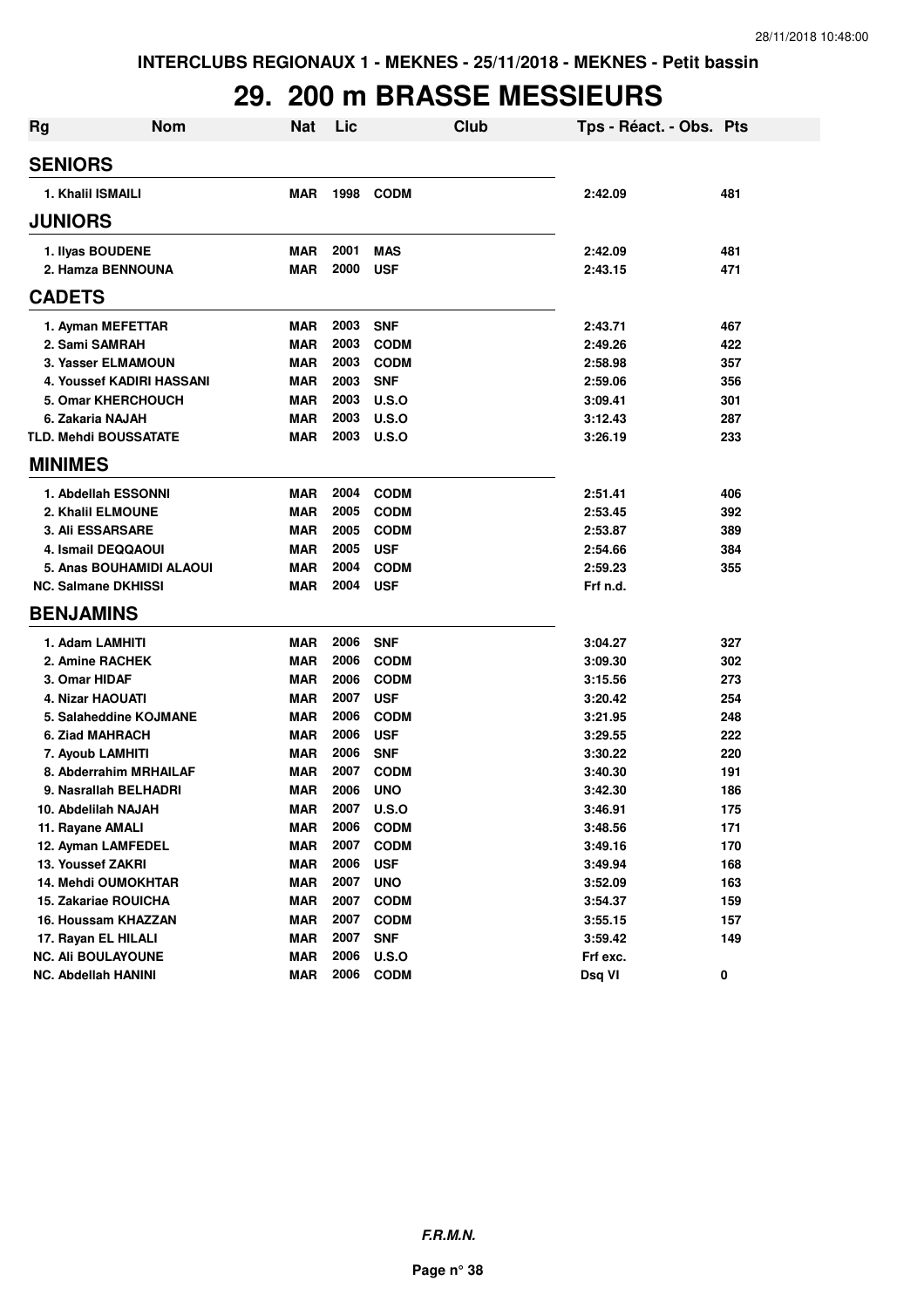# **30. 200 m BRASSE DAMES**

| Rg                       | <b>Nom</b>                | <b>Nat</b> | Lic  | <b>Club</b> | Tps - Réact. - Obs. Pts |     |
|--------------------------|---------------------------|------------|------|-------------|-------------------------|-----|
| <b>CADETS</b>            |                           |            |      |             |                         |     |
|                          | 1. Salma REGRAGUI         | <b>MAR</b> | 2002 | <b>USF</b>  | 3:19.01                 | 341 |
|                          | 2. Lina RODRIGUEZ         | <b>MAR</b> | 2002 | <b>MAS</b>  | 3:19.09                 | 341 |
|                          | 3. Athar KHAZZAN          | <b>MAR</b> | 2003 | <b>CODM</b> | 3:24.72                 | 313 |
| <b>MINIMES</b>           |                           |            |      |             |                         |     |
|                          | 1. Malak DARKAOUI         | <b>MAR</b> | 2005 | <b>CODM</b> | 2:55.25                 | 500 |
| 2. Nada DJEBLI           |                           | <b>MAR</b> | 2005 | <b>CODM</b> | 3:03.30                 | 437 |
|                          | 3. Meryem AIT BENALI      | <b>MAR</b> | 2004 | <b>CODM</b> | 3:03.82                 | 433 |
| 4. Sofia SAIDI           |                           | <b>MAR</b> | 2005 | <b>SNF</b>  | 3:20.76                 | 332 |
| 5. Malak LAMHITI         |                           | <b>MAR</b> | 2004 | <b>SNF</b>  | 3:26.82                 | 304 |
| 6. Rim RAHALI            |                           | <b>MAR</b> | 2005 | <b>CODM</b> | 3:28.51                 | 296 |
|                          | 7. Hiba MAAZOUZI          | <b>MAR</b> | 2005 | U.S.O       | 3:35.09                 | 270 |
|                          | 8. Marwa MHAMMEDI ALAOUI  | <b>MAR</b> | 2005 | <b>SNF</b>  | 3:35.60                 | 268 |
| <b>NC. Chahd ALAMI</b>   |                           | <b>MAR</b> | 2004 | <b>SNF</b>  | Frf n.d.                |     |
| <b>BENJAMINS</b>         |                           |            |      |             |                         |     |
| 1. Aya TABET             |                           | <b>MAR</b> | 2007 | <b>MCO</b>  | 3:20.76                 | 332 |
| 2. Jannat ADLI           |                           | <b>MAR</b> | 2007 | <b>MCO</b>  | 3:24.22                 | 316 |
| 3. Rania BROUSS          |                           | <b>MAR</b> | 2007 | <b>CODM</b> | 3:24.95                 | 312 |
|                          | 4. Salma KADIRI HASSANI   | <b>MAR</b> | 2006 | <b>SNF</b>  | 3:25.18                 | 311 |
| 5. Malak SEFFAF          |                           | <b>MAR</b> | 2006 | <b>CODM</b> | 3:27.62                 | 300 |
|                          | 6. Yassmine LAFDILI       | <b>MAR</b> | 2006 | <b>USF</b>  | 3:32.51                 | 280 |
| 7. Aya JABRI             |                           | <b>MAR</b> | 2006 | <b>CODM</b> | 3:33.40                 | 277 |
| 8. Salma LAMHITI         |                           | <b>MAR</b> | 2006 | <b>SNF</b>  | 3:35.09                 | 270 |
| 9. Ikram HAMZIA          |                           | <b>MAR</b> | 2006 | <b>CODM</b> | 3:41.36                 | 248 |
|                          | 10. Youmna LAISSAOUI      | <b>MAR</b> | 2007 | <b>CODM</b> | 3:46.37                 | 232 |
|                          | 11. Marwa BELRHITI NEJJAR | <b>MAR</b> | 2007 | <b>CODM</b> | 3:47.53                 | 228 |
|                          | 12. Fatima Zahra NAJAH    | <b>MAR</b> | 2006 | U.S.O       | 3:49.78                 | 221 |
| 13. Aya MERZOUK          |                           | <b>MAR</b> | 2007 | <b>MAS</b>  | 3:50.02                 | 221 |
| <b>14. Aicha ZOUARHI</b> |                           | <b>MAR</b> | 2006 | <b>MAS</b>  | 3:50.64                 | 219 |
| 15. Ikrame NABIL         |                           | <b>MAR</b> | 2007 | <b>SNF</b>  | 3:51.30                 | 217 |
| 16. Ghita NAOUI          |                           | <b>MAR</b> | 2007 | <b>SNF</b>  | 3:59.50                 | 195 |
| <b>NC. Zainab OUALI</b>  |                           | <b>MAR</b> | 2006 | <b>CAT</b>  | Frf n.d.                |     |
|                          | <b>NC. Malak MANSOURI</b> | <b>MAR</b> | 2007 | <b>SNF</b>  | Dsq VI                  | 0   |
| <b>NC. Zineb BOULMAN</b> |                           | <b>MAR</b> | 2006 | <b>MAS</b>  | Disqual.                | 0   |

**F.R.M.N.**

**Page n° 39**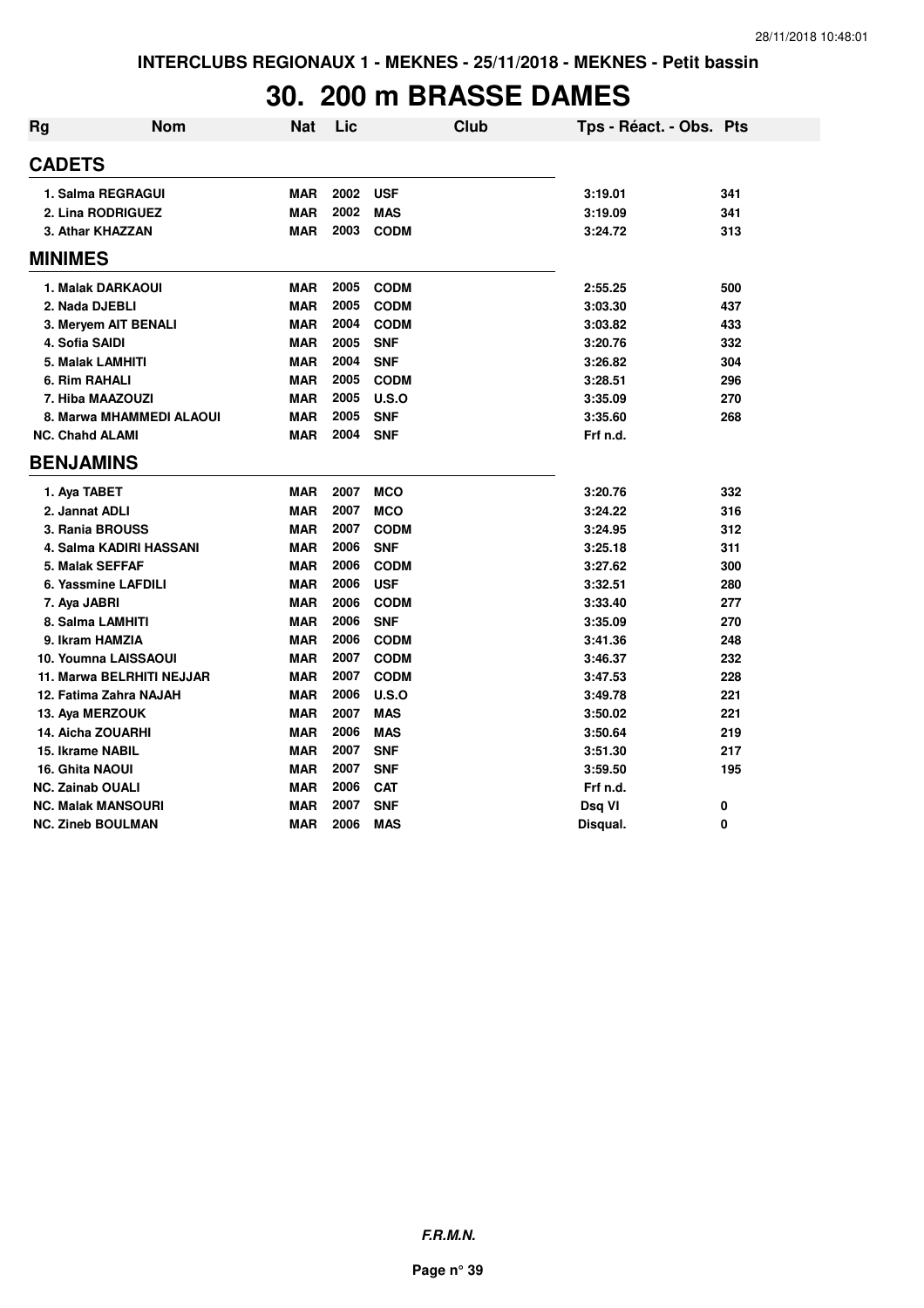# **31. 100 m DOS MESSIEURS**

| Rg                                      | <b>Nom</b>                  | <b>Nat</b>               | Lic          |                           | Club | Tps - Réact. - Obs. Pts |            |
|-----------------------------------------|-----------------------------|--------------------------|--------------|---------------------------|------|-------------------------|------------|
| <b>SENIORS</b>                          |                             |                          |              |                           |      |                         |            |
| 1. Karim AMARTI                         |                             | <b>MAR</b>               | 1998         | <b>USF</b>                |      | 1:05.71                 | 493        |
| 2. Khalil ISMAILI                       |                             | <b>MAR</b>               | 1998         | <b>CODM</b>               |      | 1:10.72                 | 396        |
| <b>JUNIORS</b>                          |                             |                          |              |                           |      |                         |            |
| 1. Abdeljabbar REGRAGUI                 |                             | <b>MAR</b>               | 2001         | <b>CODM</b>               |      | 59.09                   | 679        |
| 2. Omar FILALI                          |                             | <b>MAR</b>               | 2001         | <b>USF</b>                |      | 1:08.87                 | 429        |
| <b>CADETS</b>                           |                             |                          |              |                           |      |                         |            |
| 1. Monssif Hamza TIJARI                 |                             | <b>MAR</b>               | 2002         | <b>CODM</b>               |      | 1:05.19                 | 505        |
| 2. Zakariae AMALI                       |                             | <b>MAR</b>               | 2003         | <b>CODM</b>               |      | 1:07.91                 | 447        |
| 3. Ayman MEFETTAR                       |                             | <b>MAR</b>               | 2003         | <b>SNF</b>                |      | 1:10.09                 | 407        |
| 4. Adnane BENADADA                      |                             | <b>MAR</b>               | 2003         | <b>SNF</b>                |      | 1:11.31                 | 386        |
| 5. Walid RHZAL                          |                             | <b>MAR</b>               | 2003         | <b>UNO</b>                |      | 1:11.86                 | 377        |
| 6. Oussama EL MOUSSAMI                  |                             | <b>MAR</b>               | 2003         | <b>CODM</b>               |      | 1:12.97                 | 360        |
|                                         | 7. Mohammed Amine CHETOUANE | <b>MAR</b>               | 2003         | <b>UNO</b>                |      | 1:13.52                 | 352        |
| 8. Ismail EL HAMOUMI                    |                             | <b>MAR</b>               | 2002         | <b>USF</b>                |      | 1:13.66                 | 350        |
| 9. Anass KEMMOUNE                       |                             | MAR                      | 2003         | <b>SNF</b>                |      | 1:16.70                 | 310        |
| 10. Zakaria NAJAH                       |                             | <b>MAR</b>               | 2003         | U.S.O                     |      | 1:21.00                 | 263        |
| <b>NC. Yassir BOUKHDIMI</b>             |                             | MAR                      | 2003         | <b>CODM</b>               |      | Frf n.d.                |            |
| <b>MINIMES</b>                          |                             |                          |              |                           |      |                         |            |
| 1. Salim FRIKECH                        |                             | <b>MAR</b>               | 2004         | <b>CODM</b>               |      | 1:03.77                 | 540        |
| 2. Ali SAADOUN                          |                             | <b>MAR</b>               | 2005         | <b>CODM</b>               |      | 1:14.00                 | 345        |
| 3. Soufiane AZFAR                       |                             | <b>MAR</b>               | 2004         | <b>USF</b>                |      | 1:15.23                 | 329        |
| 4. Youssef IDRISSI                      |                             | <b>MAR</b>               | 2005         | <b>CODM</b>               |      | 1:15.36                 | 327        |
| 5. Alae BOUARGANE                       |                             | <b>MAR</b>               | 2005         | <b>CODM</b>               |      | 1:15.86                 | 321        |
| 6. Othmane BABA                         |                             | <b>MAR</b>               | 2005         | <b>CODM</b>               |      | 1:25.90                 | 221        |
| 7. Amine BAHMANE                        |                             | <b>MAR</b>               | 2004         | <b>CODM</b>               |      | 1:26.49                 | 216        |
|                                         | 8. Abdessalam BEN KALTOUM   | <b>MAR</b>               | 2005         | <b>USF</b>                |      | 1:30.37                 | 189        |
| <b>TLD. Taha HAMMANI</b>                |                             | <b>MAR</b>               | 2005         | <b>USF</b>                |      | 1:36.64                 | 155        |
| <b>NC. Taha CHTATI</b>                  |                             | MAR                      | 2005         | <b>CODM</b>               |      | Frf exc.                |            |
| <b>BENJAMINS</b>                        |                             |                          |              |                           |      |                         |            |
| 1. Souhaib EL MOUSSAMI                  |                             | MAR                      | 2006         | <b>CODM</b>               |      | 1:09.93                 | 409        |
| 2. Nizar SALMI                          |                             | <b>MAR</b>               | 2006         | <b>CODM</b>               |      | 1:16.52                 | 312        |
|                                         | 3. Mohammed Tayeb GHALLAB   | <b>MAR</b>               | 2006         | <b>SNF</b>                |      | 1:16.85                 | 308        |
| 4. Ziyad TIJARI                         |                             | <b>MAR</b>               | 2006         | <b>CODM</b>               |      | 1:23.98                 | 236        |
| 5. Ahmed LAISSAOUI                      |                             | <b>MAR</b>               | 2007         | <b>CODM</b>               |      | 1:26.82                 | 214        |
| 6. Hamza AINOUSS                        |                             | <b>MAR</b>               | 2006         | <b>CODM</b>               |      | 1:26.86                 | 213        |
| 7. Mohamed Sami MIRI                    |                             | <b>MAR</b>               | 2007         | <b>UNO</b>                |      | 1:28.11                 | 204        |
| <b>8. Ali BENCHEKROUN</b>               |                             | <b>MAR</b>               | 2006         | <b>USF</b>                |      | 1:28.16                 | 204        |
| 9. Abdelkabir ENNAJM                    |                             | <b>MAR</b>               | 2006         | <b>CODM</b>               |      | 1:28.23                 | 204        |
| 10. Adam ARFAQ                          |                             | <b>MAR</b>               | 2006         | <b>MAS</b>                |      | 1:32.86                 | 175        |
| 11. Abdellah HANINI                     |                             | <b>MAR</b>               | 2006         | <b>CODM</b>               |      | 1:33.68                 | 170        |
| 12. Ayman LAMFEDEL<br>13. Yahya FATEINE |                             | <b>MAR</b><br><b>MAR</b> | 2007<br>2007 | <b>CODM</b><br><b>SNF</b> |      | 1:33.84<br>1:33.85      | 169<br>169 |
| 14. Haytam BOUHACHEM                    |                             | <b>MAR</b>               | 2007         | <b>CODM</b>               |      | 1:34.61                 | 165        |
| 15. Hamza ESSARSARE                     |                             | <b>MAR</b>               | 2007         | <b>CODM</b>               |      | 1:34.63                 | 165        |
|                                         | 16. Mohamed Rayane BOUASSAL | <b>MAR</b>               | 2007         | <b>CODM</b>               |      | 1:35.34                 | 161        |
| 17. Rayane AMALI                        |                             | <b>MAR</b>               | 2006         | <b>CODM</b>               |      | 1:35.40                 | 161        |
| <b>18. Karim BOUGHALEB</b>              |                             | <b>MAR</b>               | 2006         | <b>SNF</b>                |      | 1:35.56                 | 160        |
| 19. Abderrahim MRHAILAF                 |                             | <b>MAR</b>               | 2007         | <b>CODM</b>               |      | 1:40.00                 | 140        |
| 20. Zakariae ROUICHA                    |                             | <b>MAR</b>               | 2007         | <b>CODM</b>               |      | 1:41.93                 | 132        |
| 21. Mohammed MANSOURI                   |                             | <b>MAR</b>               | 2006         | <b>SNF</b>                |      | 1:42.11                 | 131        |
| 22. Salaheddine KOJMANE                 |                             | <b>MAR</b>               | 2006         | <b>CODM</b>               |      | 1:44.03                 | 124        |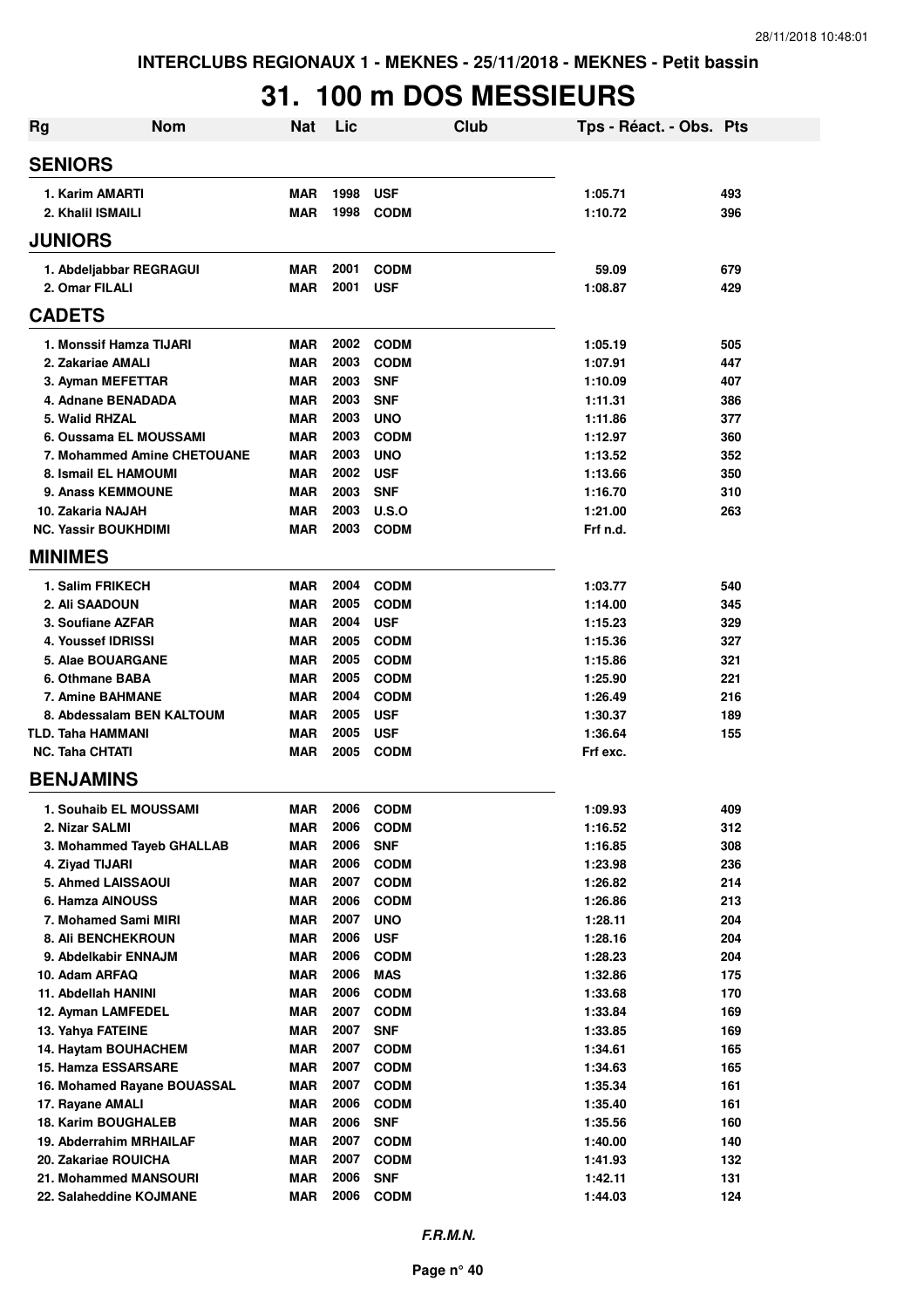## **31. 100 m DOS MESSIEURS**

| Rg<br><b>Nom</b>       | Nat        | <b>Lic</b> |             | Club | Tps - Réact. - Obs. Pts |     |
|------------------------|------------|------------|-------------|------|-------------------------|-----|
| <b>BENJAMINS</b>       |            |            |             |      |                         |     |
| 23. Houssam KHAZZAN    | <b>MAR</b> | 2007       | <b>CODM</b> |      | 1:46.30                 | 116 |
| 24. Abdellah RAJOUANI  | <b>MAR</b> | 2007       | <b>USF</b>  |      | 1:46.94                 | 114 |
| <b>NC. Sami BENALI</b> | <b>MAR</b> | 2007       | <b>USF</b>  |      | Dsg VI                  | 0   |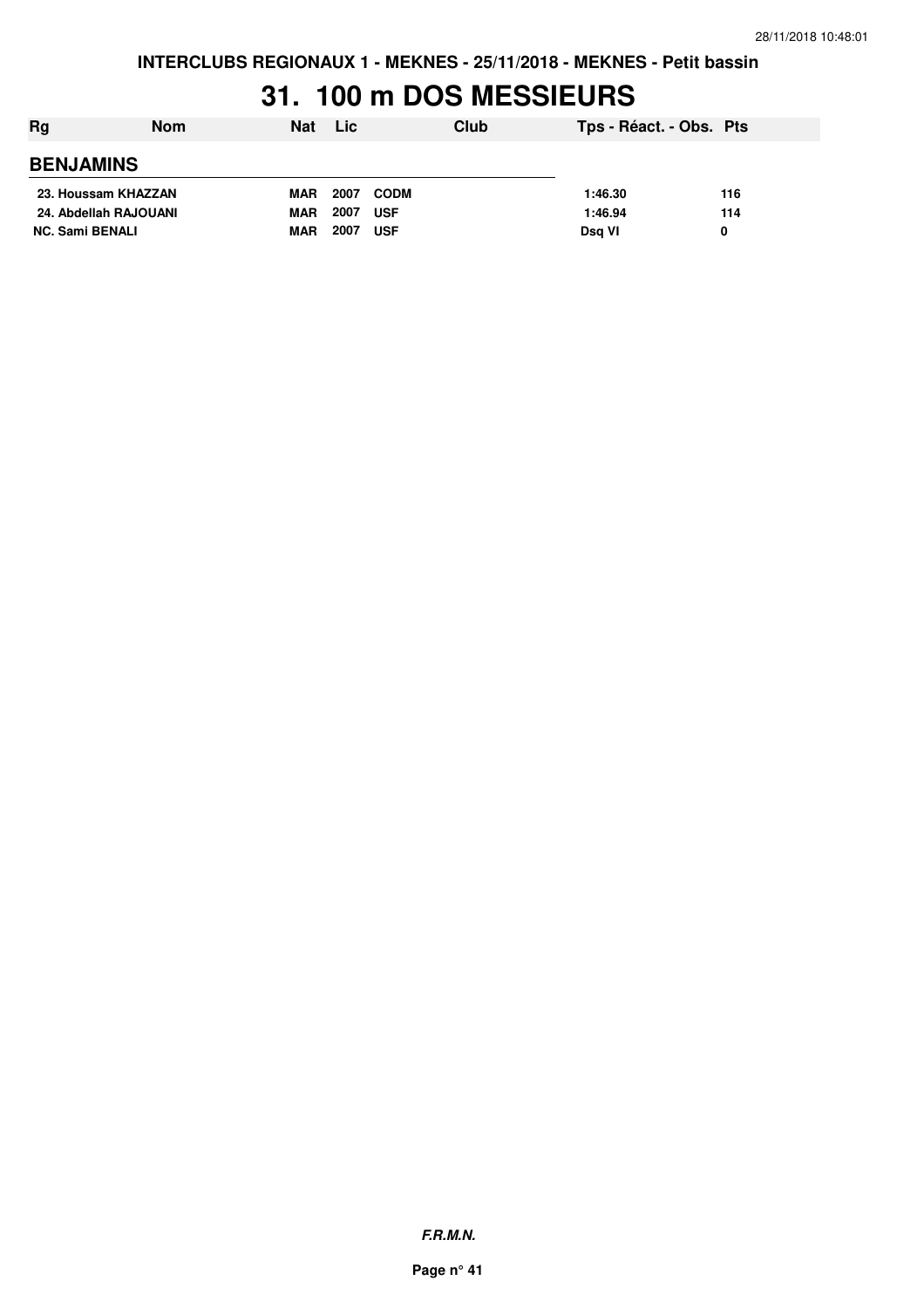# **32. 100 m DOS DAMES**

| Rg | <b>Nom</b>                       | <b>Nat</b> | Lic  | Club         | Tps - Réact. - Obs. Pts |     |
|----|----------------------------------|------------|------|--------------|-------------------------|-----|
|    | <b>CADETS</b>                    |            |      |              |                         |     |
|    | 1. Douae EL MOUJARRADE           | <b>MAR</b> | 2003 | <b>SNF</b>   | 1:15.27                 | 460 |
|    | 2. Hajar SABER                   | <b>MAR</b> | 2003 | <b>CODM</b>  | 1:16.30                 | 442 |
|    | 3. Ayat Errahmane BELRHITI       | <b>MAR</b> | 2002 | <b>MAS</b>   | 1:25.63                 | 312 |
|    | 4. Rania DEHBI                   | <b>MAR</b> | 2003 | <b>CODM</b>  | 1:28.97                 | 278 |
|    | <b>MINIMES</b>                   |            |      |              |                         |     |
|    | 1. Maroua LAISSAOUI              | <b>MAR</b> | 2004 | <b>CODM</b>  | 1:15.27                 | 460 |
|    | 2. Dina TOUZANI                  | <b>MAR</b> | 2005 | <b>CODM</b>  | 1:17.62                 | 419 |
|    | 2. Aya OUFRID                    | <b>MAR</b> | 2005 | <b>CODM</b>  | 1:17.62                 | 419 |
|    | 4. Fatima Zahra LAKTATI          | <b>MAR</b> | 2004 | <b>MAS</b>   | 1:19.84                 | 385 |
|    | 5. Doha TABERKANT                | <b>MAR</b> | 2004 | <b>SNF</b>   | 1:20.81                 | 372 |
|    | 6. Lina TOUZANI                  | <b>MAR</b> | 2005 | <b>CODM</b>  | 1:21.11                 | 367 |
|    | 7. Basma KADI                    | <b>MAR</b> | 2004 | <b>CODM</b>  | 1:21.66                 | 360 |
|    | 8. Rim IDRISSI ROCHI ISSI        | <b>MAR</b> | 2005 | <b>SNF</b>   | 1:23.44                 | 338 |
|    | 9. Wiam BAQARROU                 | <b>MAR</b> | 2004 | <b>CODM</b>  | 1:27.04                 | 297 |
|    | 10. Sofia SAIDI                  | <b>MAR</b> | 2005 | <b>SNF</b>   | 1:28.82                 | 280 |
|    | 11. Hafssa LAKHAL                | <b>MAR</b> | 2004 | <b>CODM</b>  | 1:34.60                 | 231 |
|    | <b>12. Marwa MHAMMEDI ALAOUI</b> | <b>MAR</b> | 2005 | <b>SNF</b>   | 1:35.87                 | 222 |
|    | <b>TLD. Amira MZOUGHI</b>        | <b>MAR</b> | 2005 | <b>USF</b>   | 1:43.88                 | 175 |
|    | TLD. Kenza BOUTALEB JOUTEI       | <b>MAR</b> | 2005 | <b>USF</b>   | 1:48.09                 | 155 |
|    | <b>NC. Chahd ALAMI</b>           | <b>MAR</b> | 2004 | <b>SNF</b>   | Frf n.d.                |     |
|    | <b>NC. Maria JAOUI</b>           | <b>MAR</b> | 2004 | <b>CODM</b>  | Dsq VI                  | 0   |
|    | <b>BENJAMINS</b>                 |            |      |              |                         |     |
|    | 1. Wissal ELMARDI                | <b>MAR</b> | 2006 | <b>CODM</b>  | 1:20.19                 | 380 |
|    | 2. Marwa SMOUNI                  | <b>MAR</b> | 2007 | <b>CODM</b>  | 1:22.20                 | 353 |
|    | 3. Rania BROUSS                  | <b>MAR</b> | 2007 | <b>CODM</b>  | 1:24.44                 | 326 |
|    | 3. Malak LAHJOUJI                | <b>MAR</b> | 2006 | <b>CODM</b>  | 1:24.44                 | 326 |
|    | 5. Yassmine LAFDILI              | <b>MAR</b> | 2006 | <b>USF</b>   | 1:32.41                 | 248 |
|    | 6. Riham ESSALHI                 | <b>MAR</b> | 2006 | <b>CODM</b>  | 1:33.70                 | 238 |
|    | 7. Fatima Zahra NAJAH            | <b>MAR</b> | 2006 | U.S.O        | 1:34.36                 | 233 |
|    | 8. Ouiam CHETOUANE               | <b>MAR</b> | 2007 | U.S.O        | 1:35.59                 | 224 |
|    | 9. Salma LAMHITI                 | <b>MAR</b> | 2006 | <b>SNF</b>   | 1:36.35                 | 219 |
|    | 10. Khadija GHAMEL               | <b>MAR</b> | 2007 | <b>SNF</b>   | 1:36.99                 | 215 |
|    | 11. Malak SEFFAF                 | <b>MAR</b> | 2006 | <b>CODM</b>  | 1:37.56                 | 211 |
|    | 12. Ghita JENNANE                | <b>MAR</b> | 2006 | <b>CODM</b>  | 1:38.88                 | 203 |
|    | 13. Rhita EL BOURAKKADI          | <b>MAR</b> | 2007 | <b>SNF</b>   | 1:39.46                 | 199 |
|    | 14. Ikrame NABIL                 | <b>MAR</b> | 2007 | <b>SNF</b>   | 1:39.52                 | 199 |
|    | 15. Youmna LAISSAOUI             | MAR        | 2007 | <b>CODM</b>  | 1:39.77                 | 197 |
|    | 16. Aya MERZOUK                  | <b>MAR</b> | 2007 | <b>MAS</b>   | 1:41.84                 | 185 |
|    | <b>16. Abir LAAROUSSI</b>        | <b>MAR</b> | 2007 | <b>MCO</b>   | 1:41.84                 | 185 |
|    | <b>18. Manal ELMATTICHI</b>      | <b>MAR</b> | 2007 | <b>CODM</b>  | 1:42.52                 | 182 |
|    | 19. Meryem Ayah ZOUITEN          | <b>MAR</b> | 2006 | <b>MAS</b>   | 1:43.02                 | 179 |
|    | 20. Hafsa STILI                  | <b>MAR</b> | 2007 | <b>U.S.O</b> | 1:43.33                 | 177 |
|    | 21. Chada BENBRAHIM              | <b>MAR</b> | 2007 | <b>MAS</b>   | 1:45.07                 | 169 |
|    | 22. Sara NAAMI                   | <b>MAR</b> | 2006 | <b>CODM</b>  | 1:46.65                 | 161 |
|    | 23. Aicha ZOUARHI                | <b>MAR</b> | 2006 | <b>MAS</b>   | 1:48.19                 | 155 |
|    | <b>NC. Kenza BENNANI</b>         | <b>MAR</b> | 2006 | <b>MAS</b>   | Dsq VI                  | 0   |
|    | <b>NC. Ikram HAMZIA</b>          | <b>MAR</b> | 2006 | <b>CODM</b>  | Disqual.                | 0   |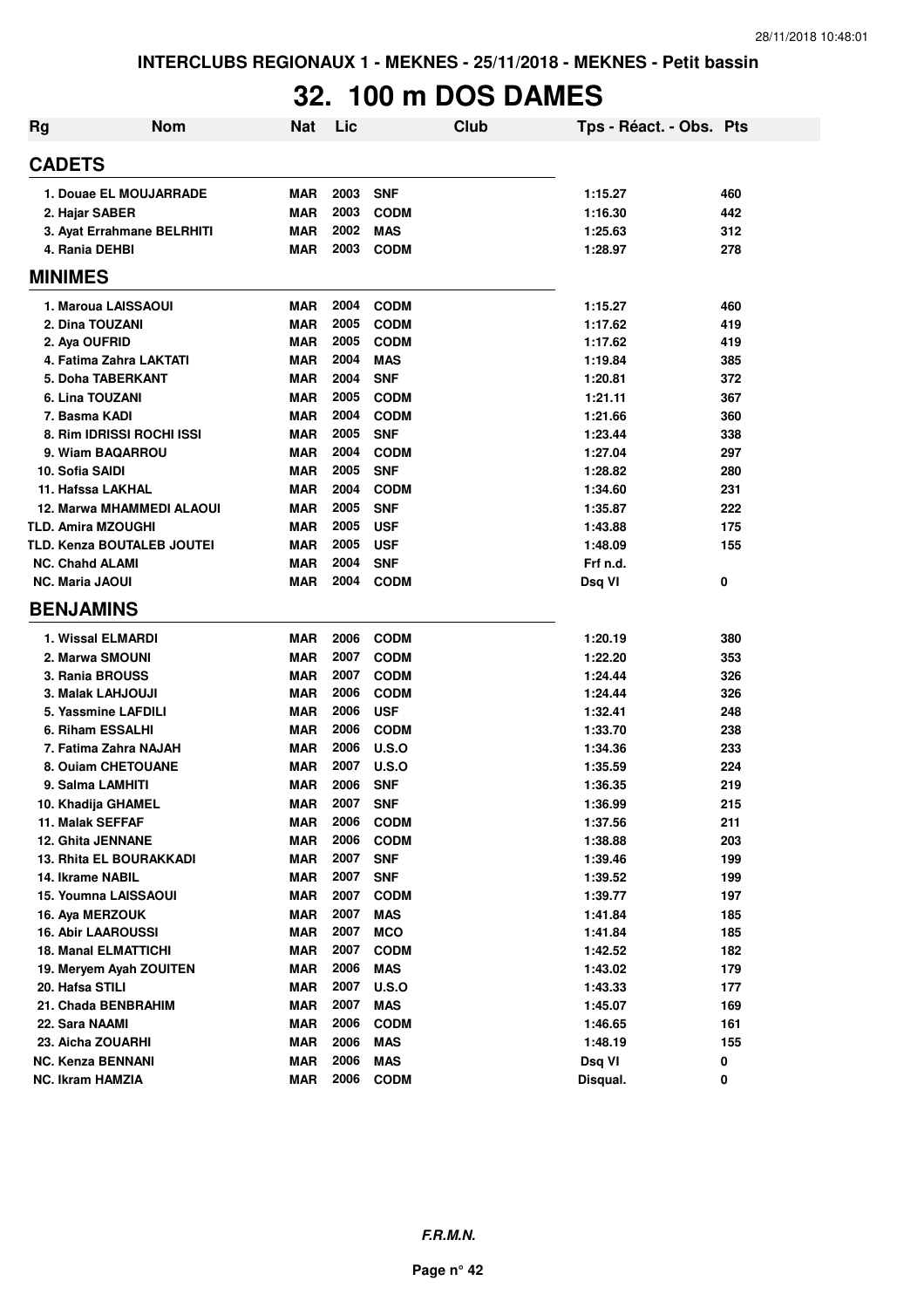### **33. 800 m NAGE LIBRE MESSIEURS**

| Rg             | <b>Nom</b>               | <b>Nat</b> | Lic  | Club          | Tps - Réact. - Obs. Pts |     |
|----------------|--------------------------|------------|------|---------------|-------------------------|-----|
| <b>CADETS</b>  |                          |            |      |               |                         |     |
|                | 1. Monssif Hamza TIJARI  | <b>MAR</b> | 2002 | <b>CODM</b>   | 9:34.25                 | 488 |
|                | 2. Adam SEDDOUK          | <b>MAR</b> | 2003 | <b>CODM</b>   | 9:37.11                 | 480 |
|                | 3. Walid DEQQAOUI        | <b>MAR</b> | 2003 | <b>USF</b>    | 10:34.07                | 362 |
|                | 4. Oussama EL MOUSSAMI   | <b>MAR</b> | 2003 | <b>CODM</b>   | 10:36.98                | 357 |
|                | 5. Othman RASSI          | <b>MAR</b> | 2002 | <b>UNO</b>    | 10:41.38                | 350 |
|                | 6. Walid RHZAL           | <b>MAR</b> | 2003 | <b>UNO</b>    | 11:21.80                | 291 |
| <b>MINIMES</b> |                          |            |      |               |                         |     |
|                | 1. Mohammed MOUISSE      | <b>MAR</b> | 2004 | <b>USF</b>    | 10:03.13                | 421 |
|                | 2. Abdellah ESSONNI      | <b>MAR</b> | 2004 | <b>CODM</b>   | 10:10.56                | 406 |
|                | 3. Othmane ZITOUNI       | <b>MAR</b> | 2005 | <b>CODM</b>   | 10:22.34                | 383 |
|                | 4. Yasser OUARIACH       | <b>MAR</b> | 2005 | U.S.O         | 10:25.73                | 377 |
|                | 5. Anas BOUHAMIDI ALAOUI | <b>MAR</b> | 2004 | <b>CODM</b>   | 10:38.07                | 355 |
|                | 6. Ahmed Yassine SAIDI   | <b>MAR</b> | 2004 | <b>UNO</b>    | 10:55.73                | 327 |
|                | 7. Saad YASSIRI          | <b>MAR</b> | 2005 | <b>USF</b>    | 11:09.56                | 307 |
|                | 8. Yassine SBAITI        | <b>MAR</b> | 2005 | <b>CODM</b>   | 11:57.03                | 250 |
|                | 9. Othmane BABA          | <b>MAR</b> | 2005 | <b>CODM</b>   | 12:01.38                | 246 |
|                | <b>NC. Taha CHTATI</b>   | <b>MAR</b> | 2005 | <b>CODM</b>   | Frf exc.                |     |
|                | <b>NC. Karim JENNANE</b> | <b>MAR</b> | 2004 | <b>CODM</b>   | <b>Abandon</b>          | 0   |
|                | <b>BENJAMINS</b>         |            |      |               |                         |     |
|                | 1. Adam LAMHITI          | <b>MAR</b> | 2006 | <b>SNF</b>    | 11:47.91                | 260 |
|                | 2. Ilyasse ZAID          | <b>MAR</b> | 2006 | <b>MCO EN</b> | 12:29.28                | 219 |